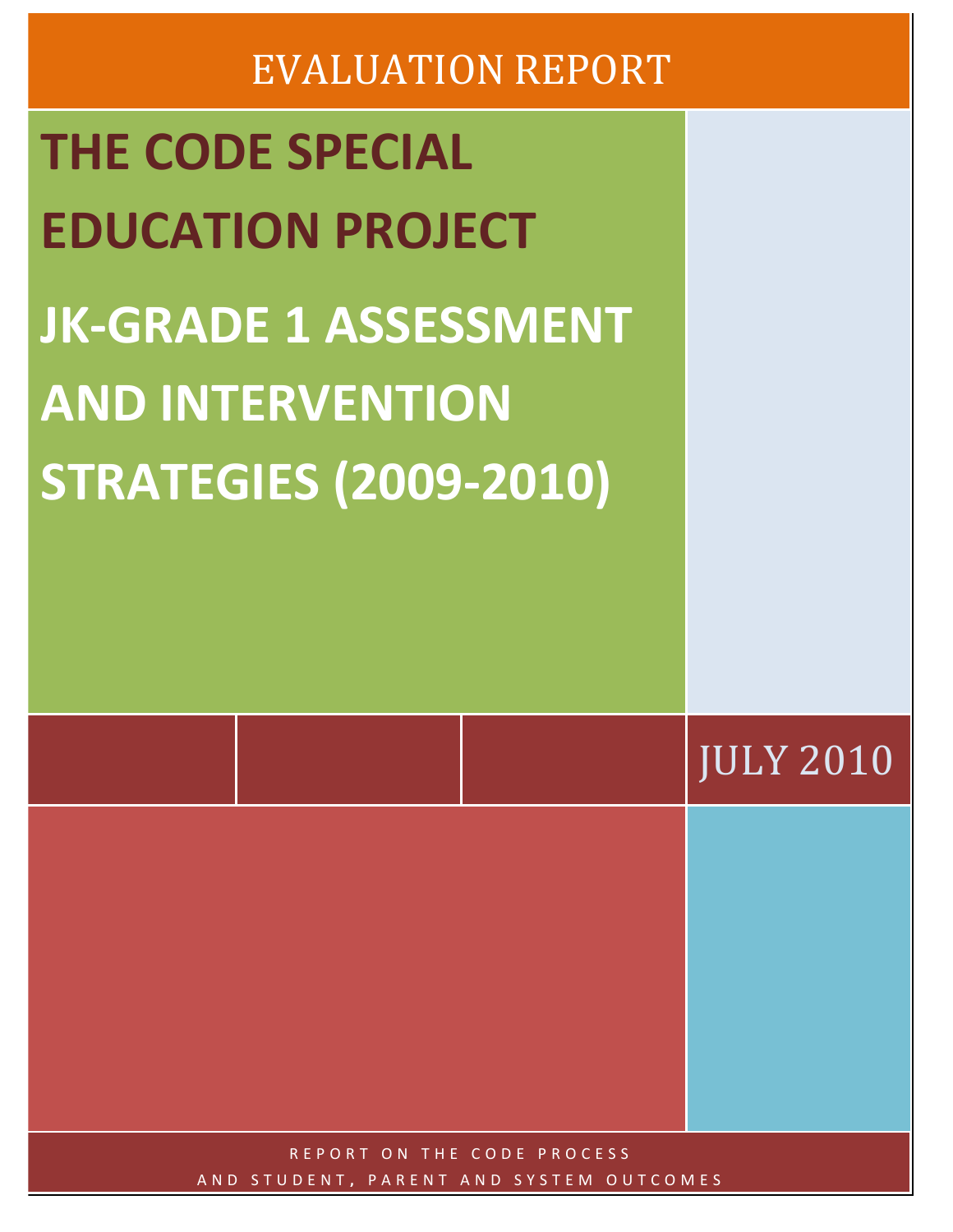## EVALUATION REPORT

## **CODE SPECIAL EDUCATION PROJECT: JK-GRADE 1 ASSESSMENT AND INTERVENTION STRATEGIES**

#### **Introduction**

Acting as the independent evaluator for the CODE Special Education Project has been an opportunity to study collaboration and professional learning at the regional level. Although the focus was on regional processes and outcomes, school districts implemented their own CODE projects, and lead superintendents from every region of the province shared experiences and effective practices. As a result, at this pivotal time of exciting new directions for early learning in Ontario, the CODE project impacted at the school, district, regional and provincial levels to support JK-Grade 1 students.

I want to thank the CODE leadership team members, John Fauteux, Michelle Forge and Liliane Laforest, for their openness in involving me in project planning and decision-making at every step. It was a privilege to observe the vision and dedication of this team, to study team implementation of a major initiative, and to share in the team's excitement about changing the context in which young children learn.

I extend my thanks as well to the Ontario Ministry of Education for supporting this project, not only with funding to CODE, but also with active involvement. I want to note the ongoing leadership of Julie Williams, Manager, Program Policy & Coordinated Services Unit, Special Education Policy & Programs Branch. My special thanks go to Arkadi Toritsyn, Senior Policy Advisor, Special Education Policy and Programs Branch, for his helpful analysis and suggestions regarding the *Evaluation Matrix* and the questions for the structured interviews.

I acknowledge with gratitude the commitment and generosity of the lead superintendents in all seven regions. They welcomed me at regional meetings and provided detailed reviews of project processes and results. I thank all the superintendents, consultants, coordinators, system principals, resource teachers and others with a variety of titles from both special education and curriculum departments who took time from very busy schedules to participate in formal telephone interviews. There is a list of these participants, too many to mention here, in Appendix B. The interview responses provided another important source of data by which to measure the value and impact of the CODE project. The responses revealed the realities of the dynamic and complex environments in which people work, and helped to identify key "lessons learned" from the project.

Janet Glasspool Project Evaluator July 2010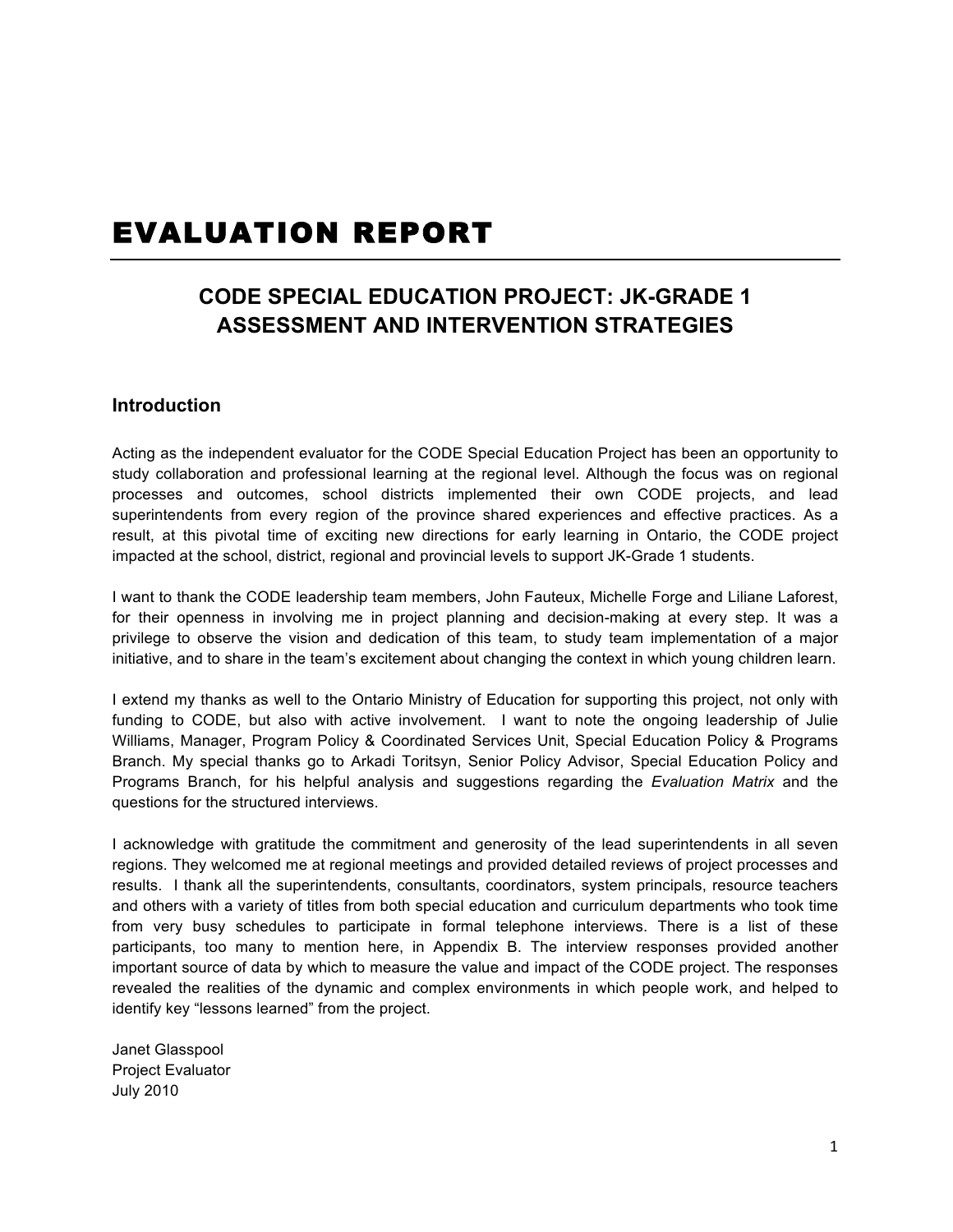## **CODE SPECIAL EDUCATION PROJECT JK-GRADE 1 ASSESSMENT AND INTERVENTION STRATEGIES**

## **THE ONTARIO CONTEXT**

The CODE Special Education Project: JK-Grade 1 Assessment and Intervention Strategies was aligned with the goals of the Ontario Ministry of Education: improved student achievement; reduced gaps in student achievement; and increased public confidence in, and support for, public education.

The project supports recommendations by Dr. Charles Pascal in his report, *With Our Best Future in Mind: Implementing Early Learning in Ontario*.

We need to build on the best of what we have now and reposition existing resources. We must provide sound information at all levels to let parents know how their children are doing and help practitioners improve practice. We must inform taxpayers about the value of this effort, and keep them informed about how implementation is going....

Ontario has the vision and the talent to do something very special, something sustainable and long-lasting for its children and families, something that will inspire those who live in other places to take note, as we move from words to action with our best future in mind. Charles Pascal. (2009). *With Our Best Future in Mind. Chapter Five, "From Words to Action"*.

The project builds on "lessons learned" from the CODE Special Education Project (2005-2009) which focused on the implementation of the recommendations of *Education for All: The Report of the Expert Panel on Literacy and Numeracy Instruction for Students with Special Education Needs, Kindergarten to Grade 6*.

## **PROJECT DESCRIPTION**

""""""""""""""""""""""""""""""""""""""""""""""""""""""""""""

CODE worked with Ministry of Education colleagues in the Special Education Policy and Programs Branch to develop the project description and timelines. An Advisory Committee made up of Ministry representatives and the CODE leadership team met on July 24 2009, and defined project goals:  $1$ 

• Support implementation of effective evidence-informed assessment and intervention strategies for all students in JK-Grade 1;

<sup>&</sup>lt;sup>1</sup> Goals for the CODE project and "deliverables" for the evaluator are taken from Schedule "A" of the agreement between the Ministry of Education and CODE.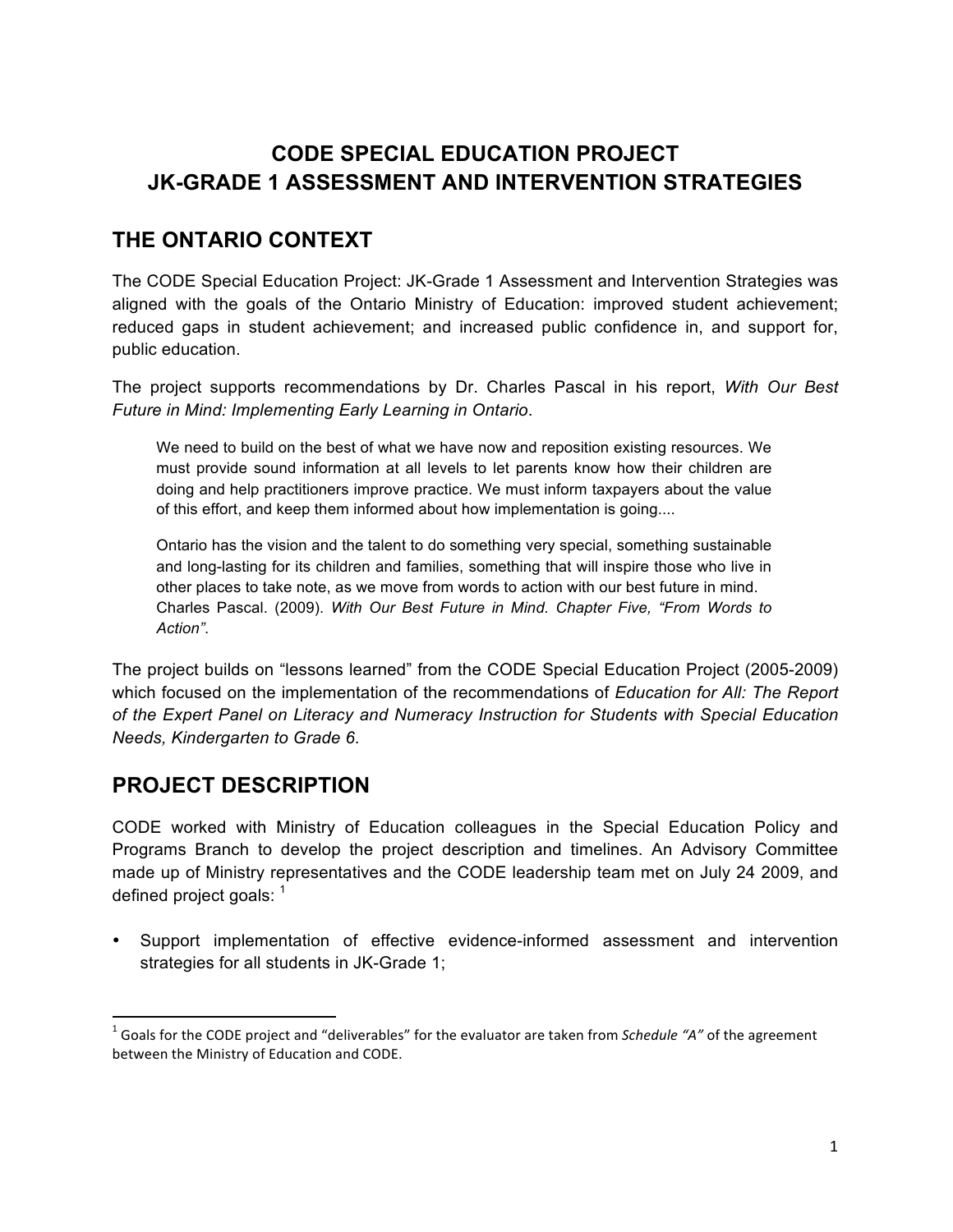- Identify existing effective evidence-informed assessment and intervention strategies for students in JK-Grade 1;
- Share through leadership networks effective evidence-informed assessment and intervention strategies for students in JK-Grade 1;
- Build teacher/school board capacity to implement effective evidence-informed assessment and intervention strategies for students in JK-Grade 1; and
- Develop a monitoring tool to support boards in implementing effective evidence-informed assessment and intervention strategies for students in JK-Grade 1.

At the same meeting, the "deliverables" for the evaluator were identified:

- participate in the development of an assessment tool for school boards to measure implementation of evidence-informed assessment and intervention strategies for students in JK-Grade 1; and
- report on:
	- o the CODE process used to accomplish the goals of the project; and
	- o student, parent and system outcomes as per the goals of the project.

At the July 24 meeting the Advisory Committee agreed that the CODE JK-Grade 1 project would focus on work at the regional level. The project would involve seven regions, including French Language boards as one region. The Ministry would provide funding to all school boards and additional funding to the lead boards to allow them to assemble a working group from all boards in the same region.

## **EVALUATION OF THE CODE PROCESS**

The final report of the CODE Special Education Project for 2006-2007 identified seven key factors required to replicate the success of that initiative in fostering collective responsibility, improving knowledge and practice, and changing the context within which people work. $2$ 

These same "lessons learned" make effective indicators by which to evaluate the CODE process used to accomplish the goals of the CODE Special Education Project: JK-Grade 1 Assessment and Intervention Strategies (2009-2010). The seven factors are:

- Alignment with Key Partners;
- Leadership and Relationships;
- Project Design;
- Collaborative Effort;
- Monitoring and Self-evaluation;
- Context and Change; and
- Sustainability.

## **PROCESS INDICATORS**

""""""""""""""""""""""""""""""""""""""""""""""""""""""""""""

<sup>&</sup>lt;sup>2</sup> The CODE Special Education Project 2006-2007. pp. 16-17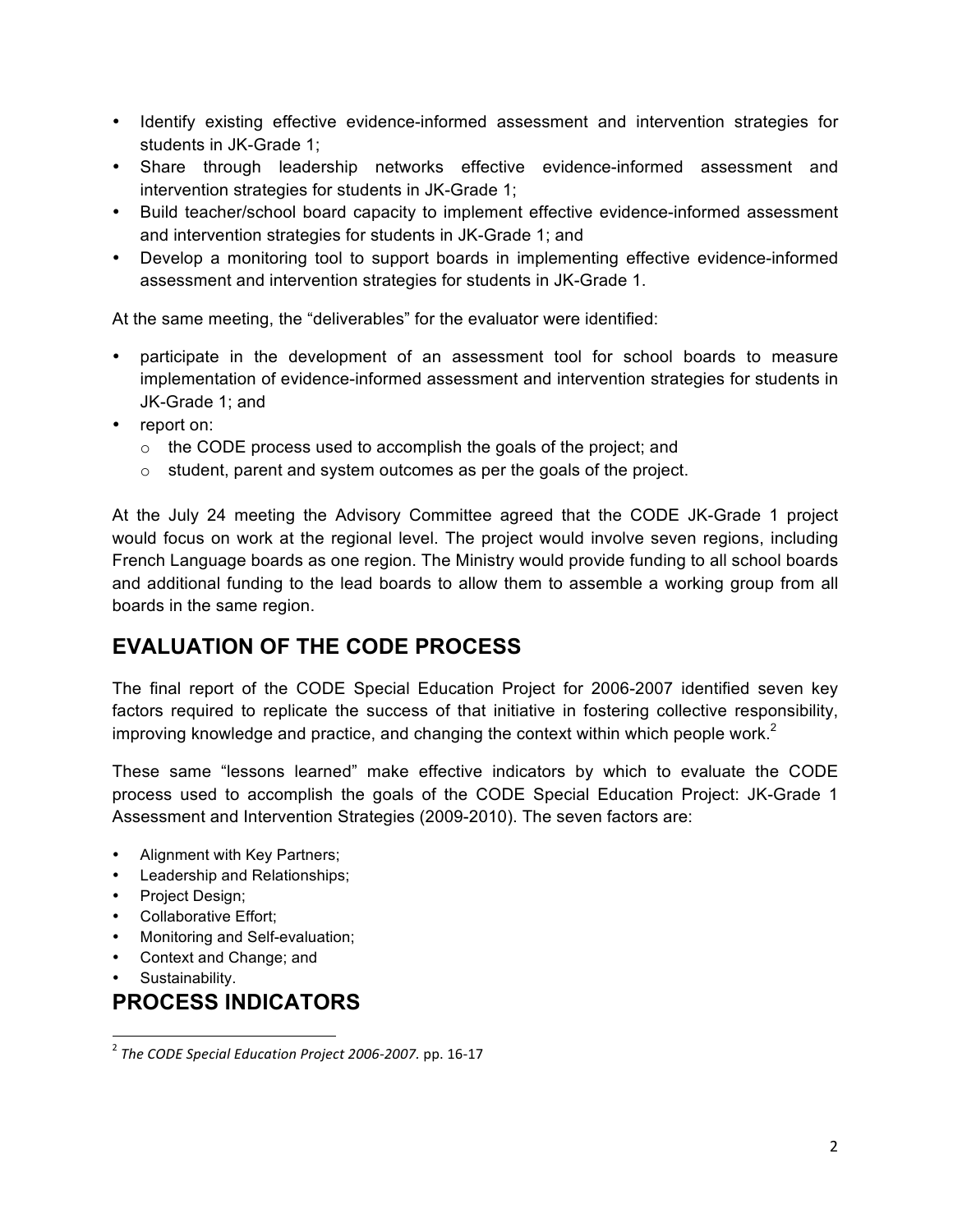## 1. **ALIGNMENT WITH KEY PARTNERS**

#### a) **Ongoing Support from the Ministry**

Ministry representatives from the Special Education Policy and Programs Branch and the Field Services Branch formed an Advisory Committee to set out broad goals and expectations for the project and to share in dialogues about important aspects of the work with the CODE leadership team and project evaluator. The CODE team valued the ideas and reflections provided by the Advisory Committee throughout the project, and considered that the partnership with the Ministry enhanced the implementation of project goals.

Ministry representatives joined face-to-face meetings and teleconferences with the CODE team and the lead superintendents for the seven regions and provided information and clarification as required.

Ministry representatives, including two special education regional leads (English and French), participated in the meeting on February 25 2010 when the lead board superintendents presented their reports on progress to date, and attended the May 18-19 meeting when the regions presented their final reports and findings.

#### b) **CODE Project Alignment with Other Ministry Initiatives**

At the February 25 2010 meeting of the CODE team, lead board superintendents and Ministry representatives, the superintendents described the connections being made between the CODE JK-Grade 1 project and the following Ministry initiatives:

Learning for All; Early Learning for Every Child Today (ELECT); Growing Success: *Assessment, Evaluation and Reporting in Ontario's Schools; Assessing Achievement in Alternative Courses and Programs; Autism Spectrum Disorders;* the *K-12 School Effectiveness Framework;* the *Early Development Instrument (EDI)*, and *Politique d'Aménagement Linguistique.*

Meeting Notes: Meeting with Lead Boards. February 25 2010. pp. 6-7

Here is one example of the alignment of four projects, as implemented in the London Region: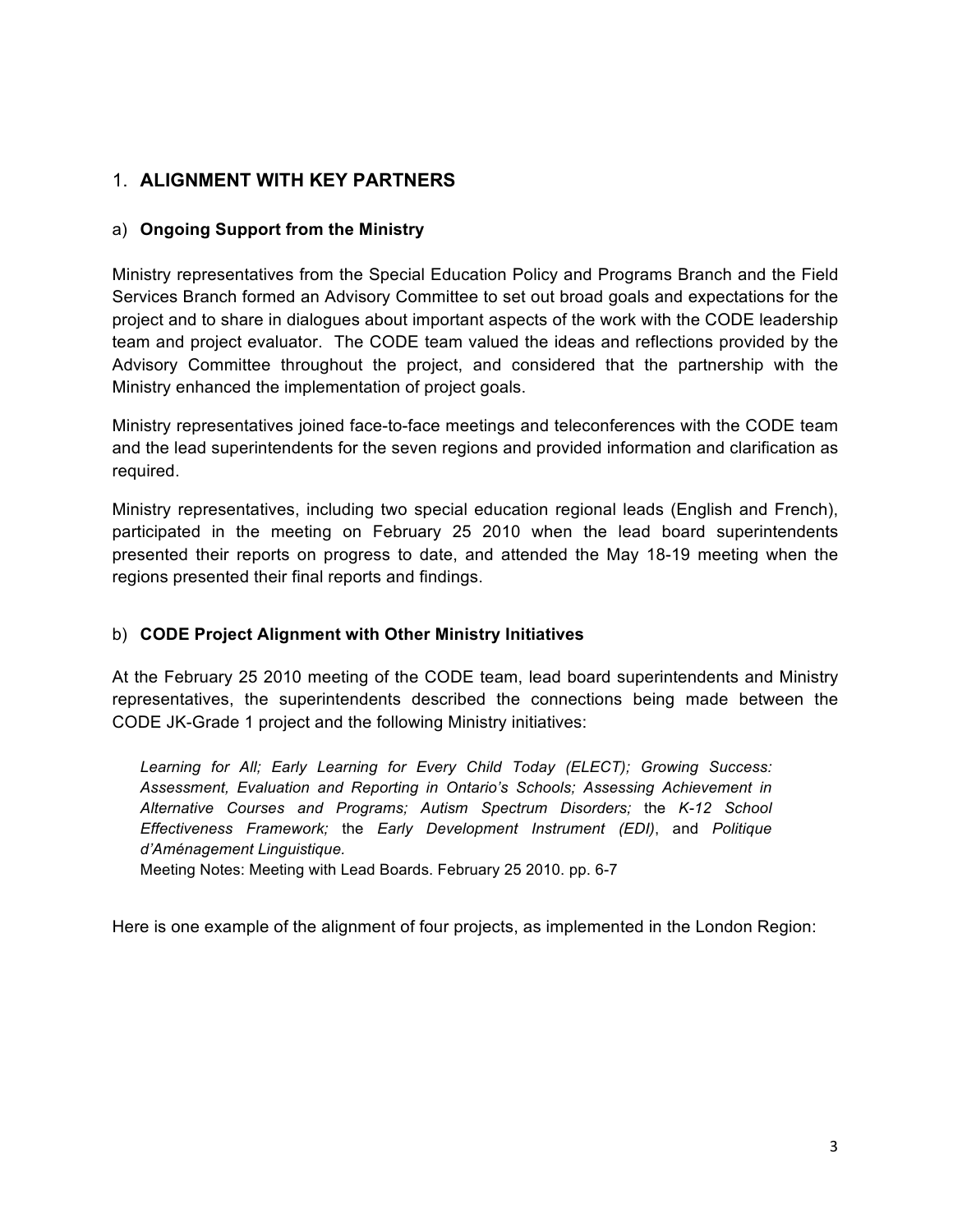• "Our region had the flexibility to align four projects—*Learning for* All, the CODE JK-Grade 1 project, Assessing Achievement in Alternative Programs, and the Autism Spectrum Disorders 'Connections' project. It is so much better for boards to see this alignment. A list of one-off projects can be overwhelming. We collected all the projects under the *Learning for All* umbrella. This alignment helps manage all these initiatives and provides clear direction for strategic planning." Lead Superintendent, London Region: interview with the project evaluator on June 18 2010

At the February 25 meeting with lead boards the Ministry shared highlights of the Early Learning Program and its potential alignment with the CODE project.

#### c) **Liaison with Other Ministry Projects**

CODE requested a liaison meeting with the project leaders of other Ministry of Education initiatives. The Ministry arranged meetings on September 22 2009 and June 3 2010. These were extremely valuable meetings in which details about all the projects related to early learning were shared and discussed.

The meetings included representatives from the Early Learning Division, The Literacy and Numeracy Secretariat, Regional Offices, and the Special Education Branch. Some of the initiatives discussed at liaison meetings were: *Assessing Achievement in Alternative Courses and Programs*; the Early Learning Program, The Literacy and Numeracy Secretariat work on the Kindergarten Inquiry Project; the *Growing Success Grades 1-12* document (with a kindergarten component to be released in June, 2011); and the development of a new parent engagement policy for Ontario.

#### 2. **LEADERSHIP AND RELATIONSHIPS**

#### a) **Balancing Accountability and Creativity**

The CODE leadership team understands the complexities of leadership and relationships. The team has years of experience with what Michael Fullan calls the "too tight—too loose dilemma".

Focus the organization with sharp goals and tight accountability, and you get passive or alienated workers. Go for decentralized creativity, and you get drift and inertia. The key to achieving a simultaneously tight-loose organization lies more in *purposeful peer*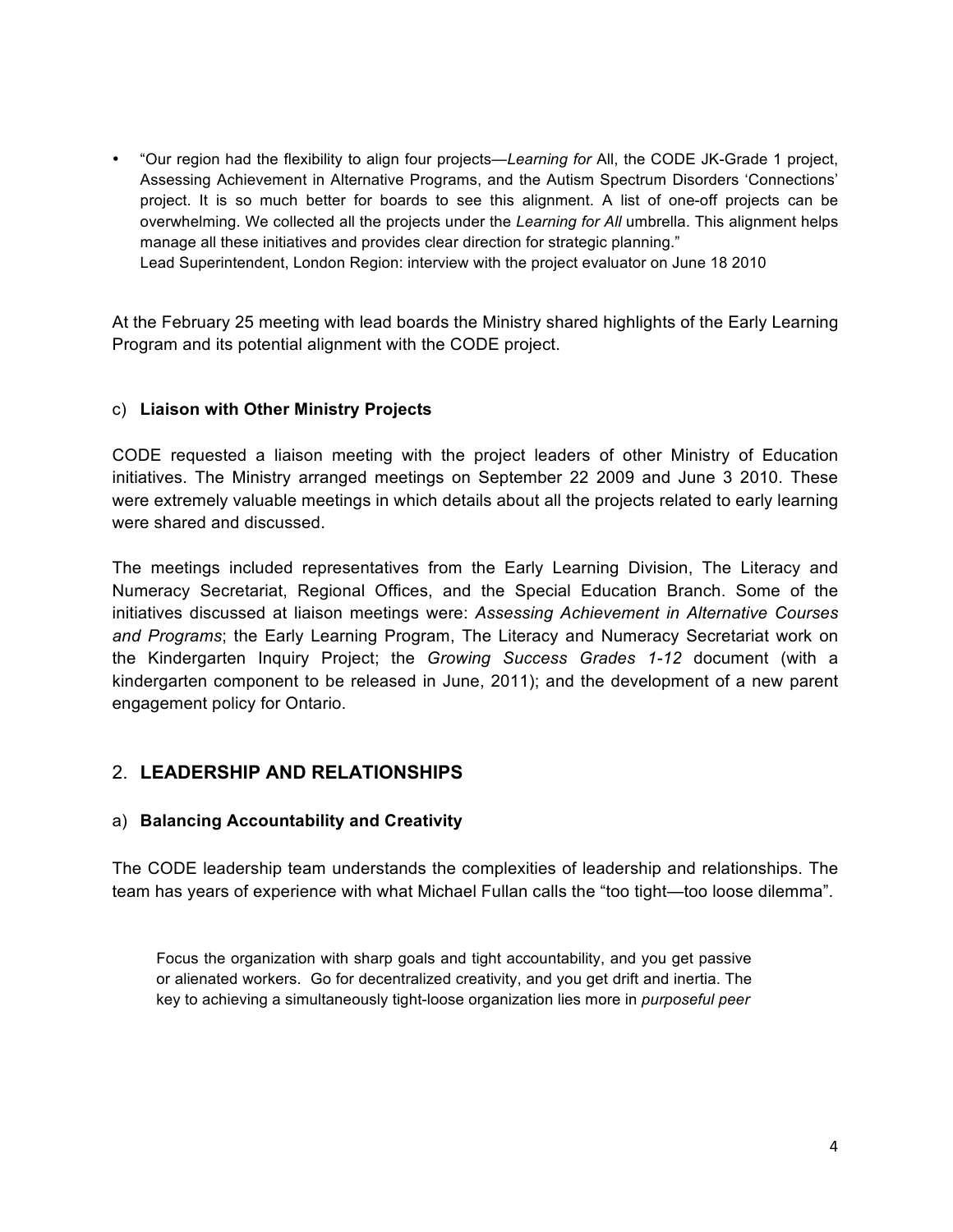*interaction* than in top-down direction from the hierarchy. ...The nuance is that connecting peers with purpose does not require less leadership at the top, but rather more—more of a different kind. Michael Fullan. (2008) *The Six Secrets of Change.* p. 41

Although participants reported initial confusion about project expectations, there is strong evidence that the CODE leadership team got this delicate balance right. The team combined a vision, based on deep knowledge about special education and professional learning issues, with creativity and flexibility about ways and means. CODE demonstrated that it knows how to set the context for "digging deeper" and is nimble in responding to regional concerns.

- "At first, project expectations seemed difficult to understand. They were rather vague. Some people like that, and others like to know exactly what to do. Our region adapted the original CODE template, with support from John Fauteux, our CODE leader. We finally focussed on four themes: screening processes, the developmental continuum, student profiles and family engagement." Lead Superintendent, Thunder Bay Region: interview with the project evaluator on June 15 2010.
- "The open-ended inquiry that was part of the CODE design produced some confusion at first about what outcome was expected from the project. However, we were glad to have the flexibility to adapt the original CODE template at the regional level. We found that the fundamental work we did as a region to redesign the CODE template helped people reflect on what they were doing right now with a critical eye and to ask, 'How would this look in my board?'" Lead Superintendent, Toronto and Area Region: interview with the project evaluator on June 18 2010.
- "I thought the design of the CODE project was excellent. There were challenges because of time and wondering, 'What exactly are we trying to produce?' But this design allowed for creative thinking and opened things up. It facilitated thinking more openly." Superintendent of Education/Special Education, Barrie Region: interview with the project evaluator on June 25 2010.

A review of the evaluator's notes from project meetings reveals the CODE leadership team repeatedly trusting the interactive process in the regions. The team refused to limit creativity by setting out detailed guidelines for project outcomes and, as a result, fostered a context in which regions could focus on what was important to them in relation to JK-Grade 1 assessment and intervention.

• "Michelle Forge [CODE project co-chair] clarified that the lead board superintendent convenes a group with representation from each board in the region...That regional working group, with the lead S.O., will create a monitoring tool that is a synthesis of the most effective practices in the region. She noted that there will not be the same practices in all the regions. They will all have the same goals, but different management and practice. Then the lead board S.O.s representing each region in the province come together, along with the CODE team, to create a new synthesis, a monitoring tool for JK-Grade 1 assessment and intervention across the province."

Meeting Notes: Initial Meeting of Lead Boards. September 30 2009. p. 3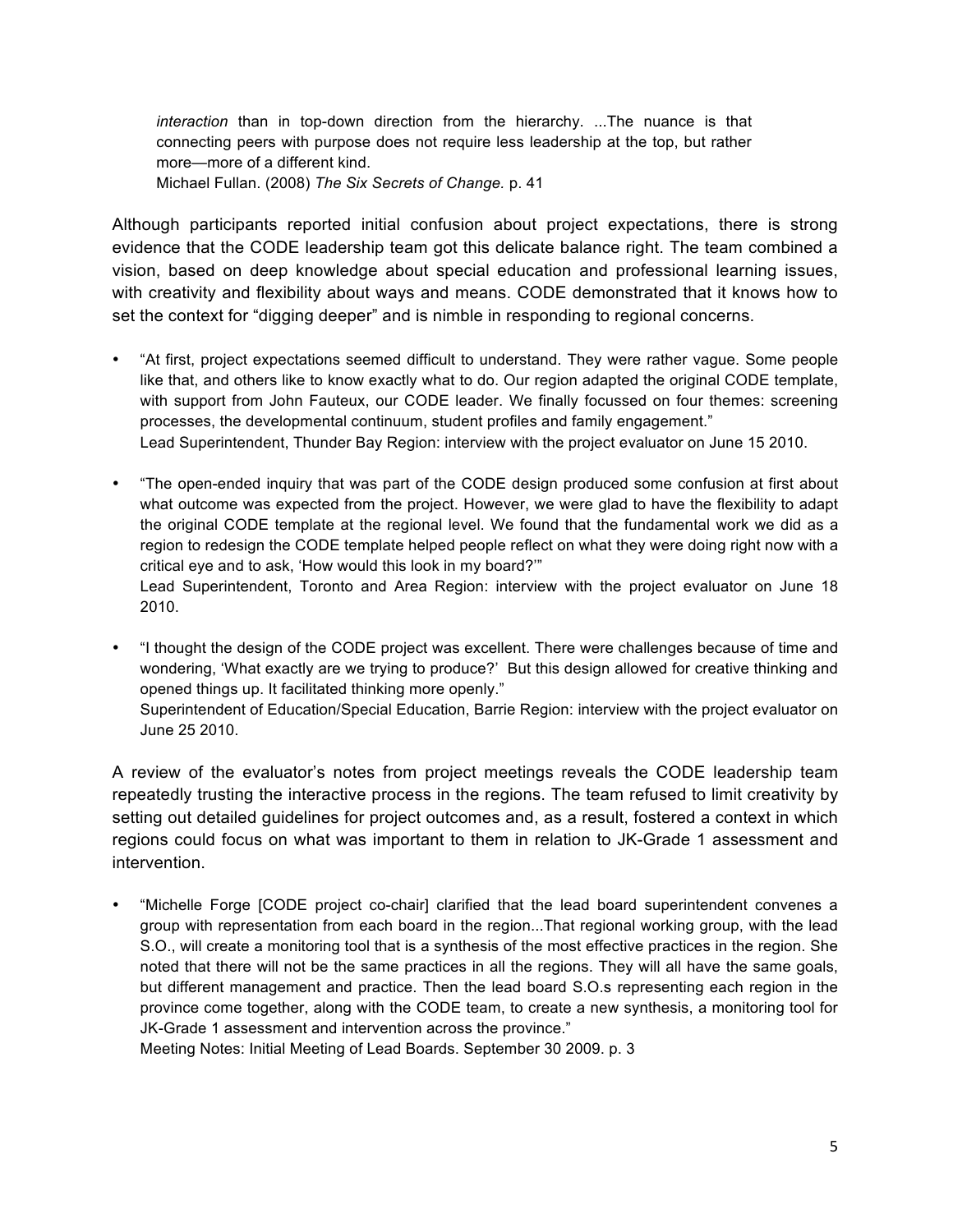• "The group discussed Ministry deliverables and the format of the final monitoring framework. ...The CODE team outlined the reasons why it would be unwise to try to force a particular template on the regional discussions before the two-day meeting in May. The May meeting will develop an overview composite of the best work of all regions—the components that all regions agree are essential for an effective monitoring framework."

Meeting Notes: Ministry/CODE Teleconference. March 3 2010. p. 2

#### b) **CODE Relationships**

Lead superintendents for the different regions commented on CODE's province-wide perspective, the knowledge that CODE has about people and processes in boards, and the trusting relationships that have been established with CODE over the years.

• "CODE is in a great position to lead a project. People in the boards know these CODE leaders. ...'CODE Special Education Project' means something to people. They know the good work that has been done. CODE is good at bringing boards together in a collaborative way. CODE is always current on key issues."

Lead Superintendent, North Bay/Sudbury Region: interview with the project evaluator on June 15 2010.

• "CODE is in a good position to work with boards. They know the people in different boards and know which people to use as leaders to get a broad perspective across the province. CODE leaders can reflect on the data with knowledge of what it means. We have different conversations with CODE people than we might with others—very frank conversations about the issues." Lead Superintendent, Thunder Bay Region: interview with the project evaluator on June 15 2010.

At the same time, project participants commented about the influence of the CODE team and

CODE's unique ability to ensure that project goals were met.

- "The CODE leaders worked with the lead superintendents all the way along, and provided input and support throughout the project. It helped to have John Fauteux, [CODE co-chair], at regional meetings. John has a lot of credibility in this region and is good at getting people to come together. In one or two instances he was key in ensuring everybody was at the table." Academic Coordinator, Toronto and Area Region: interview with the project evaluator on June 18 2010.
- "John Fauteux directed attention to the timeline prepared by the CODE team, *Early Learning Project Planner*, and stated there would be conference calls at intervals and that the CODE lead team members would attend regional meetings. There will also be a mid-point meeting with all lead boards."

Meeting Notes: Initial Meeting of Lead Boards. September 30 2009. p. 3

• "John mentioned that the most useful and effective aspects of former CODE reports were the 'Lessons Learned', which are themes and recommendations from the boards. He said that superintendents would expect to see 'Lessons Learned' in this report as well." Meeting Notes: Ministry/CODE Teleconference. March 3 2010. p. 3

#### 3. **PROJECT DESIGN**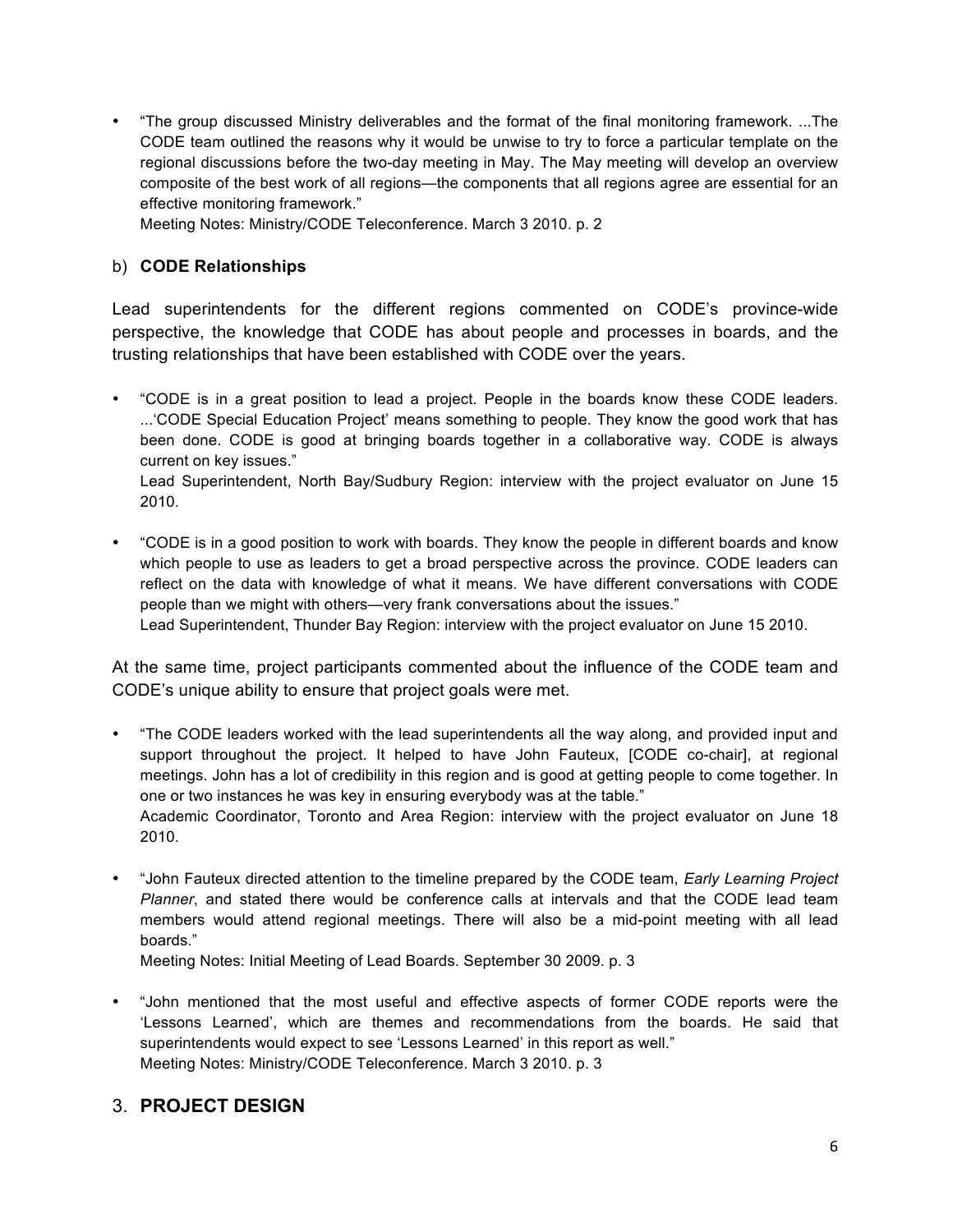There were several key components of the design of the CODE Special Education JK-Grade 1 project that contributed to its success: the regional process, the *Collection of Evidence Template*, and responses to changing circumstances.

#### a) **The Regional Process**

The regional design of the CODE JK-Grade 1 project was based upon a highly successful earlier initiative in the Barrie region.

• "Michelle Forge commented that an educator who was involved in the earlier alternative assessment project [Alternative Curriculum Expectations (ACE)] reported that the dialogue and reflection at the Barrie regional level produced the most rewarding professional learning of her life. The group built trust and challenged each other. There was significant movement philosophically as a result. Michelle noted that the design of the CODE JK-Grade 1 project was based upon the success of the ACE project in the Barrie region—i.e., the CODE team realized that the JK-Grade 1 project had to involve work and reflection on practice at the regional level."

Meeting Notes: Barrie Regional Meeting. Newmarket. April 28 2010.

Across the province, there was high praise for the regional design of the CODE project:

- "I was really attracted to the idea of professional learning at the regional level. People are saying, 'I have learned as a result.' It provided an important dialogue to question current practice—and this was a tremendous bonus and elevation over other processes that only occurred at the board level." Lead Superintendent, Ottawa Region: interview with the project evaluator on June 17 2010.
- "The regional networks were great. We made connections among boards. I work in a very small board and it was interesting to see that a much larger board had similar needs and was doing a similar project about the tracking of information from kindergarten teachers to grade one." Coordinator of Elementary Curriculum and Program Services JK-3, Toronto and Area Region: interview with the project evaluator on June 28 2010.
- "There was a real need to keep sharing best practices for the whole province. How can we keep this going? We are just beginning. The boards want to work more when the framework comes out." Meeting Notes: Final Meeting with Lead Boards. Mississauga. Presentation of the final report for the French Language Region. May 18 2010.
- "We benefitted from the opportunity to get together, to share ideas and decide on next steps. It was really interesting to see what was common across the boards and to see the gaps. It was good as well to hear what was happening across the province when the lead superintendent for our region would come back from meetings at the provincial level. That was really valuable. I always came away with more insights and new learning and I was always thinking about the next steps for us." Curriculum Administrator, North Bay/Sudbury Region: interview with the project evaluator on June 29 2010.

**O**n May 18-19 2010 the regional representatives all came together to make their final presentations, highlight their findings related to the five elements, describe project experiences, and develop recommendations for the final CODE report. On May 19 the regional teams made the following statements about the regional process: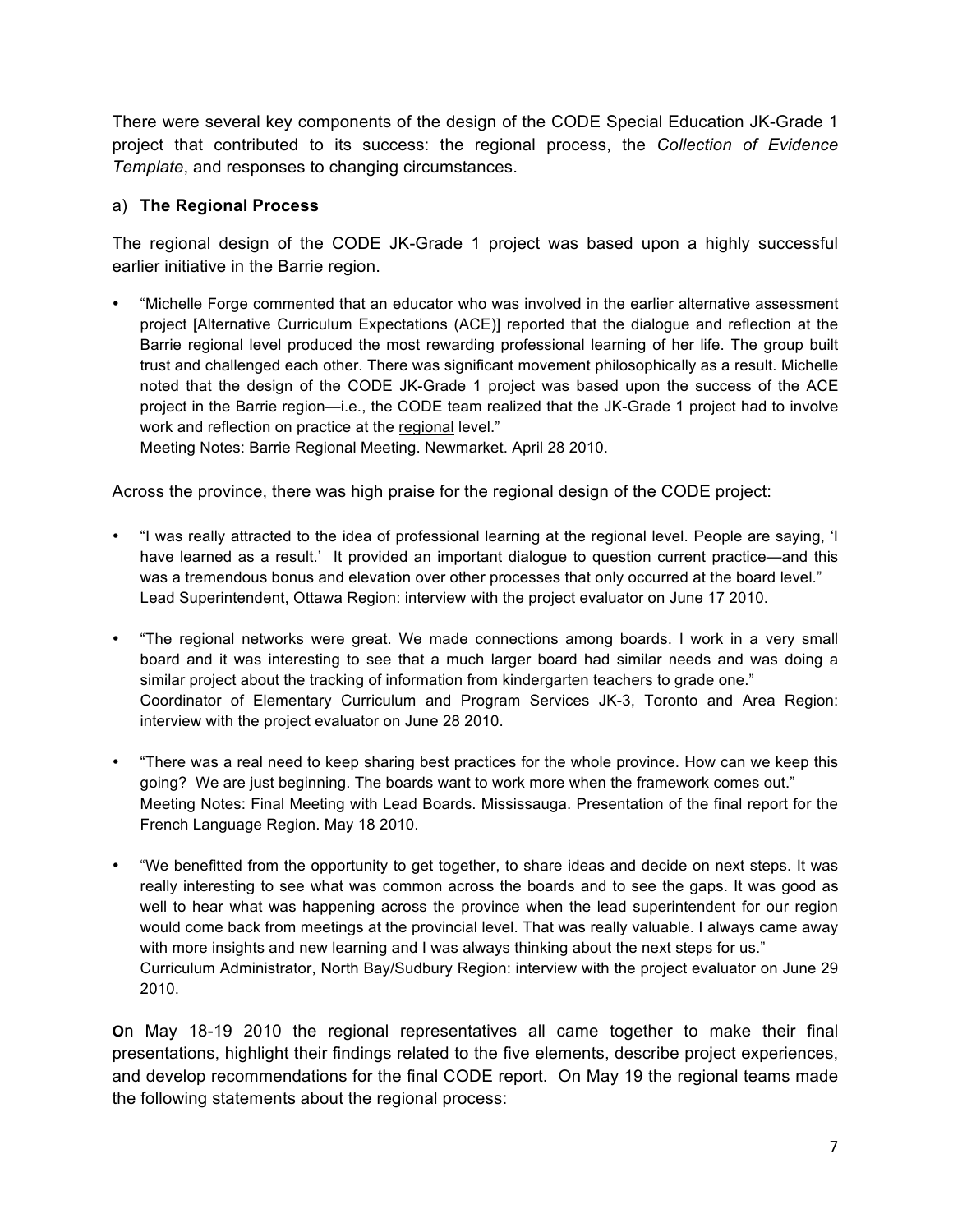- Effective process that allowed self-reflection at board levels—looked at own practices
- Tremendous sharing of resources and practices
- Helped build relationships across boards and at different levels
- Intentional professional learning
- Forced collaboration between curriculum and special education
- Will affect implementation of the framework at the regional level
- Contribution to a reflective process regarding evidence-informed beliefs and practices
- Opportunity for us to model a professional learning community at the regional level
- Created expectations by participants to continue the collaborative work that was started
- Created expectations for next steps--Ministry funding, training

Meeting Notes: Final Meeting with Lead Boards. Mississauga. May 19 2010.

One lead superintendent summarized this discussion:

• "People wouldn't have done this work without the leadership of the CODE team. The CODE team has really kept the regional focus alive. It has been very valuable to work in this way at the regional level." Meeting Notes: Final Meeting with Lead Boards. Mississauga. May 19 2010.

#### b) **The** *Collection of Evidence Template*

Ministry representatives and the CODE leadership team identified the key elements for the project at the first meeting of the Advisory Committee on July 24 2009. Then the CODE leadership team, with input from lead board superintendents and the project evaluator, designed the *Collection of Evidence Template for Lead Boards.* The template was "designed as an outline to guide district and regional thinking about current effective evidence-informed assessment and intervention practices; to inform a provincial description of evidence-informed practices; and, to promote collaborative reflection on and exploration of the JK- 1 assessment and instructional intervention process".

CODE Special Education Project: JK-Grade 1. *Collection of Evidence Template for Lead Boards.* p. 1

There were many reports across the province about the value of the template as an important aspect of the CODE project design.

• "The greatest achievement in our region was using the template with the five elements. This was an excellent filter for our thinking about what practices were effective. Also, a great achievement was the opportunity to review what we have in place now with the template in mind. The CODE project was very timely."

Lead Superintendent, North Bay/Sudbury region: interview with the project evaluator on June 15 2010.

• "…the proposed self-reflection tool developed by the Greater Toronto region boards (based on the original CODE assessment template) is a valuable template to use in the planning and evaluation of school board projects/initiatives that focus on JK-Grade 1 students." Final Report. Toronto and Area Region. May 2010. p. 23

Comments about the use of the template beyond the scope of the CODE JK-Grade 1 project were particularly revealing.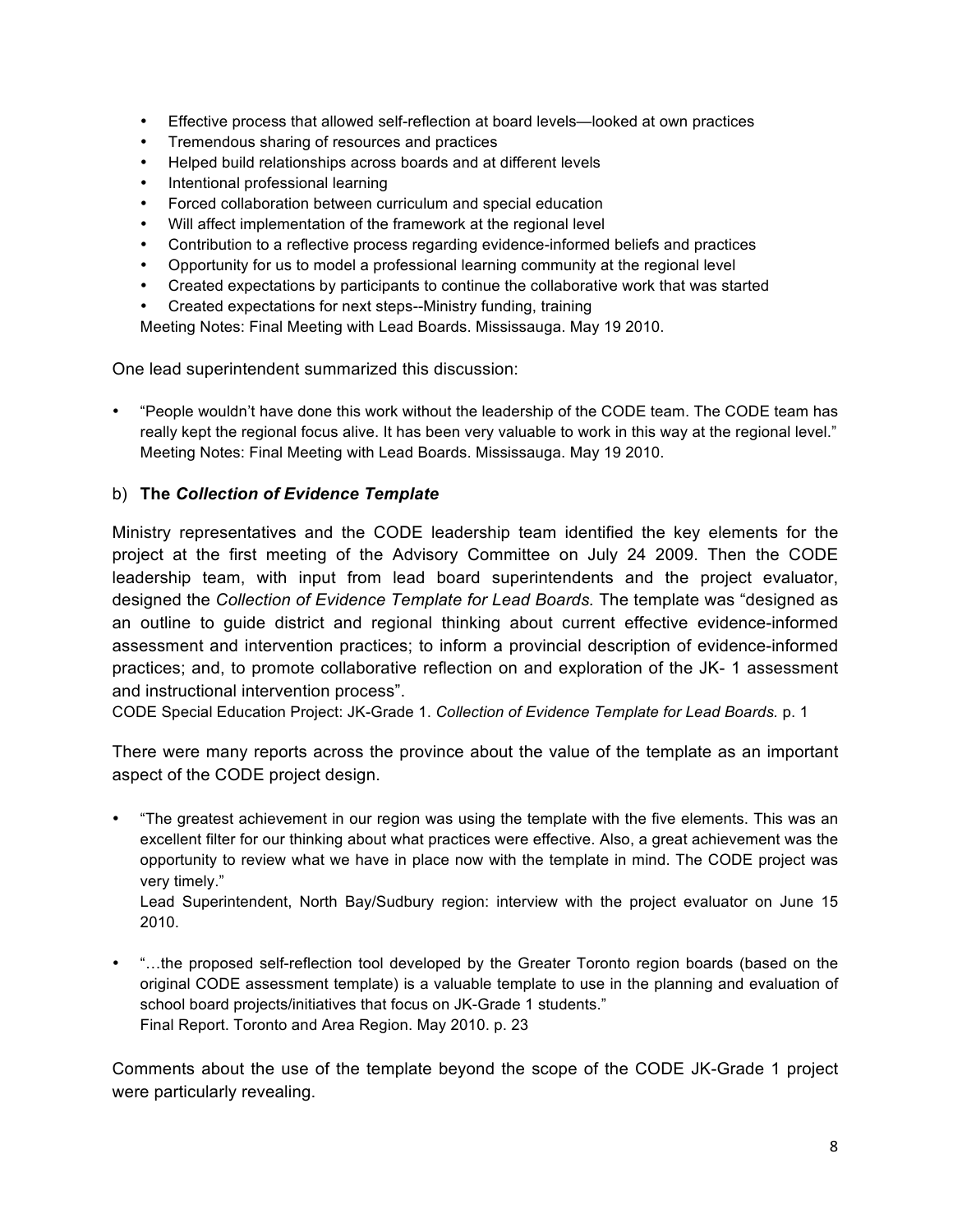- "Focus on the five elements drove our thinking and provided a 'check-guide' for future purchases and forced us to stop and fine tune the assessment tools we have had in place." Final Report. North Bay/Sudbury Region. May 2010. p. 9
- "The monitoring framework will support great decisions for kids because there will be a clear understanding about the need for a comprehensive approach, covering the five elements in the CODE template. The framework means that even at the class level, the board is connecting with community partners. ... We will monitor the program in this way, reflecting on the questions for each element. It is important to have this framework to support work with different audiences. It is a great planning and evaluation tool. We have used it in other projects to see if all the dots are in place. We can use it to support broader learning for students of all ages."

Academic Coordinator, Toronto and Area Region: interview with the project evaluator on June 18 2010.

#### c) **Responses to Changing Circumstances**

The CODE team demonstrated its flexibility in responding to changing circumstances during the project year. The biggest change was the introduction of the Early Learning Program. Michelle Forge described the need for a change of focus at the February meeting.

• "Michelle [CODE project co-chair] said that the team needs to revisit the template and add new experiences, such as the new focus on community involvement. Michelle said, 'This is emergent design and that is what we do best at CODE.'... Michelle stated that the Early Learning Program adds a new component to the CODE project. The group is really talking now about a framework within the context of the Early Learning Program."

Meeting Notes: Meeting with Lead Boards. February 25 2010. p. 9

The regions and boards were quick to integrate new directions for the Early Learning Program into their CODE projects.

- "It was valuable to start the discussion about the Early Learning Program in the CODE JK-Grade 1 project. The CODE project created a focus on early screeners." Special Education Resource Teacher, Thunder Bay Region: interview with the project evaluator on June 16 2010
- "When we agreed as a team on the final compilation of the assessments and interventions, we dissected the new Early Learning Program curriculum and this led to the oral language focus for our product. We found that oral language ran through the whole ELP curriculum." Special Education Facilitator, Barrie Region: interview with the project evaluator on June 25 2010.
- "Everything we did is based on the draft of the Early Learning Program….The focus needs to be on the developmental continuum in a play environment. We used the *ELECT* document as a guide and focussed on child development. The speech-language pathologists were part of our project when we developed the 'check-ins' for assessment data for kindergarten students." Curriculum Consultant Early Years, Toronto and Area Region: interview with the project evaluator on June 29 2010.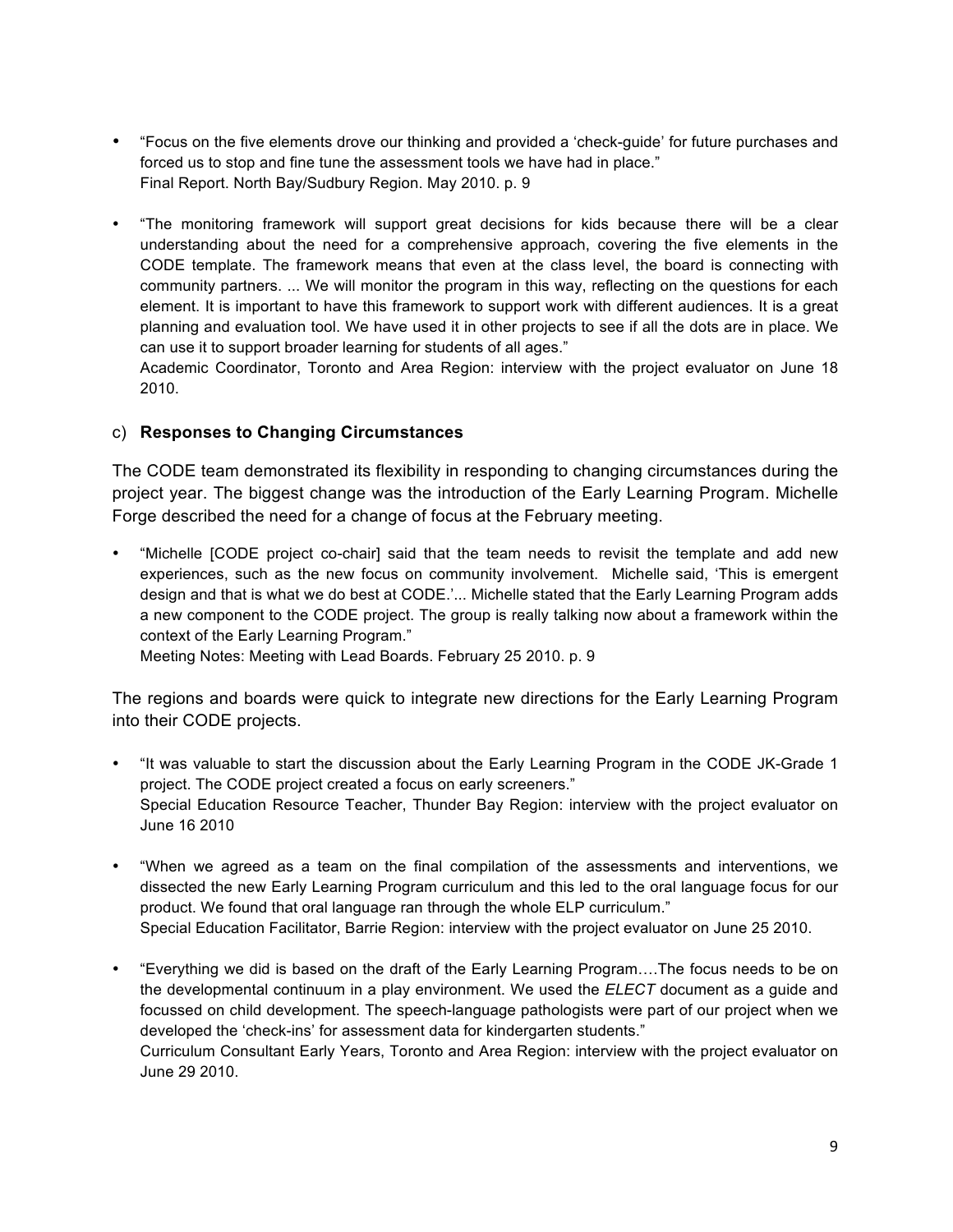#### 4. **COLLABORATIVE EFFORT**

#### a) **Provincial Network**

The lead superintendents and CODE team developed a province-wide network over the course of the JK-Grade 1 project. In addition to sharing details of regional projects, the superintendents were involved in province-wide planning and decision-making about ways to highlight effective practices and support learning in the early years.

During the initial meeting on September 30 2009 lead superintendents had input into the regional process, their own roles, key project goals, and the vision of the final monitoring tool. The October 13 2009 teleconference focused on reviewing the indicators and reflective questions related to the five elements, as set out in the *Collection of Evidence Template for Lead Boards.* The CODE team responded to suggestions for changes, additions, and deletions. The March 25 2010 teleconference focussed on planning for the final presentations on May 18- 19. There was extensive discussion of the most effective ways to present regional reports and develop final recommendations.

#### b) **Regional Networks**

A researcher for the Toronto and Area Region conducted a series of telephone interviews with CODE JK-Grade 1 project leaders or designates in the Toronto and Area boards. Interviewees were asked to evaluate the processes involved in the regional team collaboration. The researcher summarized her findings:

• "When participants were asked to comment on what they learned about their own board and from other boards through participation in the regional team processes for the CODE JK-1 project, the overall feedback indicated that their participation was successful in terms of sharing practices and building connections."

Research report on telephone interviews conducted in Toronto and Area Region on April 12-13 2010. Final Report. Toronto and Area Region. May 2010. p. 19

When the project evaluator, Janet Glasspool, conducted telephone interviews with lead superintendents and board representatives on the working committees in every region, all of the interviewees had positive comments about the regional collaboration. Many reported that this collaboration was the "greatest achievement" of the CODE project.

#### c) **Special Education and Curriculum Collaboration**

The CODE JK-Grade 1 project demonstrated the most important reason for the connection between special education and curriculum departments. Special education strategies support everyone in curriculum. This becomes a professional conversation about the most effective ways to help children, beginning by providing differentiated tier 1 instruction for all students.

Collaboration between the two departments at every level was a key goal of the CODE team. Team member Liliane Laforest was praised by leaders of the French Language project for her dedication to overcoming initial problems about special education/curriculum jurisdiction. She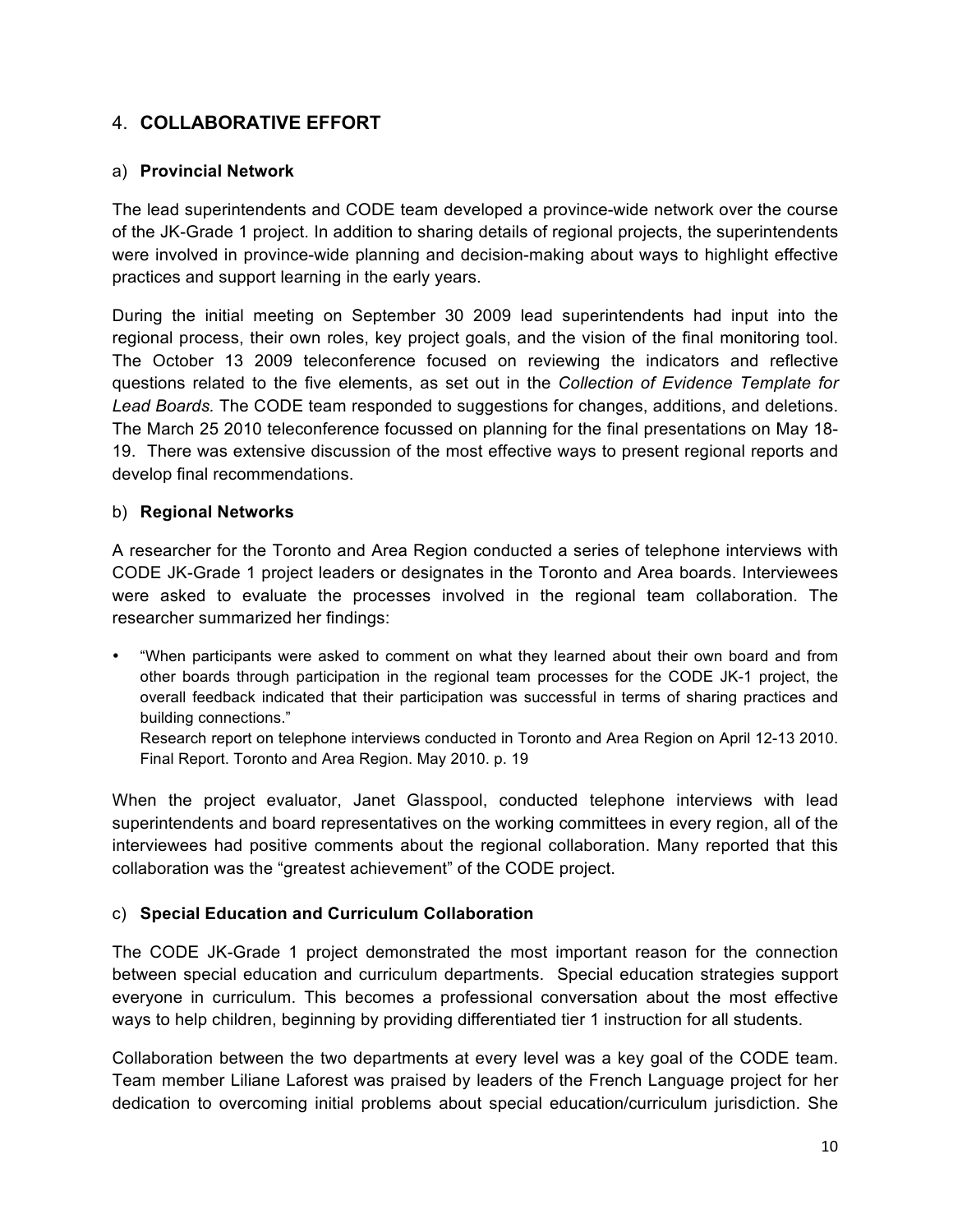supported the lead superintendent in changing the focus from concerns about ownership of the project to firm decisions to work together.

• "We came to a new understanding when we heard the discussion between special education and program. After big problems at the beginning in deciding whether the CODE project was special education or program, people were saying, 'We want to work together'". Director of Services, French Language Region: interview with the CODE evaluator on June 30 2010.

There were reports from every region about the value of the CODE JK-Grade 1 project in creating or enhancing collaboration between special education and curriculum.

- "The project encouraged having special education and curriculum together at the table and this builds toward effective board and school improvement plans." Superintendent of Schools, North Bay/Sudbury Region: interview with the project evaluator on June 29 2010.
- "What was new in terms of collaboration in the CODE JK-Grade 1 project was the involvement of curriculum, special education and speech-language pathologists—all meeting outside their own boards. There was also a unique collaboration between small and large boards. Cross-board connections were made between people who otherwise wouldn't have met. All boards in the region had involvement from both curriculum and special education and board projects were often led by curriculum people."

Lead Superintendent, Toronto and Area Region: interview with the project evaluator. June 18 2010.

#### 5. **MONITORING AND SELF-EVALUATION**

There was a great deal of evidence—from presentations at meetings, final reports, and telephone interviews—that the CODE JK-Grade 1 project fostered reflective conversations and self-evaluation, both at the regional and district levels.

- "The project promoted self-monitoring. We benefitted from thinking about the goals we could set—for example, incorporating the work of speech-language pathologists more directly in the classroom and making connections between the program and special education departments. Dialogue about the different tools causes you to reflect on your own tools and you think about how to use them better." Special Education Facilitator, Barrie Region: interview with the project evaluator on June 25 2010.
- "The CODE project was all about self-monitoring. That is exactly what we did from one meeting to another. We kept putting in changes as a result of reflecting together. For example, at first we started by identifying a number of assessment and intervention tools and strategies in all the boards. Then we decided we needed some criteria by which to evaluate the tools and we decided to use the five elements as a filter. Then we decided to have each board recommend only one tool or strategy, including the evidence for its use."

Lead Superintendent, North Bay/Sudbury Region: interview with the project evaluator on June 15 2010.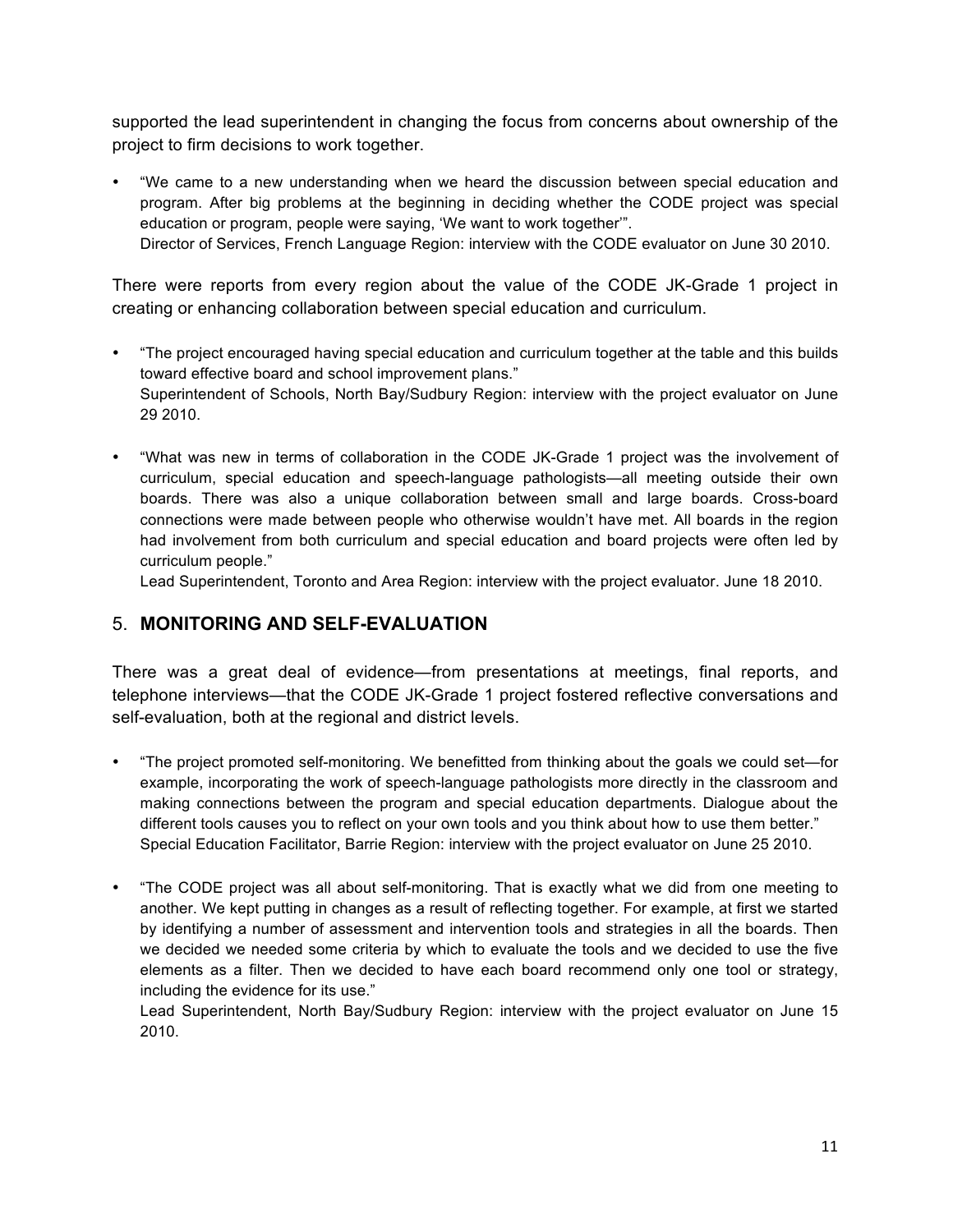Boards in three regions (French Language, London, and Toronto and Area) used the *Stage of Implementation Continuum* that was developed during the CODE Special Education Project 2006-2007 to obtain data about current practices related to the five elements.

As a result of the CODE project, each board in the London region has a report on its own stages of development for identified practices and can compare that data with the regional report. Based on percentages at the two lowest levels, the Preparation and Initiating stages, the regional data indicate that one area for growth is the use of "ongoing dialogue and reflection about the effectiveness of assessment tools and strategies at the school level". Percentages at the Implementing and Sustaining stages show that one of the greatest strengths in the region is "a clear process for entry into school".

Implementation data collected for the London Region CODE project, following a reflective discussion in each board. Final Report. London Region. May 2010. pp. 7-27

## 6. **CONTEXT AND CHANGE**

The CODE Special Education JK-Grade 1 project changed the context of discussion in regions across the province.

• "During the project I experienced principals, coordinators, superintendents and others involved in detailed discussions. You get cross-connections at different levels, not just superintendents or consultants. These networks don't happen unless you have these CODE projects. We don't get together for these deep discussions. Discussion embeds the learning so much more. It means that people are so much more likely to go back and put the learning into practice." Superintendent of Education/Special Education, Barrie Region: interview with the project evaluator. June 25 2010.

There were many examples of individual boards being motivated to change practice because of the quality of the interaction at the regional level.

• "There were many big 'aha' moments for boards in the region when speech-language pathologists from York Region presented their program for oral language development. People were asking, 'Can we have that?' [A speech-language pathologist] has unpacked a very complex subject in a way that is comparatively easy to understand—'The Language Chain' related to the 'Four Cornerstones of Literacy Success' [described in the Barrie Region Final Report]. At one regional activity, [the pathologist] provided a hands-on activity that represented links in the language chain. From this activity, participants realized that we all have different language chains and that if a piece is weak or missing, the other links will be affected."

Lead Superintendent, Barrie Region: interview with the project evaluator on June 18 2010.

• "Some boards reported that they had evaluated their whole program delivery as a result of the CODE JK-Grade 1 project. These were boards where both the superintendent and director of services took on leadership for the project. That instructional leadership was identified as the reason for their success."

Lead Superintendent, French Language Region, reporting on the April 20-21 French Language regional meeting: interview with the project evaluator on April 23 2010.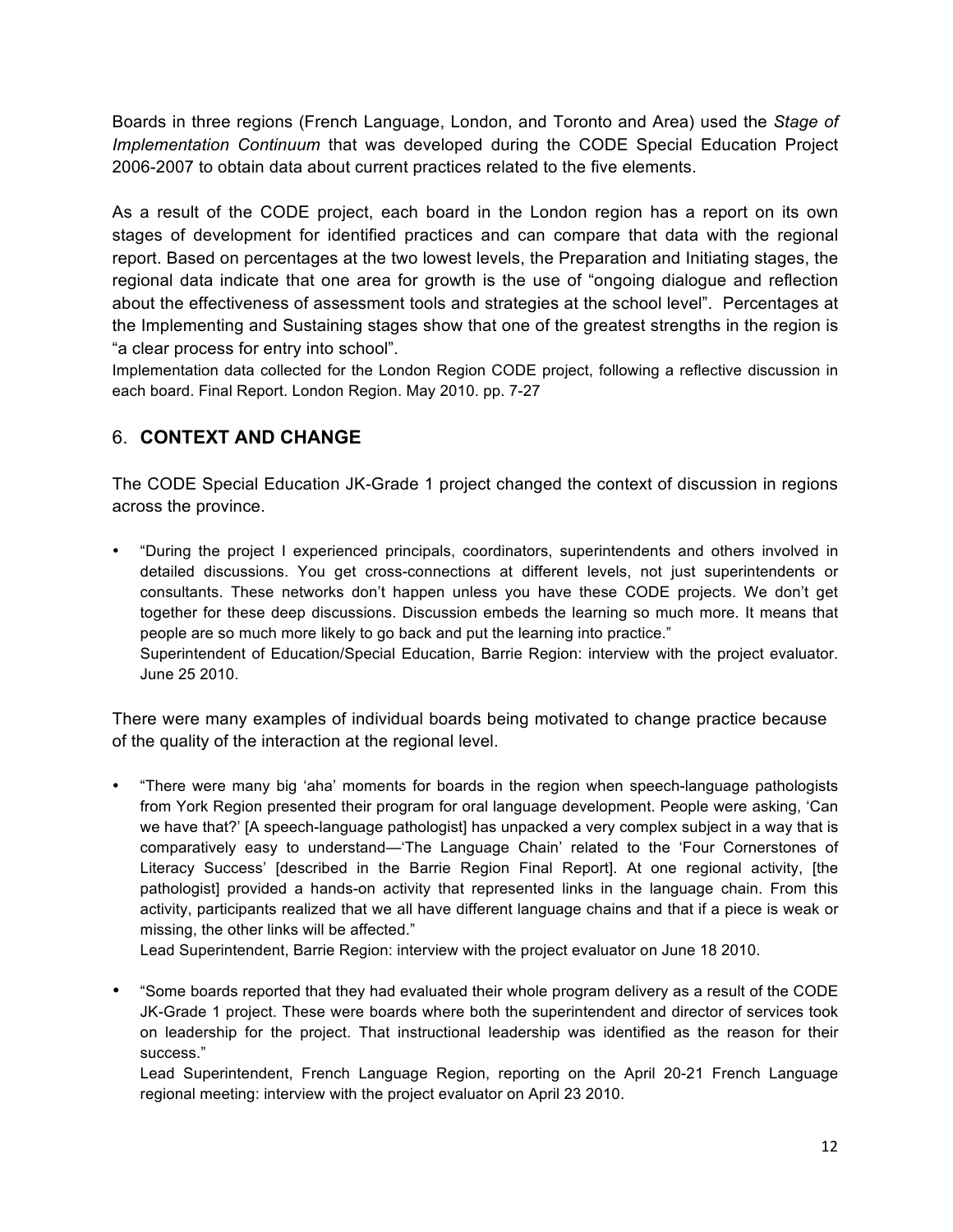In addition, there were many comments during the telephone interviews that the flexibility that was built into the CODE project meant that boards in each region could work on JK-Grade 1 projects that were really important change initiatives for them. They were able to meet key needs, either by beginning something new, building upon earlier work in the district, or by aligning one or more other projects with the CODE implementation.

## 7. **SUSTAINABILITY**

#### a) **Sustainable Practice**

The CODE JK-Grade 1 project fostered sustainable leadership as described in *The Fourth Way*:

…change without leadership has no chance of being sustainable. The leadership agenda is the change agenda. They are one and the same. The reform environment has to create conditions where leaders do not merely implement external mandates, but have the capacity and flexibility to make changes themselves. A. Hargreaves & D. Shirley. (2009). p. 95

Many participants commented about the CODE initiative as a vehicle for ongoing change.

- "There is a different kind of cycle that was addressed as well in the CODE project. That is people discussing board structures with a critical eye, going back and revising processes because of the dialogue. We were able to adapt the CODE template in this region, and if you look at the monitoring tool we developed [Appendix B, Final Report. Toronto and Area Region], you see the status update box. You are never satisfied that you can let a project lie. You are never satisfied because there is always another cycle. How do you get to the sustaining stage? You go back to building capacity." Academic Coordinator, Toronto and Area Region: interview with the project evaluator on June 18 2010.
- "The region would need more time to get evidence beyond the board level—to pilot a particular tool across the region and conduct research. The boards are discussing now the possibility of putting a regional team together to do more harmonization of the lists of tools and strategies prepared during the CODE project."

Lead Superintendent, Barrie Region: interview with the project evaluator on June 18 2010.

#### b) **Knowledge Mobilization in Districts and Schools**

All of the regions shared effective assessment and intervention strategies as a result of the CODE project. There were many reports that tools and strategies presented at the regional meetings were being incorporated into the CODE projects at the board level.

• "After regional meetings we shared web-sites, information on memory sticks and great long e-mail attachments that clogged your e-mail, all about effective practices that were shared. The project gave participants a real flavour of what best practices were being used. The connections continued and we are using some of the information in schools. In our board, we identified eight schools and used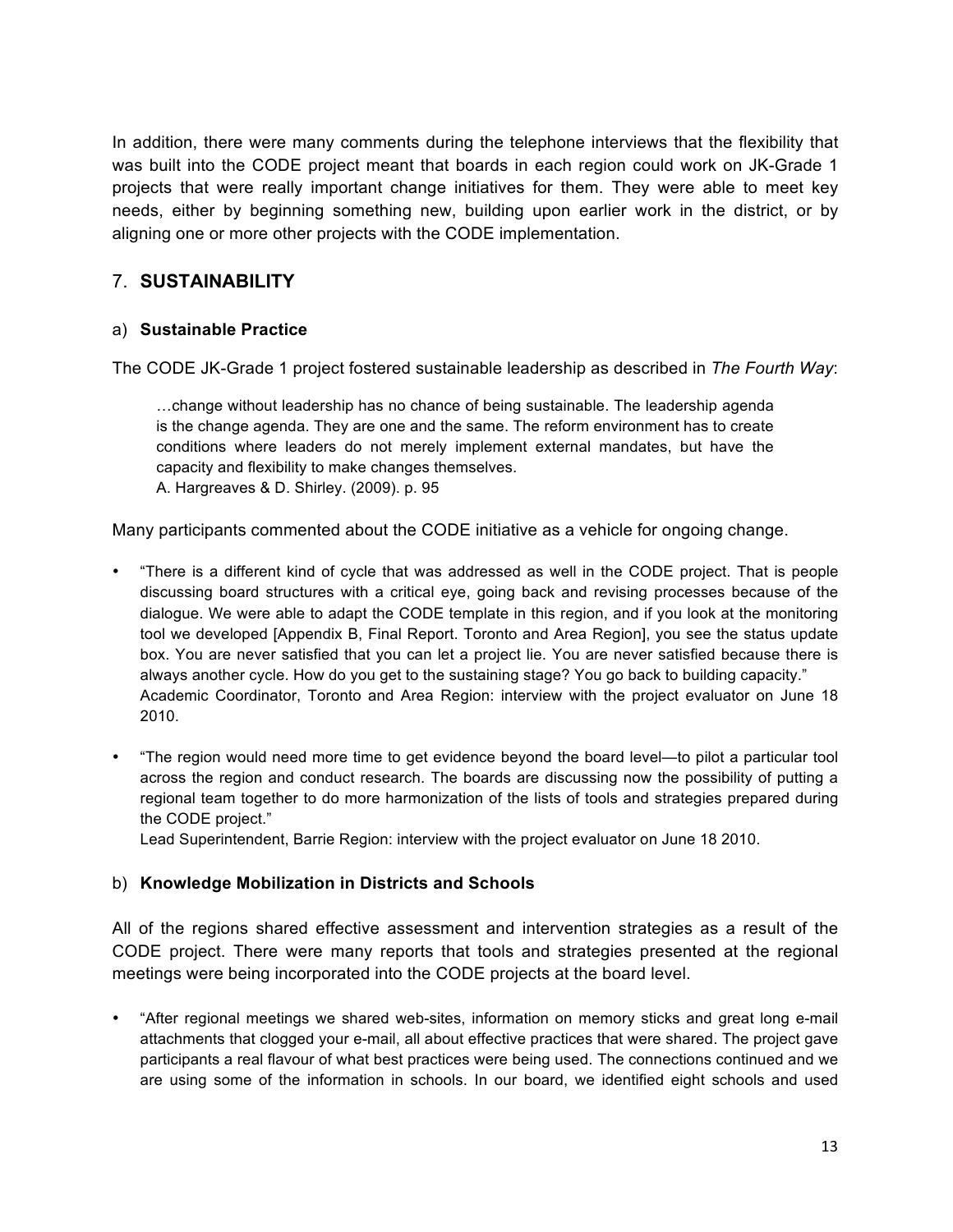material directly from the regional sessions. The CODE project lent itself to that kind of implementation because part of the project was at the school board level."

System Principal Learning Support Services, Ottawa Region: interview with the project evaluator on July 5 2010.

Regions developed websites or electronic databases to provide ongoing support for the sharing of knowledge among boards in the region for years to come.

• "The biggest 'aha' moment for me, after visiting all 16 boards in the region, was realizing what pockets of excellence are out there in the boards. Boards don't even realize how innovative some of these tools and practices are. ...It is very important to have a vehicle like the new website developed in the London region to get these materials into the hands of people in other boards.... When people at the last regional meeting for system leaders for both curriculum and special education saw the website, they were really pleased and said what a super resource it is."

Consultant to the London Regional Special Education Council: interview with the project evaluator on June 25 2010.

• "The Barrie region report provides a list of commercially created and board-developed assessment tools and a list of strategies and interventions. The lead S.O. for the CODE project presented these resources electronically at the RSEC meeting in April. The resource will have live links to further information about the use of each tool. Everyone at the RSEC meeting was thrilled and said, 'Wow! This is great!'"

Superintendent of Education/Special Education, Barrie Region: interview with the project evaluator. June 25 2010.

#### c) **Knowledge Mobilization across Ontario**

The CODE co-chairs, John Fauteux and Michelle Forge, presented information about the CODE JK-Grade 1 project and led a round table discussion at the meeting of the Ontario Council of Administrators of Special Education (OCASE) at the end of May.

The final report of the CODE Special Education JK-Grade 1 project will be shared widely across the province.

Results of the CODE JK-Grade 1 initiative will also be sustained in *CODE Chronicles*, which codifies information and supports the momentum for special education projects across Ontario. *CODE Chronicles* is accessible on the CODE website. www.ontariodirectors.ca Each issue is presented in a PDF file which may be downloaded in whole or in parts.

• "[Lead superintendent] stated that her board uses the *Chronicles* to get measures of what other boards are doing. Also, staff members capture the clips and make decisions about visiting other boards to observe practices. Articles are used as well to promote dialogue—for example, with SEAC."

Meeting Notes: Meeting with Lead Boards. February 25 2010. p. 8

## **IMPLICATIONS: THE CODE PROCESS**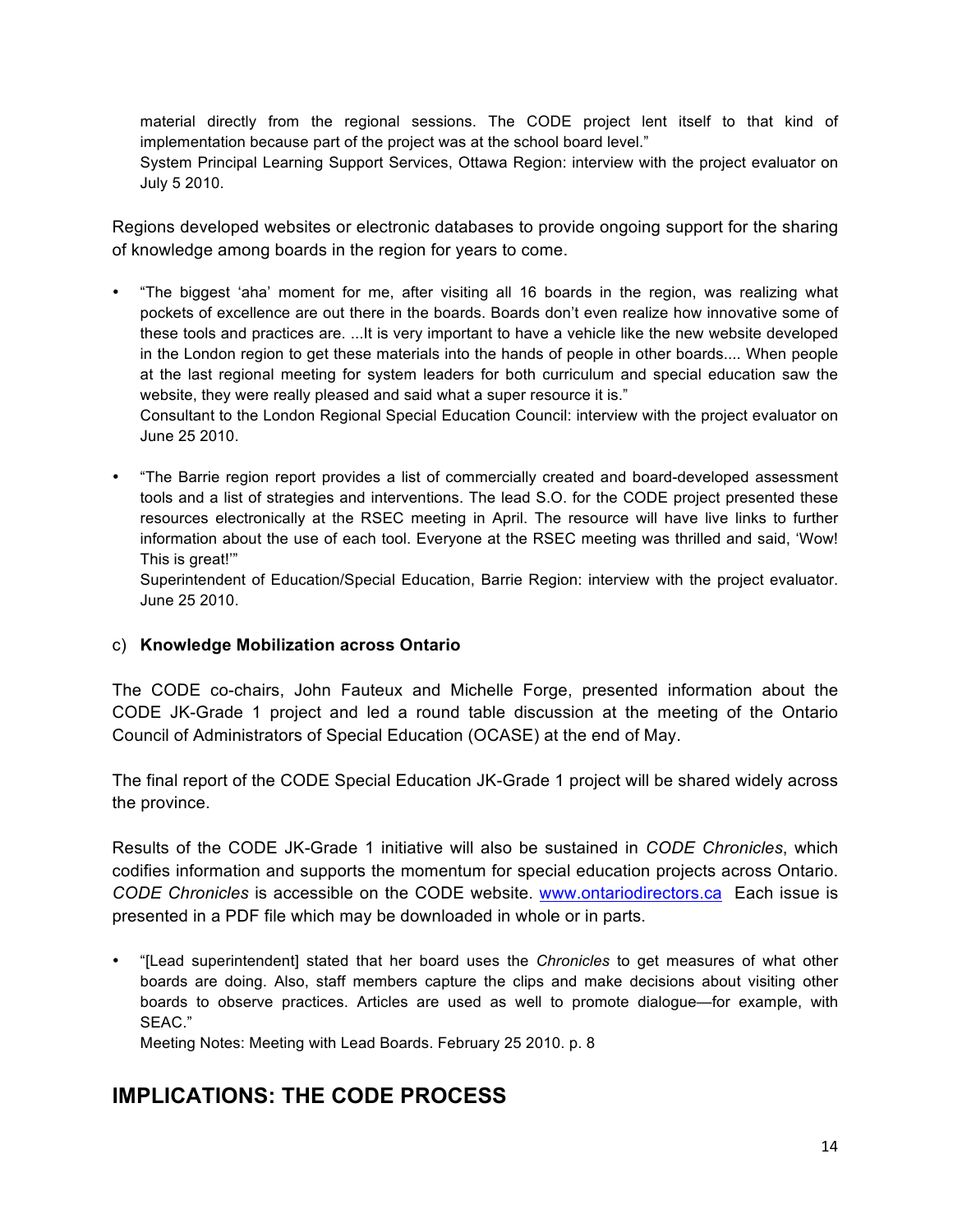#### 1. **Continuing the Ministry/CODE Partnership**

The momentum that has been built with CODE special education projects 2005-2010 highlights the benefits of having the Ministry of Education continue to allocate funding and responsibility to CODE to design projects to support the goals of the Early Learning Program and special education initiatives.

CODE is uniquely positioned to serve in an advisory capacity and as a change agent. There are many aspects of the CODE JK-Grade 1 project that connect with, and can inform, current Ministry directions for the Early Learning Program; for example:

- $\circ$  supporting teachers in becoming more articulate about assessment and intervention strategies, with the result that parent engagement and confidence is increased and parents are able to help at home because they understand the goals of the program;
- o connecting the CODE JK-Grade 1 work on assessment and intervention with the *Growing Success* initiative;
- o continuing the alignment with *Learning for All; Assessing Achievement in Alternative Courses and Programs; Autism Spectrum Disorders;* and *Early Learning for Every Child Today* that has been a feature of regional work this year; and
- o building on the CODE project findings about using the expertise of speech-language pathologists to provide modelling and coaching to classroom teachers regarding oral language assessment and intervention.

#### 2. **Continuing Ministry/CODE Liaison Meetings**

• It is important for the Ministry of Education to continue to involve CODE in regular Liaison Committee meetings and to work with CODE to design strategies to codify, communicate and promote knowledge about the connections that link all Ministry of Education efforts in support of early learning. It is not reasonable to expect individual boards to make all these connections.

## **STUDENT, SYSTEM AND PARENT OUTCOMES**

The following pages provide a few representative examples of student, system and parent outcomes as excerpted from and confirmed by:

- regional reports;
- board reports provided to the project evaluator by the CODE leadership team; and
- structured telephone interviews conducted by the project evaluator.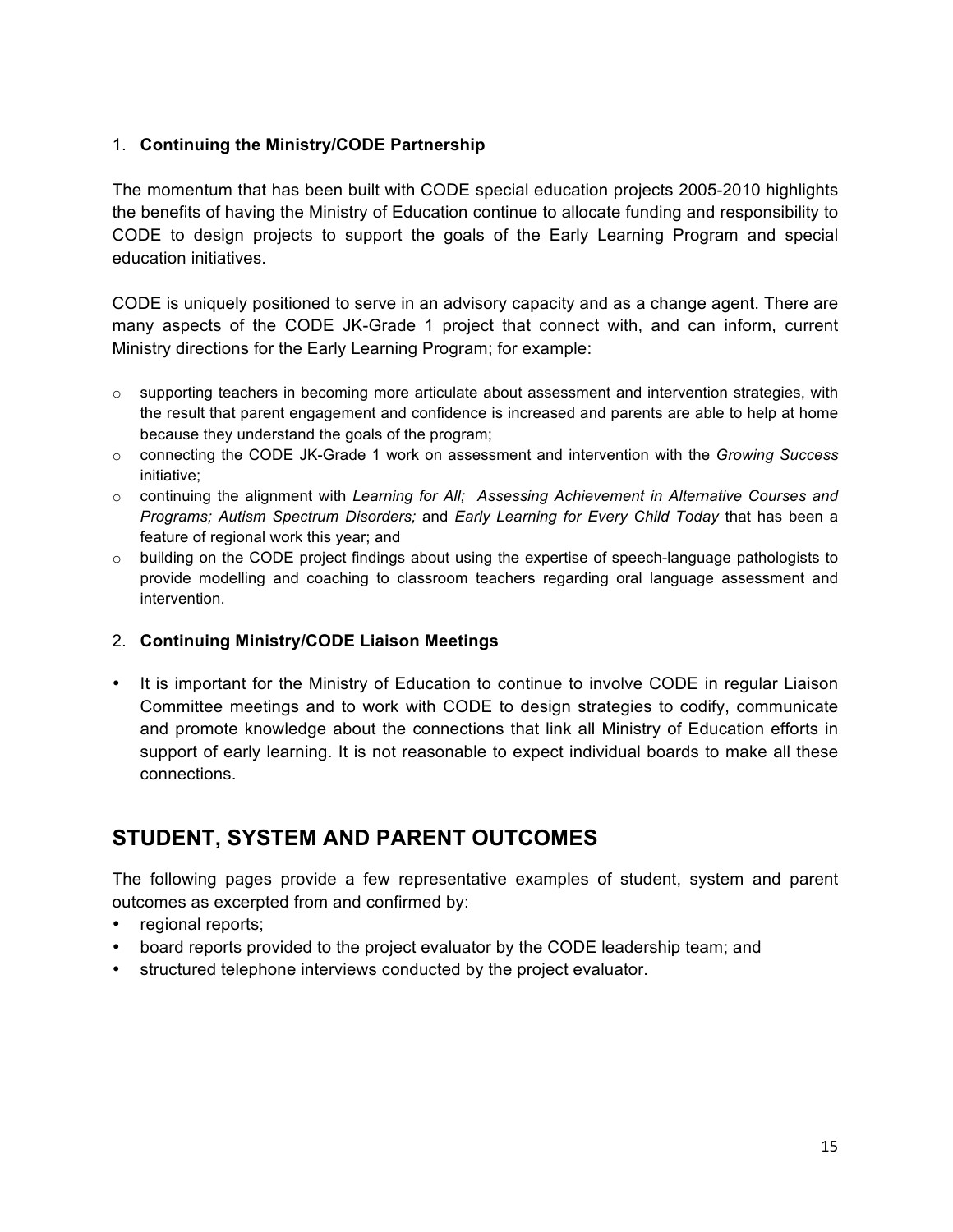| <b>REPRESENTATIVE RESPONSES FROM REGIONS AND BOARDS</b>                                                                                                                                                                                                                                                                                                                                                                                                                                                                                                                                                                                                                                                                                                                                                                              |                                                                                                                                                                                                                                                                                                                                                                                                              |  |  |  |
|--------------------------------------------------------------------------------------------------------------------------------------------------------------------------------------------------------------------------------------------------------------------------------------------------------------------------------------------------------------------------------------------------------------------------------------------------------------------------------------------------------------------------------------------------------------------------------------------------------------------------------------------------------------------------------------------------------------------------------------------------------------------------------------------------------------------------------------|--------------------------------------------------------------------------------------------------------------------------------------------------------------------------------------------------------------------------------------------------------------------------------------------------------------------------------------------------------------------------------------------------------------|--|--|--|
| <b>EFFECTIVE PRACTICES</b>                                                                                                                                                                                                                                                                                                                                                                                                                                                                                                                                                                                                                                                                                                                                                                                                           | <b>LESSONS LEARNED</b>                                                                                                                                                                                                                                                                                                                                                                                       |  |  |  |
| <b>STUDENT OUTCOMES</b><br>Barrie Region: electronic compilation of assessment and<br>$\circ$<br>intervention tools (criteria for inclusion: focus on strategies related<br>to four essential evidence-based predictors of success in early<br>literacy development: alphabet knowledge, print awareness,<br>phonological awareness, and oral language)<br>includes links to support materials<br>$\circ$<br>regional tool/strategy with proven success: Alternative Curriculum<br>$\circ$<br>Expectations/Assessment Companion Tool (ACE/ACT) supports<br>students with language skills below typical entry level<br>York Region DSB: "The Language Chain" clarifies complex<br>$\circ$<br>ideas; supporting intervention resources include Drama Centres,<br>Oral Language Checklist, Communication and Literacy for ALL<br>series | recognize that links in the<br>$\circ$<br>language chain lay the<br>foundation for all learning<br>use a multidisciplinary team<br>$\circ$<br>within a tiered approach to<br>provide collaborative<br>opportunities for student<br>observation, data collection,<br>strategies and interventions<br>allocate time for speech-<br>$\circ$<br>language pathologists to<br>model strategies for all<br>students |  |  |  |
| London Region website of assessment and intervention tools<br>$\circ$<br>and strategies (criteria for inclusion: clear links to intervention and<br>the School Effectiveness Framework, usefulness at the system<br>level)<br>also includes school entry processes, board procedures,<br>$\circ$<br>PowerPoint presentations, videos, resource materials<br>Lambton-Kent DSB: special education and program departments<br>$\circ$<br>found that explicit teaching of vocabulary through language<br>organization (categorize, associate, compare/contrast) using<br>experiential learning activities created a framework for<br>development of cognitive skills. Speech-language pathologists<br>guided teachers in planning instruction, resulting in "significant<br>improvement with all participating students".                | ensure that assessment<br>$\circ$<br>informs teacher instruction<br>create effective electronic<br>$\circ$<br>student and class profiles to<br>support analysis and<br>identification of patterns<br>promote collaborative<br>$\circ$<br>involvement of other<br>professionals<br>use high-yield strategies for<br>$\circ$<br>instruction                                                                    |  |  |  |
| North Bay/Sudbury Region compilation of assessment and<br>$\circ$<br>intervention practices (criteria for inclusion: one recommended<br>strategy per board, with evidence; and use of the five elements to<br>screen for comprehensive impact)<br>includes description of the practice, alignment with the five<br>$\circ$<br>elements and evidence of success<br>Nipissing-Parry Sound Catholic DSB: phonological screening<br>$\circ$<br>and 8 week intervention sessions throughout the school year.<br>Involved collaboration of speech-language pathologists, teachers,<br>literacy partners, resource teachers, and resulted in "engagement<br>of all learners", "progression toward reading benchmarks" and<br>"raised teacher expectations for oral language".                                                               | use the five elements as a<br>$\circ$<br>screening tool<br>support school teams in<br>$\circ$<br>collaboratively<br>implementing and tracking<br>assessment tools and<br>interventions<br>integrate the work of<br>$\circ$<br>curriculum and special<br>education departments<br>support teachers in learning<br>$\circ$<br>to model strategies and<br>expand students' responses                            |  |  |  |
| <b>SYSTEM OUTCOMES</b>                                                                                                                                                                                                                                                                                                                                                                                                                                                                                                                                                                                                                                                                                                                                                                                                               |                                                                                                                                                                                                                                                                                                                                                                                                              |  |  |  |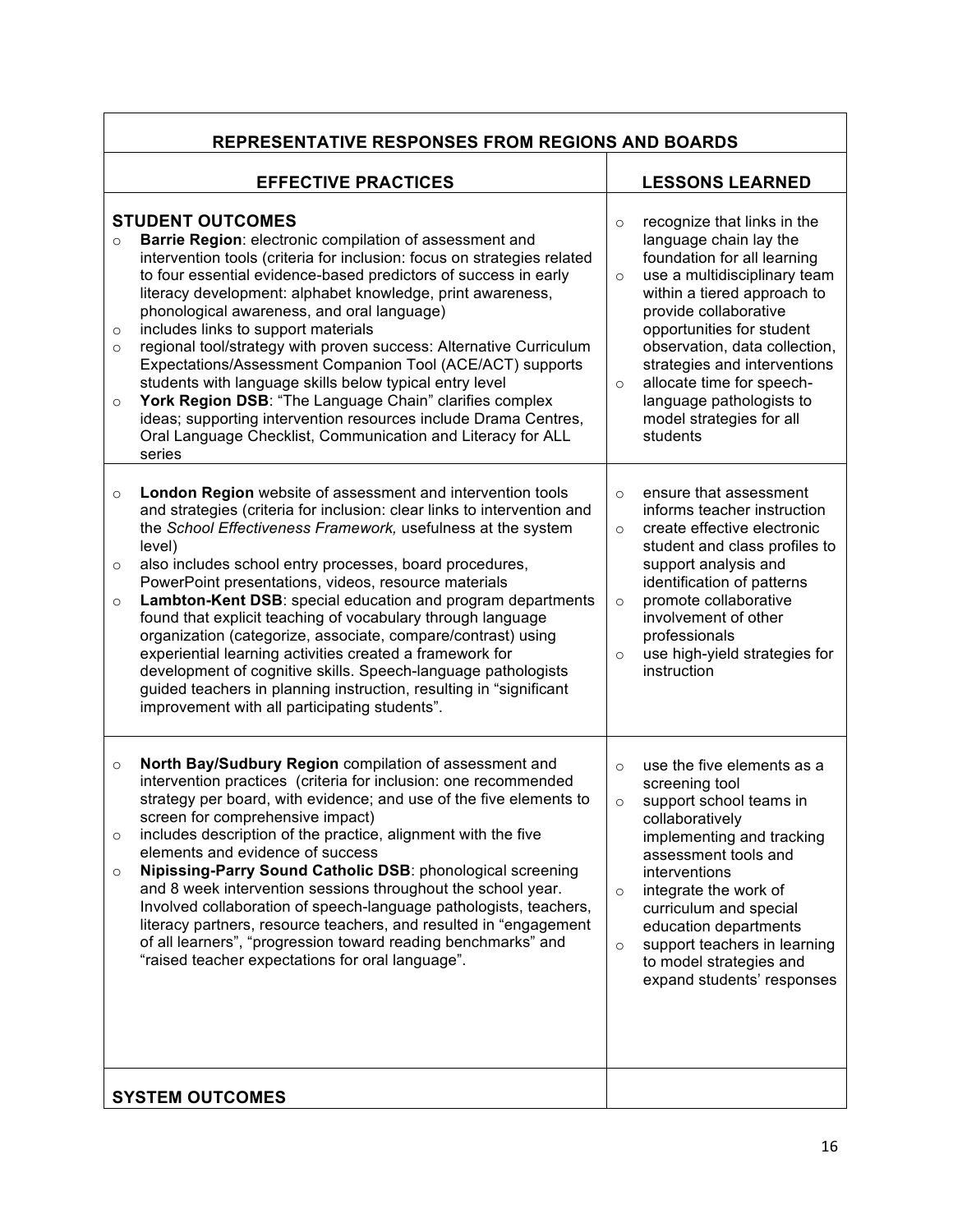| <b>REPRESENTATIVE RESPONSES FROM REGIONS AND BOARDS</b> |                                                                                                                                                                                                                                                                                                                                                                                                                                                                                                                                                                                                                                                                                                                                                                                                                         |                                          |                                                                                                                                                                                                                                                                                                                                          |  |
|---------------------------------------------------------|-------------------------------------------------------------------------------------------------------------------------------------------------------------------------------------------------------------------------------------------------------------------------------------------------------------------------------------------------------------------------------------------------------------------------------------------------------------------------------------------------------------------------------------------------------------------------------------------------------------------------------------------------------------------------------------------------------------------------------------------------------------------------------------------------------------------------|------------------------------------------|------------------------------------------------------------------------------------------------------------------------------------------------------------------------------------------------------------------------------------------------------------------------------------------------------------------------------------------|--|
|                                                         | <b>EFFECTIVE PRACTICES</b>                                                                                                                                                                                                                                                                                                                                                                                                                                                                                                                                                                                                                                                                                                                                                                                              |                                          | <b>LESSONS LEARNED</b>                                                                                                                                                                                                                                                                                                                   |  |
| $\circ$<br>$\circ$                                      | Toronto and Area Region: final CODE report provides "lessons<br>learned" for each of the five elements, with detailed examples<br>from boards in the region for each of those lessons<br>Halton DSB: teachers and consultants co-planned purposeful,<br>play-based classroom experiences to increase oral language<br>skills. Data was collected through observations, conversations,<br>videotaping. Through teacher moderation, using success criteria<br>they developed, teachers found that "overall the play- based<br>centres increased the use of oral language and the vocabulary<br>used in focus lessons was transferred to the centre<br>conversations". As a result, teachers questioned the use of the<br>assessment tool the board currently uses as a screening tool.                                    | $\circ$<br>$\circ$<br>$\circ$            | use multiple measures of<br>data to inform instructional<br>decision-making<br>understand that a<br>developmental approach<br>takes time and careful<br>attention to students'<br>responses<br>support classroom research<br>and encourage teachers to<br>question and adapt tools<br>and strategies                                     |  |
| $\circ$<br>$\circ$                                      | Thunder Bay Region: effective strategies used in the region to<br>build teacher capacity include: professional learning community<br>meetings based on data; the use of school and class profiles, with<br>data collected electronically; the use of literacy leads/coaches to<br>support teachers with programming; the Teacher Learning and<br>Leadership Project that includes problem-based inquiry with<br>students, team planning and tracking of student work over time.<br>Thunder Bay Catholic DSB: the Web-Based Teaching Tool has<br>been the mandated screener used by kindergarten teachers, but<br>use of the interventions was limited. The project enhanced use of<br>the interventions provided within the WBTT program. Teachers<br>shared results of interventions at in-school team meetings.       | $\circ$<br>$\circ$                       | support teachers with<br>teaching strategies and<br>interventions to apply at<br>various stages of a child's<br>development, including<br>social/emotional<br>development<br>be sensitive to issues<br>relating to culture when<br>interpreting and intervening<br>based on data                                                         |  |
| $\circ$<br>$\circ$                                      | French Language Region: La présentation de quelques outils<br>d'évaluation et de pistage fut une activité de grande importance<br>pour tous les participants. Les questions, les idées avancées<br>furent motivantes et inspirantes pour tout le groupe. Le projet a<br>favorisé une rencontre pédagogique provinciale qui a permis des<br>discussions sur un sujet de l'heure important et a été une<br>occasion de croissance professionnelle.<br>CSC Franco-Nord: Tableau synoptique d'évaluation. Le conseil a<br>développé un tableau pour guider le personnel dans<br>l'administration des évaluations diagnostiques, formatives et<br>sommatives selon une ligne de temps. Le tableau fait le lien avec<br>toutes les ressources nécessaires à la mise en œuvre de la<br>programmation prescrite par le conseil. | $\circ$<br>$\circ$<br>$\circ$<br>$\circ$ | véhiculer le même message<br>à tous les niveaux de<br>l'organisation.<br>assurer la collaboration des<br>secteurs EED et<br>programmation.<br>assurer les suivis<br>nécessaires pour appuyer<br>la mise en œuvre des<br>initiatives et programmes.<br>offrir de l'accompagnement,<br>des suivis et de la formation<br>en cours d'emploi. |  |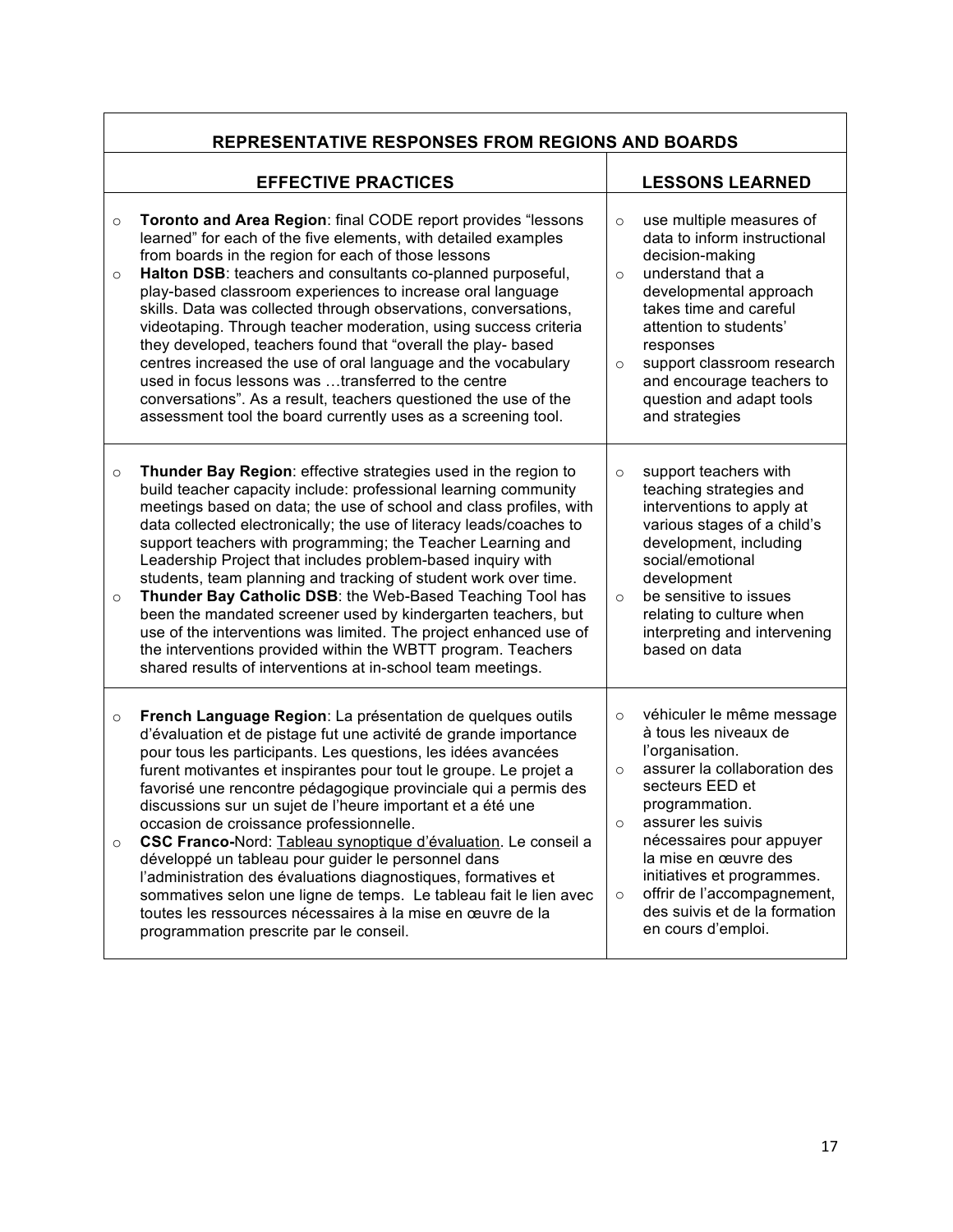| <b>REPRESENTATIVE RESPONSES FROM REGIONS AND BOARDS</b>                                                                                                                                                                                                                                                                                                                                                                                                                                                                                                                                                                                                                                                                                                                                                                                                                                                                                         |                                                                                                                                                                                                                                                                                                                                                                                     |  |  |  |
|-------------------------------------------------------------------------------------------------------------------------------------------------------------------------------------------------------------------------------------------------------------------------------------------------------------------------------------------------------------------------------------------------------------------------------------------------------------------------------------------------------------------------------------------------------------------------------------------------------------------------------------------------------------------------------------------------------------------------------------------------------------------------------------------------------------------------------------------------------------------------------------------------------------------------------------------------|-------------------------------------------------------------------------------------------------------------------------------------------------------------------------------------------------------------------------------------------------------------------------------------------------------------------------------------------------------------------------------------|--|--|--|
| <b>EFFECTIVE PRACTICES</b>                                                                                                                                                                                                                                                                                                                                                                                                                                                                                                                                                                                                                                                                                                                                                                                                                                                                                                                      | <b>LESSONS LEARNED</b>                                                                                                                                                                                                                                                                                                                                                              |  |  |  |
| <b>PARENT OUTCOMES</b>                                                                                                                                                                                                                                                                                                                                                                                                                                                                                                                                                                                                                                                                                                                                                                                                                                                                                                                          |                                                                                                                                                                                                                                                                                                                                                                                     |  |  |  |
| <b>Ottawa Region:</b> the region identified best practices in establishing<br>$\Omega$<br>a procedure or similar document in collaboration with community<br>agencies, accessible to the public, which outlines the entry into<br>school process for early learners from JK-Grade 1. To be<br>included: outline of timelines, tasks, and community agency or<br>partner role responsibilities in implementing the transition process;<br>protocol for case conference meetings as appropriate;<br>communication materials for parents; etc<br>Catholic DSB of Eastern Ontario: a multidisciplinary team<br>$\circ$<br>developed a visual assessment portfolio for JK-Grade 1 to support<br>a Tier 3 approach with additional strategies and consultation for<br>parents. The visual portfolio has graphs, charts and next steps<br>that highlight the strengths and needs of students and resources<br>to assist in communicating with parents. | align entry procedures with<br>$\circ$<br>the Early Learning Program<br>initiative<br>promote inter-ministerial<br>$\circ$<br>collaboration<br>use the entry process as a<br>$\circ$<br>foundation for student<br>profiles and early<br>intervention as required<br>identify resources for<br>$\circ$<br>parents, teachers, early<br>childhood educators, and<br>community partners |  |  |  |

#### **OVERVIEW FINDINGS AND LESSONS LEARNED**

This brief sample of regional and board results demonstrates some overarching trends that were highlighted over and over again in meetings, final reports and formal interviews.

#### a) **Oral Language Foundation**

As the chart describing a few representative projects demonstrates, there was a major focus on the importance of oral language in the early years as the foundation of literacy and of all school learning. There were very promising examples of effective practices with proven outcomes for students and teachers.

• "York Region has been working on oral language development for five years and has data and clear evidence to support the tools and strategies being used. There has been significant improvement in student achievement in oral language as a result. There is evidence from teacher experience, from administrators, and from EQAO testing because the first set of students who were in the pilot program five years ago have made significant gains in EQAO results."

Lead Superintendent, Barrie Region: interview with the project evaluator on June 18 2010.

• "Hanen training was provided to eight teachers and four educational assistants…Hanen training was provided by two speech pathologists. Prior to training each participant was asked to submit a fifteen minute video of [him or her] participating with a group of children in an oral language activity. Following three days of training each participant was to submit a second fifteen minute video (pretest/post test). All videos were scored and compared by speech pathologist [name] using the 'Teacher Interaction and Language Rating Scale'. …Most of the participants experienced growth in the nine categories of the rating scale. It was evident that participants benefitted from the modeling and use of oral language stimulation strategies."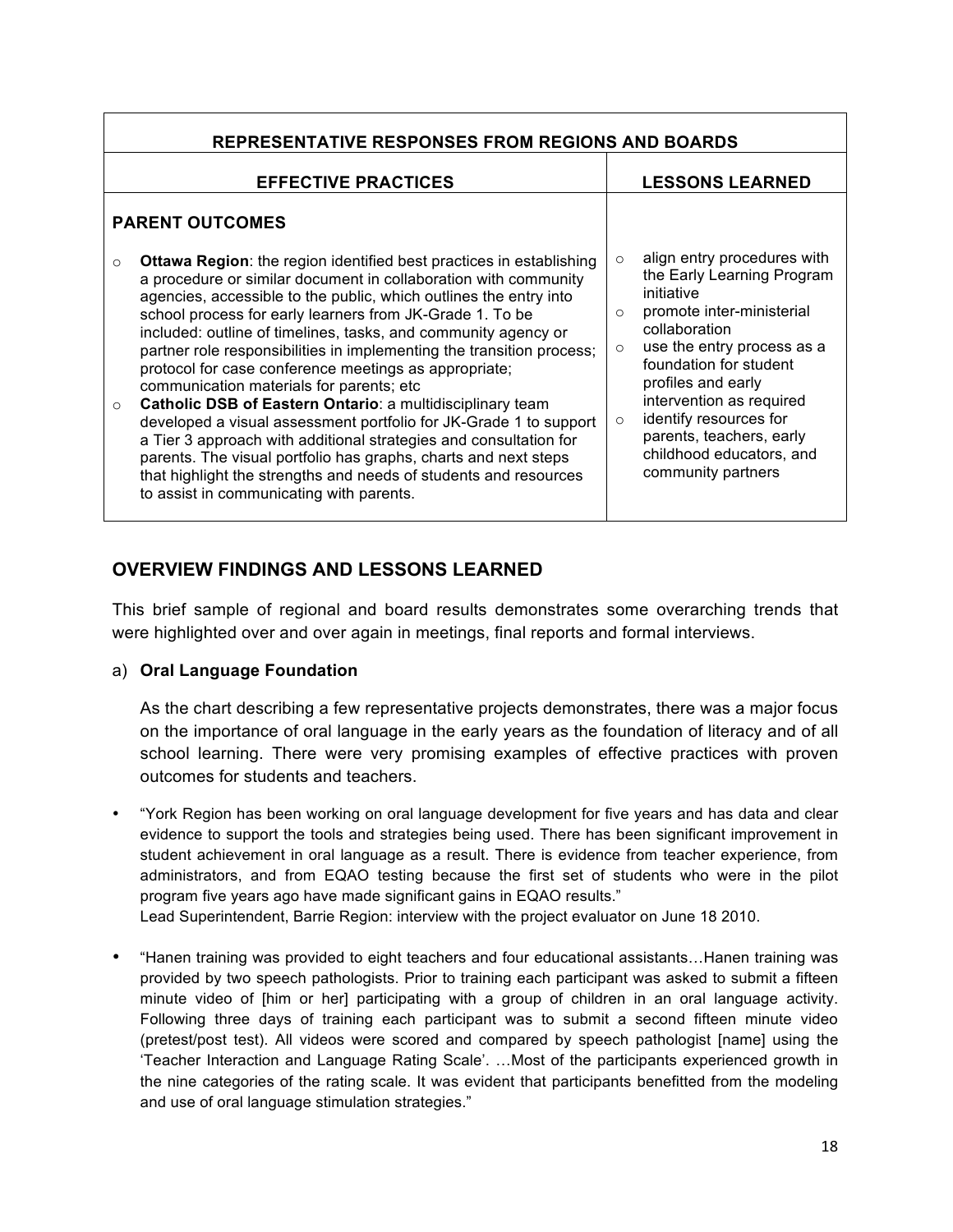Final Report. Upper Canada District School Board, Ottawa Region. May 2010.

#### b) **Entry and Transition Planning**

The introduction of the Early Learning Program during the project year highlighted the importance of entry and transition planning, parent engagement and collaboration with community partners. While many regions identified involvement of parents and community agencies as an area for growth, there was evidence of effective practice.

- "Provisions for Students with Special Needs
	- $\circ$  Pre-school transitions (structured process for communicating with day care and other community agencies about students with known special needs)
	- o Pre-school visits (as needed)
	- o Case conferences (as needed)
	- o Transition process for students transferring from Intensive Behavioural Intervention (IBI) program for pre-school students with Autism
	- o Referrals made through the Fair Start program for students who have been red-flagged as at risk in the various domains."

Final Report. Thunder Bay Region. May 2010. p. 4

• "Creation of 'Train' brochure and poster that outline agencies and services provided for students as they transition into school; common school entry forms for agencies and three coterminous school boards. Brochures will be provided for all JK teachers, SERTS, and parents as part of the Kindergarten registration kits." [The train brochure lists community and coterminous school board supports for parenting, hearing, physical growth and development, vision, speech and language, learning and thinking, social/emotional behaviour, dental, and transition to school, each on a boxcar of the train.]

Final Report. Peterborough Victoria Northumberland and Clarington Catholic District School Board, Barrie Region. May 2010.

#### c) **Site-based Professional Learning**

There were many comments about the limited effectiveness of the "one big day" type of professional learning event. Discussions at regional meetings and the reports from boards and regions stressed the value of site-based professional learning in which teams of teachers study student data and student products together and plan effective interventions. Here are the responses from a small group presentation made at a regional meeting.

- There must be dedicated learning teams at every level all the way up to the regional level.
- What is the focus for capacity building? Each school has a set of screening evidence, class profiles, etc. There has to be something focussed to talk about.
- Teachers need to feel empowered by learning about the "why?" They need to evaluate if what they did worked and its effect.
- It is important to have protected learning communities.
- There is a need for clear goals and steps and processes.
- There must be an environment of trust in which teachers can say they aren't sure where to go next.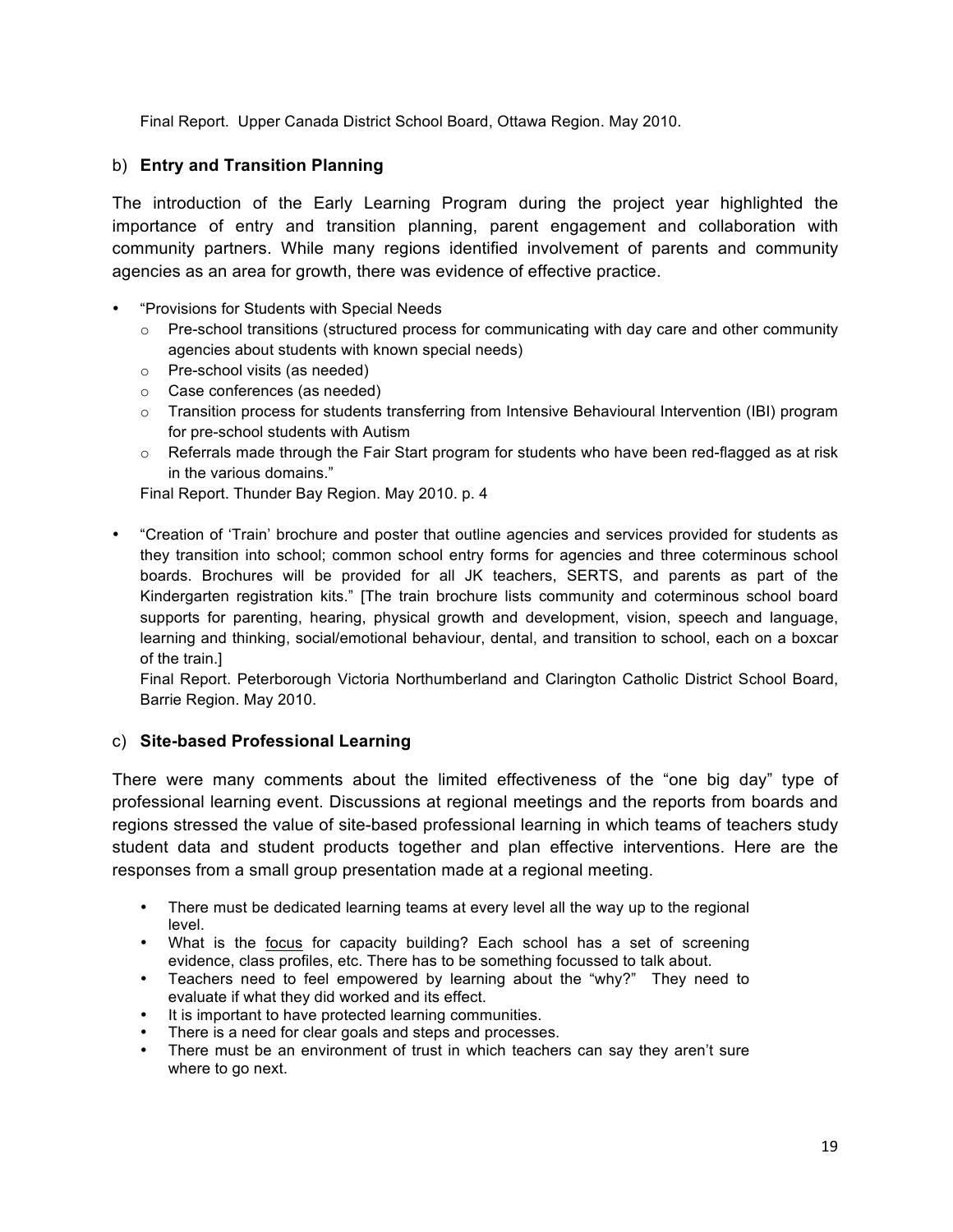- The learning network must include access to expert teachers, speech-language pathologists and psychologists to support the appropriate language, cognition and behaviour steps.
- The networks can evaluate change in practice if the group is able to develop a toolbox of effective strategies and resources—i.e., pre- and post-screening evidence. Meeting Notes: Small group presentation of recommendations. Ottawa Regional Meeting. Napanee. March 26 2010. pp. 5-6

The level of detail about site-based learning for teachers that was shared in CODE project meetings is demonstrated in the following accounts of presentations made at regional meetings.

- "SERTs and JK-K classroom teachers worked together to gain a better understanding of child development. Grade 1 teachers were also added to the focus group. We recognized that there are five year olds in Grade 1 and these teachers needed to be included. There was collaboration between curriculum and special education. Speech-language pathologists and consultants were included in the focus group….Instructional strategies designed to be appropriate for different developmental levels were aligned with assessment strategies. The strategies were organized in an electronic tracker. We see the tracker as a work in progress to be 'tweaked' by the focus group." Meeting Notes: Board representative making a presentation. Toronto and Area Regional Meeting. Mississauga. April 20 2010. p. 3
- "[Name], speech-language pathologist, described the ways in which the SLPs are heavily involved in providing professional learning for teachers, especially regarding phonological awareness and oral language. SLPs modeled the 'read aloud' process, focusing on phonological awareness—e.g., first reading the selection right through, then picking out a few phonics tasks based directly on whole class needs. [Name] demonstrated ways to add a kinesthetic element to the lessons—e.g., segmenting syllables by patting the child's wrist, elbow, shoulder, head….Then, in a tiered approach, the SLPS modeled the way to move from whole class to small groupings, using the same text. They also developed a chart to address any level of the hierarchy of oral language learning and choose appropriate texts and tasks. Lesson plans were developed."

Meeting Notes: Presentation by a speech-language pathologist. Barrie Regional Meeting. Newmarket. April 28 2010. p. 5

#### d) **Adapting Commercial and Board-Developed Tools**

There were comments about teachers questioning the value of collecting assessment data that do not directly inform classroom interventions. There were also frequent reports about teachers adapting some aspects of both commercial and board-developed assessment and intervention tools to make them more useful.

This readiness to adapt established tools and practices indicates that teachers have increased confidence in their own classroom observations and a professional sense of empowerment.

• "[The presenter] reported that teachers often complain about commercial assessment materials, that the questions are not rich enough—i.e., are not Level 4 questions. The board has upgraded several commercial resources to try to promote higher levels of thinking. [The presenter] stated that teachers are more supportive of the materials if they have a role in adapting them."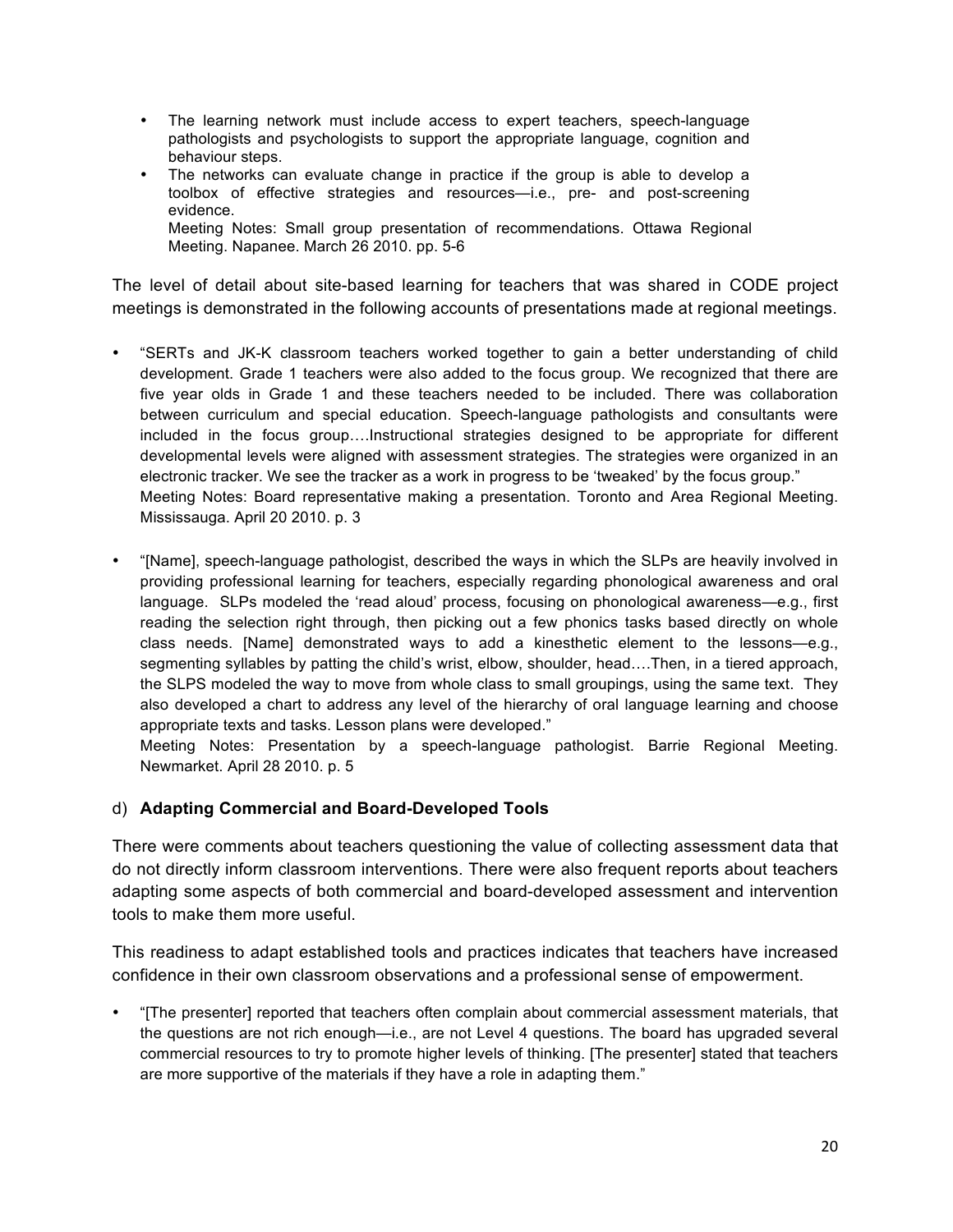Meeting Notes: Presentation by a system curriculum lead teacher. Barrie Regional Meeting. Newmarket. April 28 2010. p. 2

• "Boards are constantly changing and adapting their board-developed assessment tools. The evidence that made boards support a particular tool was if they could see that students were progressing and saw that expected results were achieved—also if the number of 'flagged' students diminished."

Lead Superintendent, French Language Region: interview with the project evaluator on June 30 2010.

• "The PLAB (Primary Literacy Battery) is a collection of literacy assessments from various sources that we put together in our board. It is very effective. We are modifying it a little to be applicable to JK. We did a lot of research for PLAB—it is based on the work of Marie Clay and Crévola. We listened to what our teachers were saying about struggling readers in grade 2 and that it wasn't effective to use the same assessments as grade 1. We added a higher level assessment tool for grade 2." Curriculum Administrator, North Bay/Sudbury Region: interview with the project evaluator on June 29 2010.

#### e) **Curriculum and Special Education**

The experience of the French Language boards provided one important indicator of the progress that was made in creating a new connection between program and special education departments as a result of the CODE project. Note the progression among the three following statements in the French Language Final Report:

- « Il y a eu question tant au niveau provincial que régional à voir à quel secteur revenait la responsabilité de la gestion du projet au niveau des conseils. Est-ce la responsabilité du secteur EED ou programmation ? Ceci a provoqué des retards dans la mise en œuvre du projet. »
- « Une rencontre régionale de deux jours a eu lieu en avril 2010 afin de partager, discuter des informations recueillies lors des projets réalisés dans chaque conseil et de faire des recommandations. À cette rencontre se retrouvait des intervenants à différents niveaux dans les conseils, soit des enseignantes, des conseillères pédagogiques en petite enfance, en enfance en difficulté et en programmation, des directions de services en enfance en difficulté, des agents de supervision responsables du dossier en enfance en difficulté et en programmation ainsi qu'un représentant du MÉO. »
- « Le réseau a permis un rapprochement des intervenants en programmation et en EED au niveau provincial. Ceci aura une contribution positive sur les rencontres provinciales communes entre les regroupements francophones en programmation et EED qui débuteront en automne 2010. » Rapport final des conseils francophones du Projet d'évaluation et d'intervention du CODE mat-1<sup>re</sup>. Juin 2010. p. 3-5

There were many reports all across Ontario about the new collaboration between the two departments and plans to continue with joint work as a result of the CODE JK-Grade 1 project.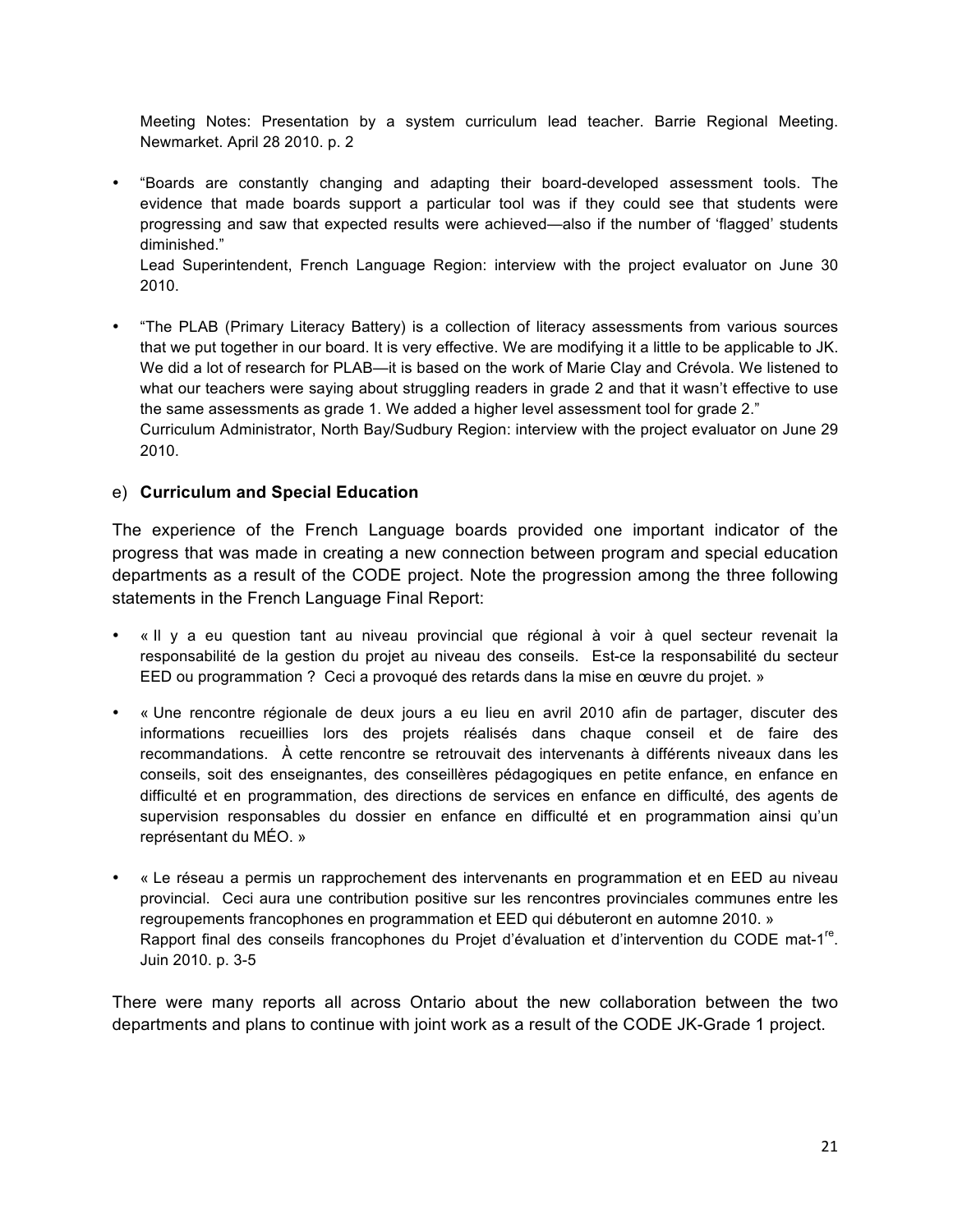#### f) **Multidisciplinary Focus**

The multidisciplinary aspect of CODE projects was highlighted repeatedly. Note the following comments about this focus at the school, board, and regional levels.

• "Teachers need to be able to come to the table with concerns about specific students. Then you look at the data, discuss it, and engage in teacher moderation to dissect the information. Teachers need support with follow-up to data collection. Consultants and facilitators need to make ourselves available to teachers."

Special Education Facilitator, Barrie Region: interview with the project evaluator on June 25 2010.

• "When I was conducting interviews about the CODE project in each board in the region, it was almost always a multi-disciplinary team that was reflecting on current practice and sharing their tools and strategies."

Consultant to the London Region RSEC: interview with the project evaluator on June 25 2010.

• "We had speech-language pathologists, coordinators, superintendents, special assignment teachers, principals, resource teachers, consultants, and a psychologist in our regional meetings. I would challenge anyone coming in from outside without knowing the people ahead of time to listen to the dialogue and then identify people by their roles."

Lead Superintendent, Ottawa Region: interview with the project evaluator, June 17 2010.

## **IMPLICATIONS: STUDENT, SYSTEM AND PARENT OUTCOMES**

The "Overview Findings and Lessons Learned" collected in this evaluation report—and the implications of those findings—confirm and support the recommendations included in the final CODE report: *2009-2010 CODE Special Education Project: JK-Grade 1 Assessment and Intervention Strategies.*

The implications set out here and the recommendations in the final CODE report are based on the experiences and research of educators across Ontario. Finding conclusive evidence for these findings creates the same difficulties as is often cited in educational research, that the studies "...do not allow appropriate post intervention differences to be attributed unambiguously to the intervention". Classroom instruction is complex and dynamic and it is frequently the case that "...the intervention is confounded with other important factors that could be the source of any observed effects." [National Institute for Literacy. (2008). p. xii]

All of the findings from the CODE Special Education Project JK-Grade 1 demonstrate the importance of having educators trust their own knowledge and experience. At the same time, there is a real need to enhance professional learning about classroom research.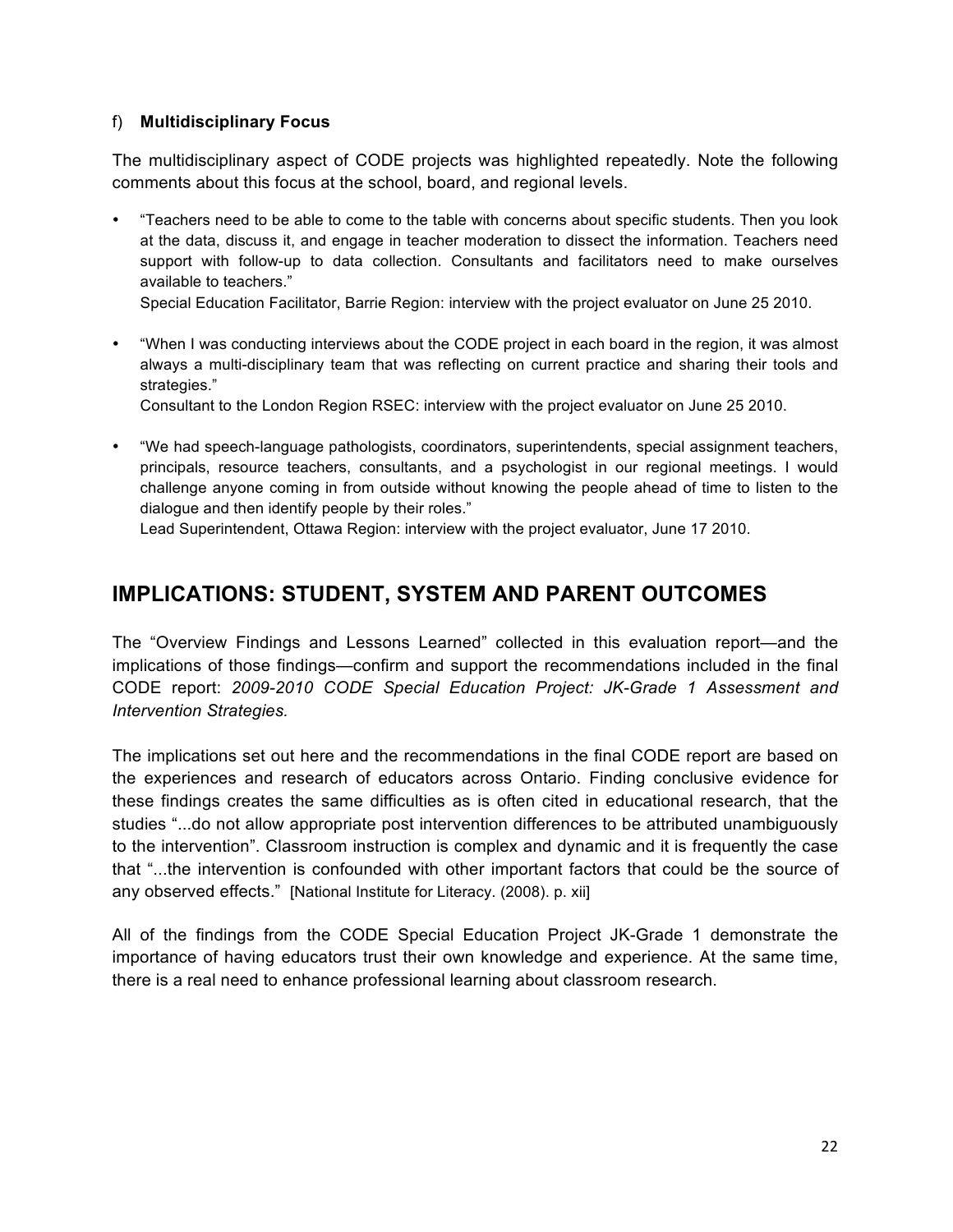#### **School Level Implications**

#### 1. **Conducting Further Classroom Research**

The CODE Special Education JK-Grade 1 project has underlined the need for more research about early learning and the precursors to reading and writing skills. Other literature reviews and syntheses related to early development have stressed this point.

In this review, the authors have summarized the findings of research into reading development and instruction in four areas...The research gaps identified point to the need for a strategic, targeted, and coordinated research agenda that will build on existing knowledge and inform policy and practice more precisely and specifically for the Canadian context.

Canadian Education Statistics Council. (2009). p. 46

The meta-analyses conducted by the panel showed that a wide range of interventions had a positive impact on children's early literacy learning. However, these positive results were due to the nature and intensity of the instructional activities examined in the studies. There is now a clear need for translational research....Few interpretable studies evaluated the effects of merely providing a literacy-rich or language-rich classroom environment.

National Institute for Literacy. (2008). pp. xi-xii

The complexity of providing causally interpretable evidence has not and should not prevent those who work with JK-Grade 1 children from drawing upon their own knowledge and experience to conduct systematic classroom inquiry. Voices from the schools are extremely important in educational research.

Using data does not have to be a mechanical or technical process that denigrates educators' intuition, teaching philosophy, and personal experience. In fact, using data wisely is a human thinking activity that draws on personal views but also on capturing and organizing ideas in some systematic way, turning the information into meaningful actions and making the interpretation public and transparent. Lorna M. Earl and Steven Katz. (2006). p. 14

Educational performance data deserve intelligent interpretation. Indeed, sustainable improvement depends on it. ...and when teachers have the professional discretion to use data to justify trying innovative approaches without anxiety and intimidation, then data can play a powerful role in improving learning and increasing achievement. Andy Hargreaves and Dennis Shirley. (2009). p. 39

#### 2. **Implementing "Essential for Some; Good for All"**

The motto, "Essential for Some: Good for All" kept emerging during the CODE JK-Grade 1 project. It is a principle of Universal Design for Learning (UDL).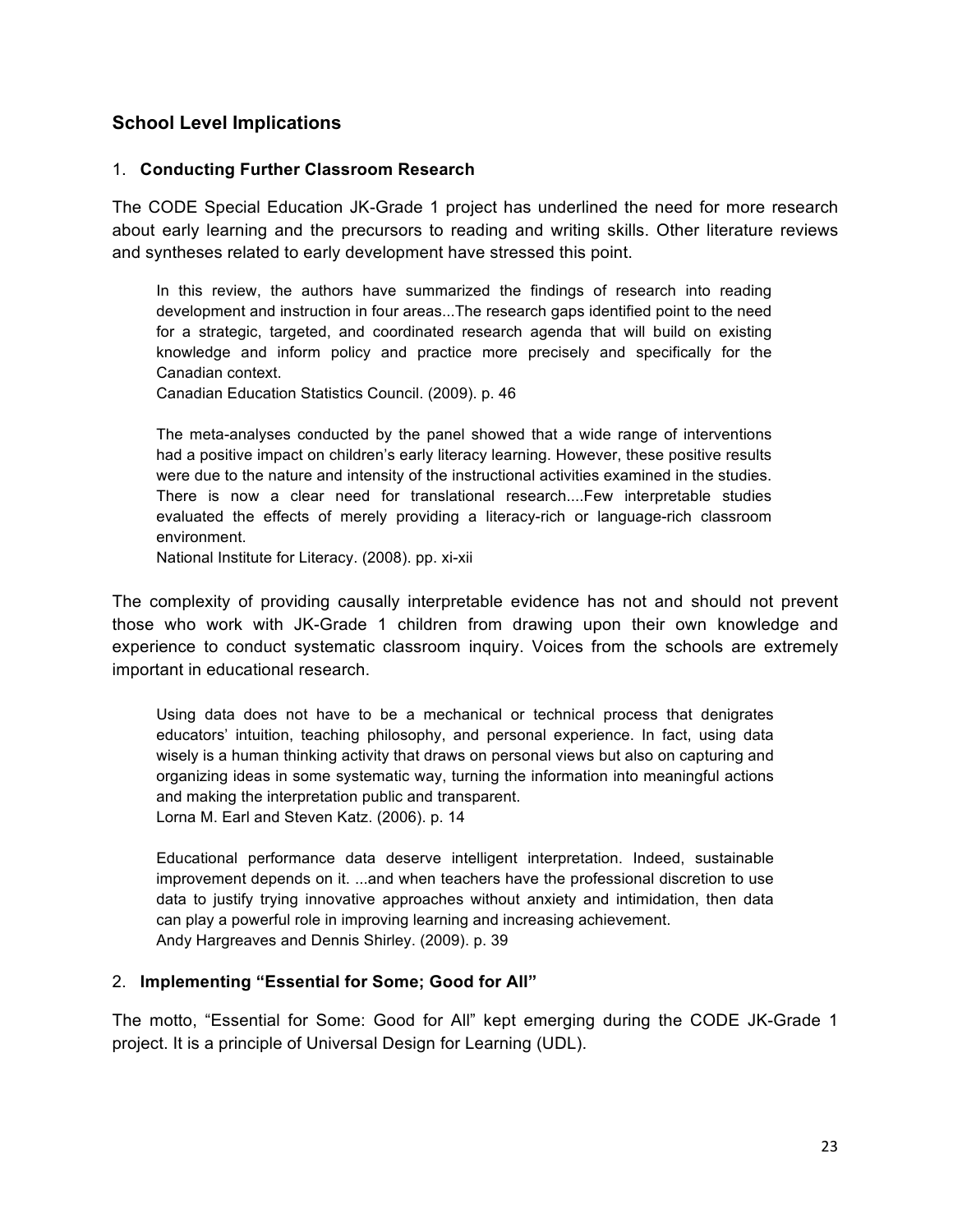Educators began to realize that a teaching strategy or pedagogical materials that respond to the special needs of a specific student or group of students can also be useful for *all*  students. *Learning for All K-12.* Draft. (2009). p. 15

As project participants shared their findings, there were more and more examples of the theory in action. Although no one is suggesting that every strategy or support provided for special circumstances must be extended to all, "Essential for Some; Good for All" is such a powerful concept that there are important reasons to continue to extend this philosophy and practice across Ontario.

- "More specifically, the project supported research findings that...Kindergarten and Grade 1 classrooms with sound field systems showed improvement in attention, behaviour, speech understanding, academic outcomes, teacher vocal health and reading outcomes." Final Report. Toronto and Area Region. Description of a Peel District School Board project. May 2010. p. 18
- "The Autism Spectrum Disorders project enhanced the transition process into schools for students with special needs. We used that process as a basis for the entry process into schools for all JK children."

Consultant to the London Region RSEC: interview with the project evaluator on June 25 2010.

- "Meeting participants agreed that educators do not pay enough attention to the classroom environment—i.e., to changing the environment to change learning. There were suggestions such as providing visual reminders for steps in a task; darkening the desktop before placing white paper on it to help children with attention problems focus on print. A key point is that these adaptations can be useful for all children." Meeting Notes: Barrie Regional Meeting. Newmarket. April 28 2010. p. 5
- "How can we support teachers in understanding the incremental thought processes and metacognition that happens for children as they develop oral language? There are big gains in having speech-language pathologists right in the classroom, modelling and coaching, to build this

Lead superintendent, Barrie Region: interview with the project evaluator. June 18 2010.

understanding**."**

- "Our region had strong recommendations about the need for sensitivity in working with aboriginal populations. We realize that the same practices are important in working with all parents. It is essential to establish a trusting relationship first, and to listen to parents before engaging them in discussion about student needs. We have seen positive results from setting the context first." Lead superintendent, Thunder Bay Region: interview with the project evaluator on June 15 2010.
- "In our board, we brought in non-OFIP [Ontario Focused Intervention Partnership] schools to share the learning." Meeting Notes: Comment by superintendent. Ottawa Regional Meeting. Napanee. March 26 2010. p. 6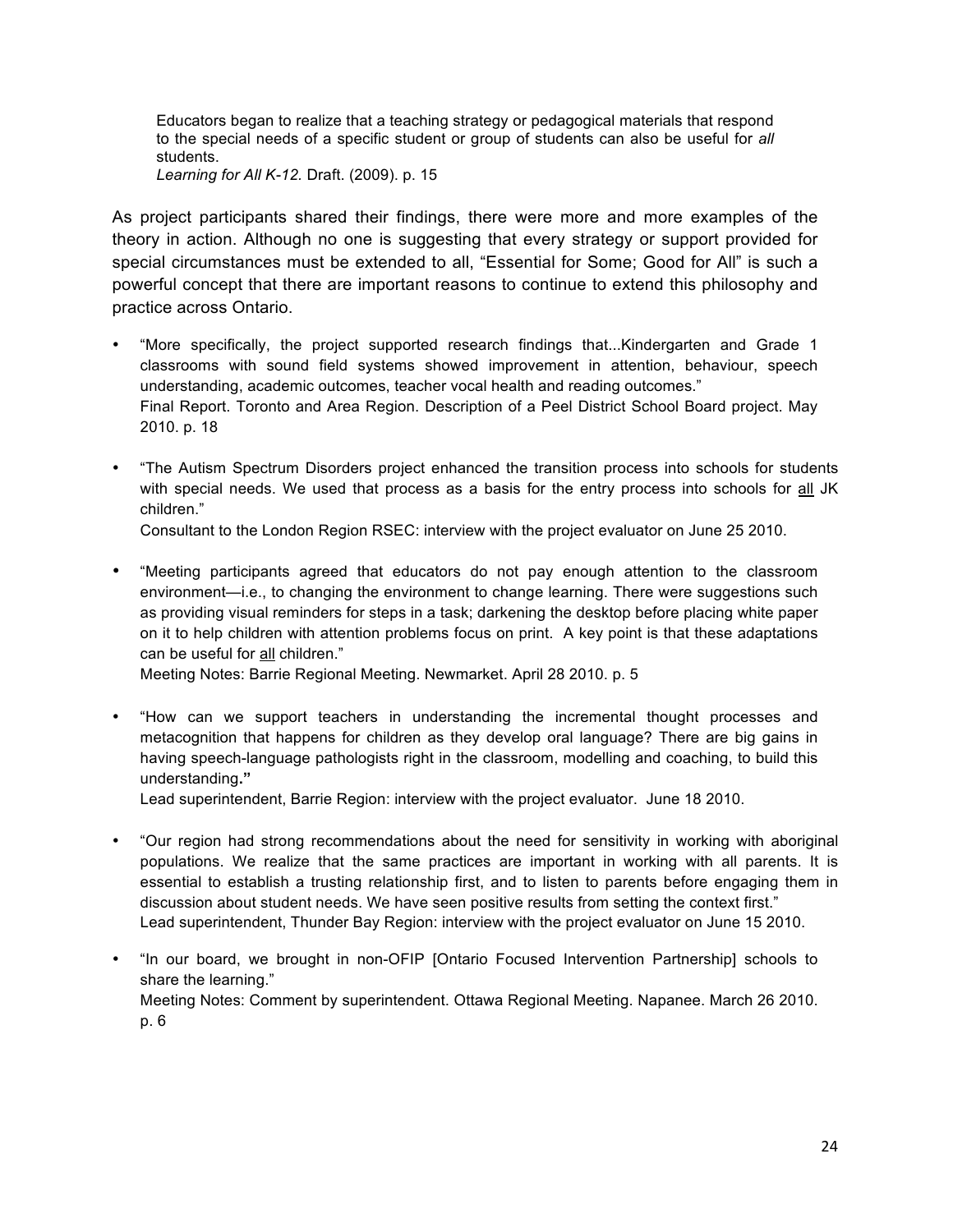#### 3. **Creating a Multidisciplinary Context**

The big picture that summarizes almost all of the examples of "Essential for Some; Good for All" is the need to have special education and curriculum departments at all levels working together. As the CODE JK-Grade 1 project has demonstrated in many board and regional initiatives, whenever there is a question about effective interventions, the first place to seek assistance is from special education.

Effective tier 1 classroom instruction needs to include a variety of strategies that support different ways of learning and that have proven to be effective for students with special learning needs. This practice can prevent or lessen the need for further tiered approaches or formal identification for special education programs.

• "There was a great deal of support for a focus on aligning the work of special education and curriculum departments, with members providing some examples of effective practice. Several members spoke of the 'tiers of intervention' model as a way of coordinating this collaborative work." Meeting Notes: North Bay/Sudbury Regional Meeting. Sudbury. May 10 2010. p. 2

#### 4. **Using Assessment to Inform Intervention**

""""""""""""""""""""""""""""""""""""""""""""""""""""""""""""

There was strong consensus that next steps involve providing more support for educators in knowing which intervention to use to address a particular student need.

Although accountability trends explain why more data are available in schools, the question of what to do with the data remains primarily unanswered. Data provide a way to assess what students are learning and the extent to which students are making progress toward goals. However, making sense of data requires concepts, theories, and interpretative frames of reference.

Laura Hamilton et al. (2009). U.S. Department of Education. p. 5 $^3$ 

Final reports, discussions at CODE project meetings, and interview responses demonstrated the need to promote what Lorna Earl and Steven Katz refer to as "a shift from calculation to interpretation". Collecting data is no longer enough. System leaders want to know how to support teachers in "experimenting and learning from actual data" and using data "to uncover patterns and to generate hypotheses." [Lorna M. Earl and Steven Katz. (2006). p. 5]

• « On remarque qu'il y a des outils et des processus en place mais on questionne leur mise en œuvre. On souligne l'importance de suivis et on réfléchit sur les stratégies à privilégier pour accompagner les intervenants à tous les niveaux dans leur rôle au sein de la mise en œuvre des stratégies d'évaluation et d'intervention de la maternelle à la 1<sup>re</sup> année.» Rapport final des conseils francophones du Projet d'évaluation et d'intervention du CODE mat-1<sup>re</sup>. Juin 2010, p. 4

 $^3$  This resource can be found on the What Works Clearinghouse website. The site was recommended to the evaluator by Arkadi Toritsyn . http://ies.ed.gov/ncee/wwc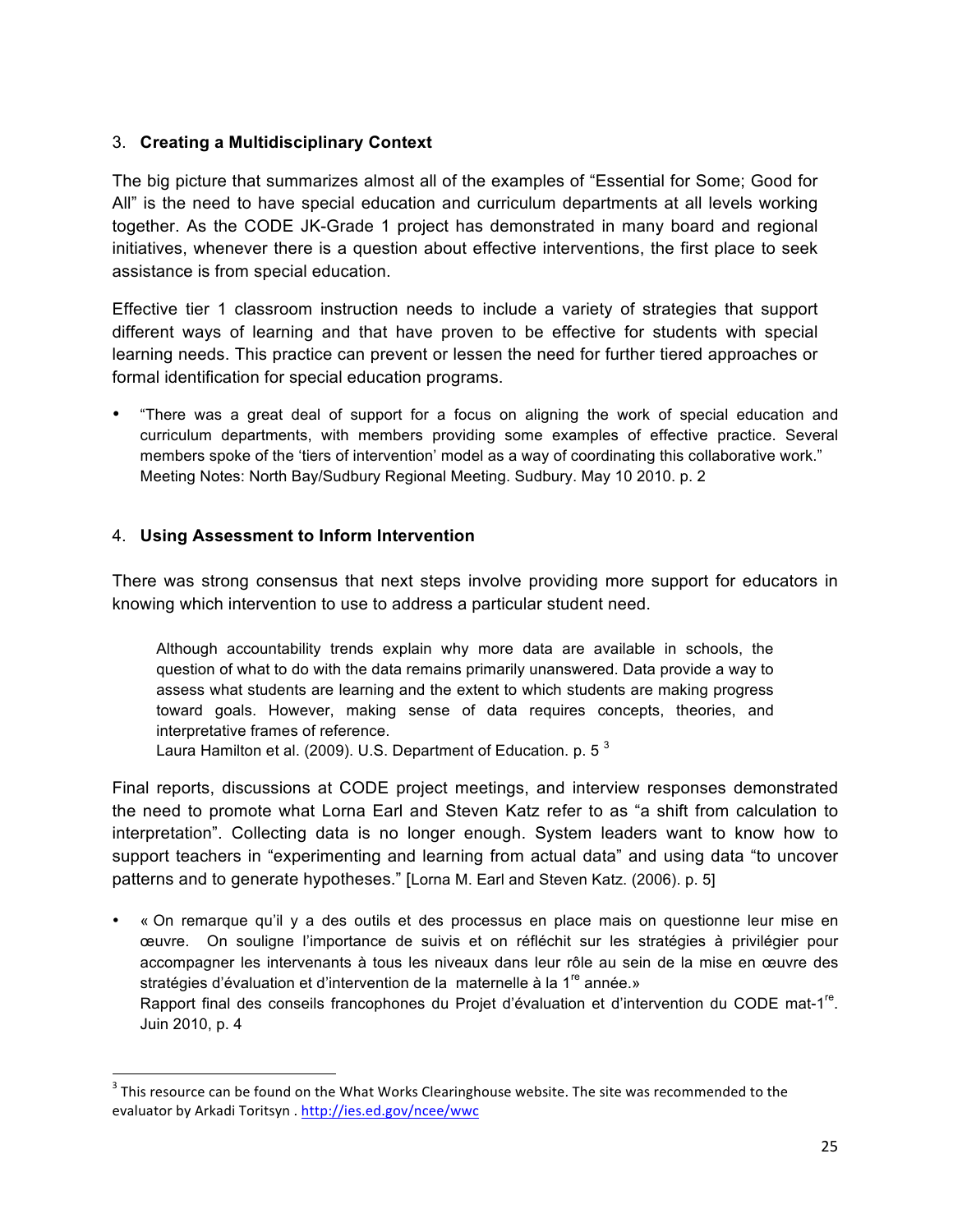• "The first gap was providing sufficient job-embedded training to teachers and assuring that they would work collaboratively with special education personnel to provide a variety of levels of intervention. This is an area where we believe a model must be created." Final Report. North Bay/Sudbury Region. May 2010. p. 3

Classroom teachers need support from the special education staff in knowing how to interpret data, develop hypotheses about the most effective interventions, implement the interventions, and collect new data about the results of these interventions.

#### 5. **Supporting Oral Language Learning**

There was an identified need across the province to support teachers in building capacity to teach oral language as the foundation of literacy and learning. There was much discussion of the need for better, more precise, ways to assess it—and even more urgently, to align effective interventions with that data.

Using a tiered approach to literacy instruction across the four cornerstones [words, sentences, paragraphs, social communication] provides a mechanism for the infusion of practices that are responsive to the strengths and needs of all learners. Integral to this process is the building of teacher capacity to think about and embed sound assessment and instructional practices to address the personal learning strengths and needs of each student, including those that are most vulnerable. The ability to mindfully plan for instructional practices that are matched to the individual learning styles of children requires us to reflect on the instructional starting points for all learners. Final Report. Barrie Region. *Continuing the Journey of Transformation: Special* 

*Education in Ontario.* May 2010. p. 7

#### 6. **Promoting Parent Engagement**

Region and board reports list a number of activities that provide for communication and sharing of information with parents. However, there were frequent statements during the CODE project that more work needs to be done. Boards recognize that they need to find new and creative ways to engage parents at a deeper level. There were reports of "gaps" in this area and many recommendations for improving parent engagement.

- "The second gap was presenting assessment findings to parents in a consistent way across each district and ensuring that parents were involved in understanding the goals of the intervention process. Our districts must continue to 'energize' all of the education partners." Final Report. North Bay/Sudbury Region. May 2010. p. 3.
- "We had many recommendations about parent engagement. We had more sharing of materials about parent engagement than on any other topic. We want to ensure face-to-face connections for parents and community partners. Some boards had particular individuals who had a role in liaison. We shared entry packages and made recommendations. We discussed a regular cycle of presentations to introduce children and families to schools. A variety of different approaches is needed to fit different communities."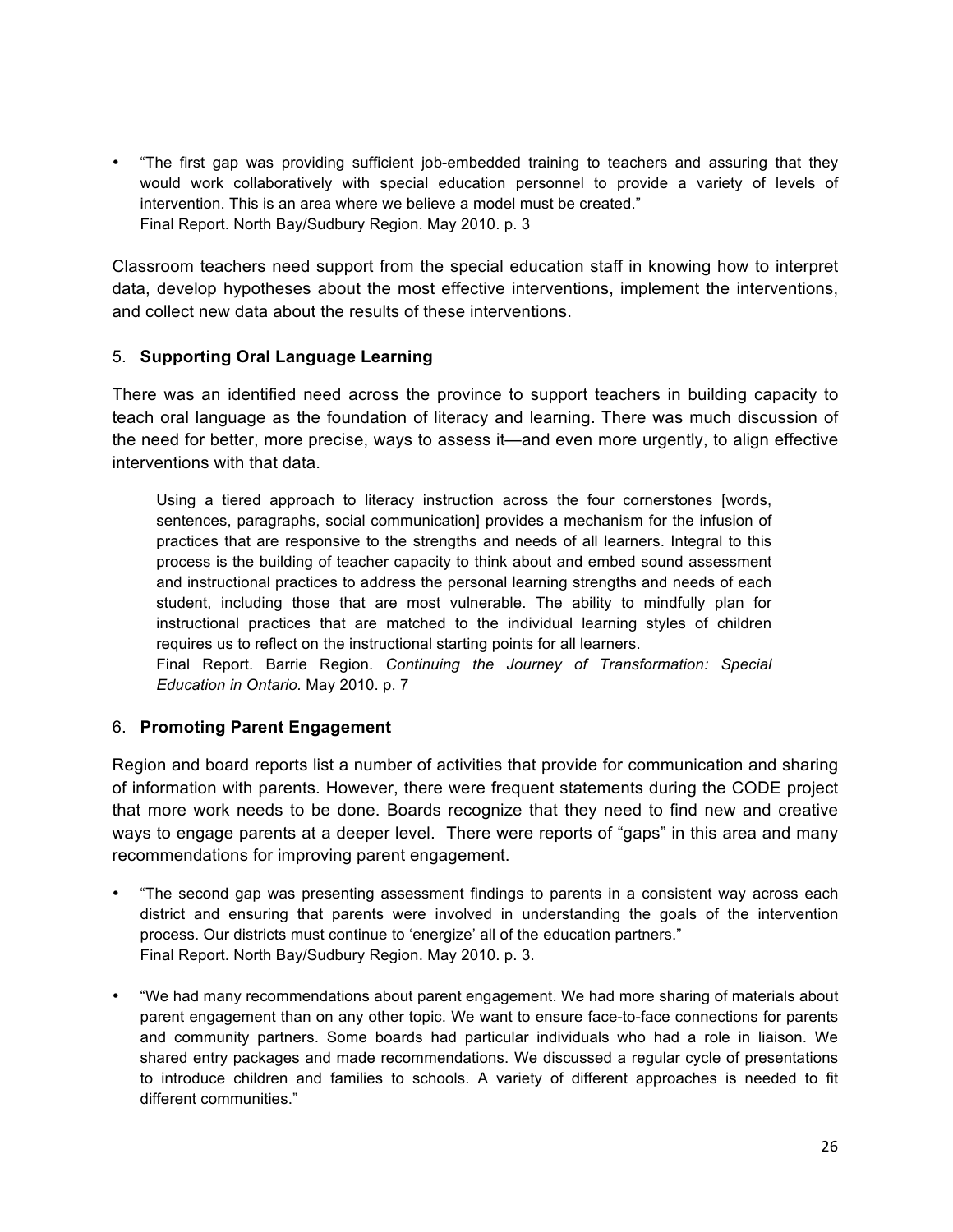System Principal Learning Support Services, Ottawa Region: interview with the project evaluator on July 5.

Some responses from the telephone interviews include:

- "The school entry intake instrument must have a strong parent component. It is important to remember that no one 'owns' the learning."
- "We need to find ways to help parents help their children to reach their full potential."
- "Parents need to be involved in the development of language skills at home, regardless of the first language a child speaks."
- "The more parents know about school practices, the better. Parents need to have information, to be supported in understanding it and in knowing their role."
- "We need to involve local community agencies and partners in school entry procedures."
- "We can make better connections with agencies—settlement agencies, ELL (English Language Learner) support."
- "We need better transitions for students and parents at all points of the system."
- "We need to work in an inter-Ministry approach at the local level."

Entry and transition processes need to be enhanced to provide more active parent engagement. There must be a new emphasis on professional learning in multiple communities with parents and community partners.

#### **Board Level Implications:**

#### 1. **Supporting Ongoing Review of Tools and Strategies**

The CODE project produced examples of increasing precision about assessment tools and strategies. The "Overview Findings and Lessons Learned" review includes reports of teachers adapting commercial and board-developed assessment tools and practices in an attempt to provide more highly developed and useful information to guide instructional decision-making.

Boards need to create a climate that encourages teachers to question and revise boardmandated assessment tools and strategies. This climate can be fostered by:

- acknowledging teacher input and suggestions;
- setting up a cyclical review process for all mandated assessments; and
- supporting classroom research projects which promote questioning and revision of established tools and practices.

#### 2. **Improving Monitoring Practices**

There were many deep discussions across the province about monitoring, what it means, and about the most effective ways to do it. This was an area of board improvement that was frequently mentioned as an area for growth.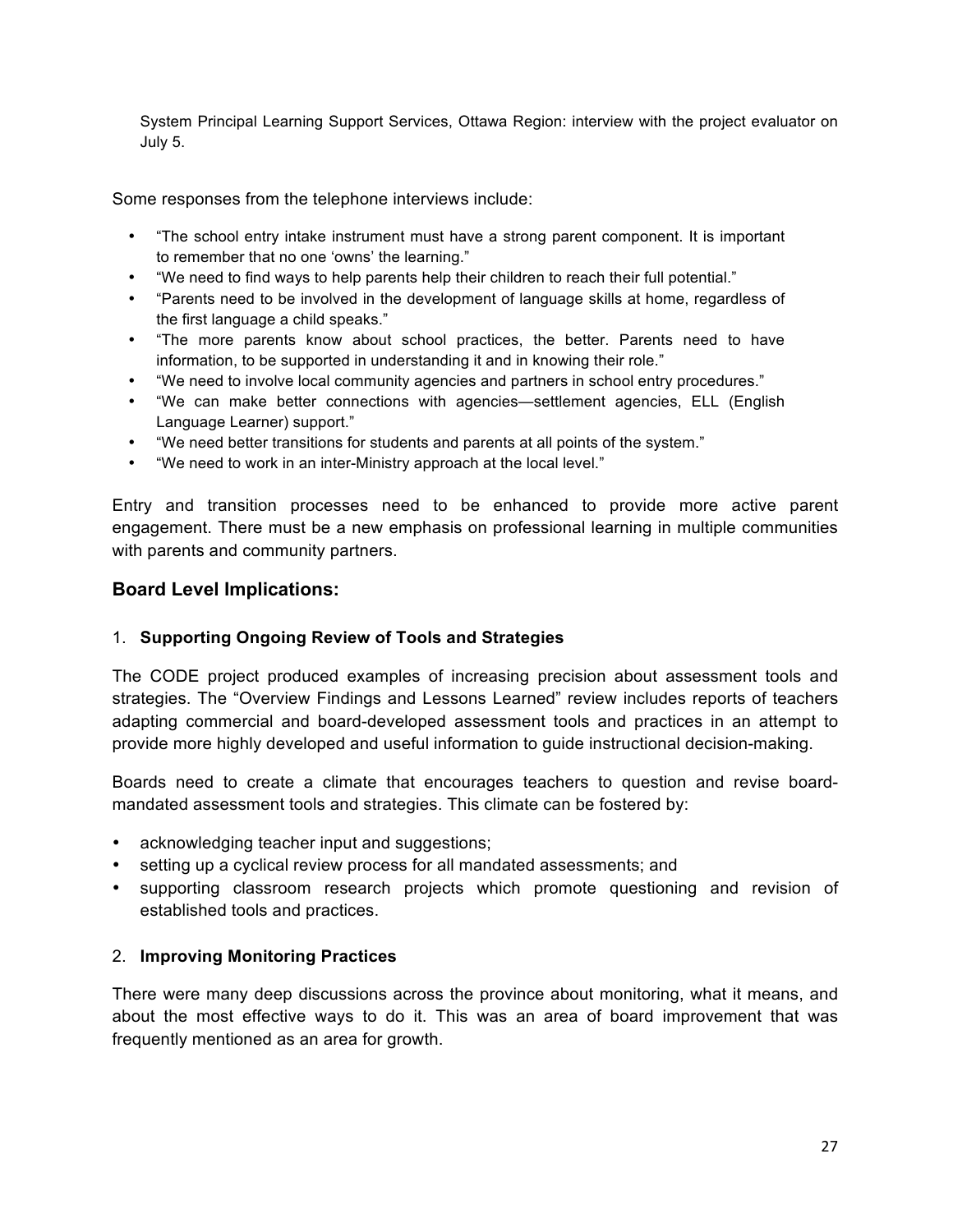• "Monitoring is difficult. Most boards put in programs and policies about assessment tools and timelines. However, a few boards said we thought all that was in place, but we looked in schools and it is not really happening. We were asking how we could better monitor."

Lead Superintendent, French Language Boards: interview with the evaluator on June 30 2010.

• "The question about effective ways to support leaders in monitoring assessment and intervention was the one that people struggled with most in our region and for which they brought the fewest artefacts to the table. ...The real answer is to ensure accountability at the school level through the *School Effectiveness Framework—*and link work on this self-assessment tool to the school and board improvement plans. We need to build in monitoring strategies to achieve SMART goals. If schools are completing final school reports about achievement of goals, they have to speak to the results of assessment and intervention."

Lead Superintendent, Ottawa Region: interview with the evaluator on June 17 2010.

#### 3. **Providing Electronic Data**

The need for ongoing tracking of the impact of different interventions over time was referenced frequently. There were comments that the use of electronic data would support this kind of tracking and the sharing of data about assessment and interventions. Also, having electronic data was often mentioned as a support for the monitoring of effective practices.

• "We have an electronic data collection system and input data regularly using the PLAB (Primary Literacy Assessment Battery) that we developed in this board. Teachers, principals and S.O.s can all see the data and this supports monitoring three times a year. The data is colour-coded according to the needs of students. We have student and class profiles and you can see a student's history. We would also like to be able to follow groups of students over time—for example, to target a group of students at Level 2 and track the intervention strategies and their success over time."

Curriculum Administrator, North Bay/Sudbury Region: interview with the project evaluator, June 29 2010.

• "An electronic tracker for JK and SK is an effective way to monitor strategies. This was our CODE project, to develop the same type of tracking for kindergarten as is used in grades 1-8 across the board."

Special Education Consultant, Toronto and Area Region: interview with the project evaluator on June 29 2010.

• "One main limitation in assessment and intervention practices is the lack of effective electronic data gathering. Boards are struggling with getting the data organized in proper report form...There are some issues about protection of privacy, but the problem is more about the technology and the different platforms. The lack of electronic data and templates makes it more difficult and timeconsuming to develop student and class profiles. In boards where teachers have access to wellorganized electronic data and see the usefulness of it, there is great support for electronic data gathering."

Consultant to the London Regional Special Education Council: interview with the project evaluator on June 25 2010.

• "We had a lot of conversations in our region about the use of electronic instruments for the collection of data. Electronic data helps leaders monitor assessment and intervention if this information is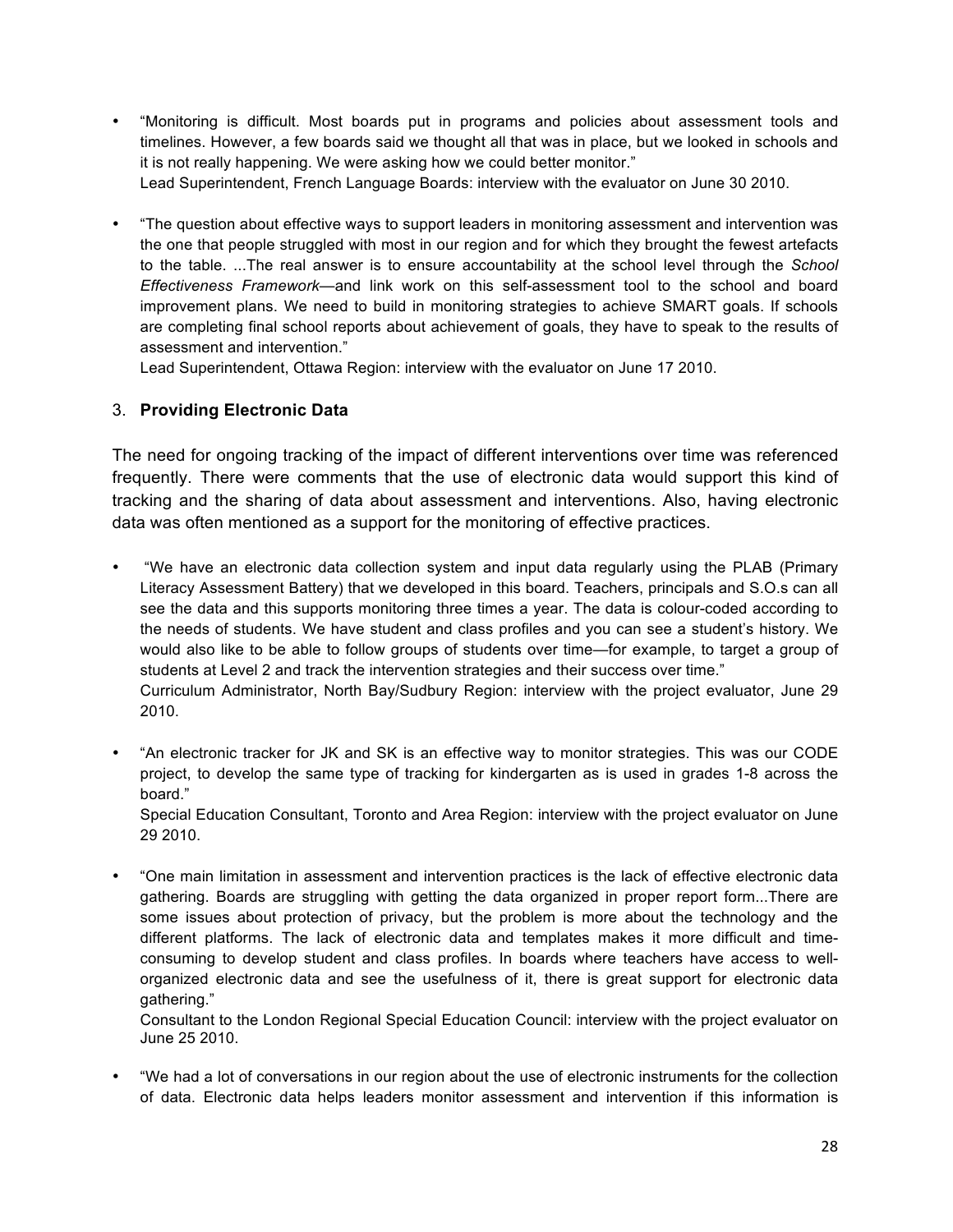available to teachers and support staff and to teachers of the students in later years. An electronic warehouse would be very useful, including information from pre-school assessments like the Nipissing. Information from community partners, the 18 month well-baby data—could all become a part of the data."

Lead Superintendent, Toronto and Area Region: interview with the project evaluator on June 18 2010.

All of the comments about an increased interest in monitoring and electronic data collection demonstrate support for transparency and peer interaction.

"....there is no way that continuous improvement can occur without constant transparency fuelled by good data. ...When transparency is consistently evident, it creates an aura of 'positive pressure'—pressure that is experienced as fair and reasonable, pressure that is actionable in that it points to solutions, and pressure that ultimately is inescapable." Michael Fullan. (2008). p.14

#### 4. **Building Multidisciplinary Capacity**

All of the recommendations about professional learning that were brought forward during the CODE project emphasized the importance of site-based, collaborative learning in schools. Boards have a key leadership role in creating the environment and providing the resources for that learning.

• "This region really recommends that teachers and administrators work in PLCs, and with at-the-elbow coaching—looking at the situation in the class in front of you right now. It is important to say, though, that this in-school, on-site learning still needs to have leadership to get people together and make things work. The PLCs must be supported and that support is vital." Kindergarten Resource Teacher, Thunder Bay Region: interview with the project evaluator on June 16 2010.

The board has an important role in building capacity by supporting district-level inquiry about key aspects of classroom instruction; e.g., the tasks children are asked to perform.

• "[The presenter] described an exercise in which teachers wrote different oral language activities on 'stickies' and organized them into categories. Most of the activities were receptive—e.g., responding to a set question about a reading text—and there was a real lack of oral language tasks which required open-ended, rich conversation such as might occur at the sand table or drama centre, with guidance from a teacher. Michelle Forge [CODE project co-chair] commented on the importance of assessing the learning environment, not just the student."

Meeting Notes: Presentation by a system curriculum lead teacher. Barrie Regional Meeting. Newmarket. April 28 2010. p. 2

A key aspect of site-based professional learning that has been highlighted many times in this evaluation report is the need to enhance the collaboration between special education and curriculum departments and to promote multidisciplinary approaches in schools and districts.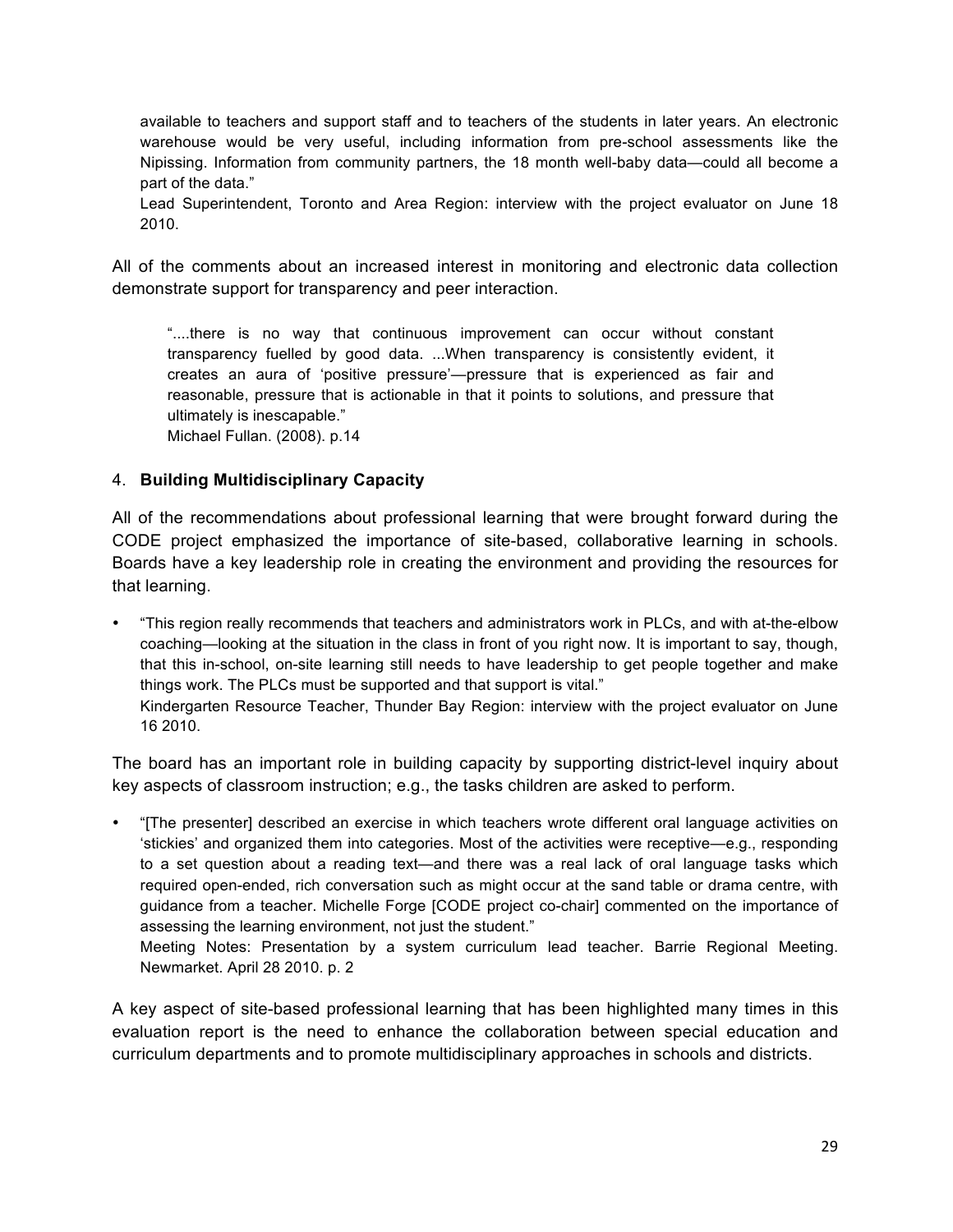- "[A superintendent] summarized, 'Part of board implementation of the new JK-SK program will be measurement of the degree of collaborative and inclusive service.'" Meeting Notes: Meeting with Lead Boards. February 25 2010. p. 8
- "The main way to build teaching capacity would be to provide embedded professional learning. Also, a multi-disciplinary approach is very important. Collaboration between speech-language pathologists and community professionals and paraprofessionals—child and youth worker, etc.—is very effective. This helps teachers build student profiles on different levels." Lead Superintendent, London Region: interview with the project evaluator on June 18 2010.

School boards need to provide differentiated, multidisciplinary support to schools.

## **Regional Level Implications:**

#### 1. **Continuing Regional Collaboration**

As was referenced in reports and interview responses, participants in the CODE JK-Grade 1 project want to continue to work together at the regional level.

#### 2. **Conducting Joint Research**

The CODE project fostered a new interest in conducting joint research at the regional level.

• "[A superintendent] stated that the region can list some ongoing projects that involve research, but that much more could be accomplished in a second year. With more time, the region could provide evidence-based tools to support the key components of a monitoring tool." Meeting Notes: Meeting with Lead Boards. February 25 2010. p. 3

#### **Provincial Level Implications:**

#### 1. **Using CODE Findings to Support the Early Learning Program**

At the final meeting of the representatives of the seven regions at the end of May 2010, the group discussed alignment of the work of the CODE JK-Grade 1 project with the Early Learning Program. Here is the list of issues that were identified:

- This CODE work is relevant to the Ministry re the Early Learning Program
- Need to be proactive re CODE project work and inquiry over the year
- Define who [CODE] report is written for. It needs to go to ELP sector, curriculum and special education
- It will be a position paper with the expectation of a response, and an expectation that the Ministry look at recommendations within a timeline—i.e., within the pilot year
- Still working on *Growing Success* for kindergarten at the Ministry—so these recommendations could inform that work Meeting Notes: Final Meeting with Lead Boards. May 19 2010.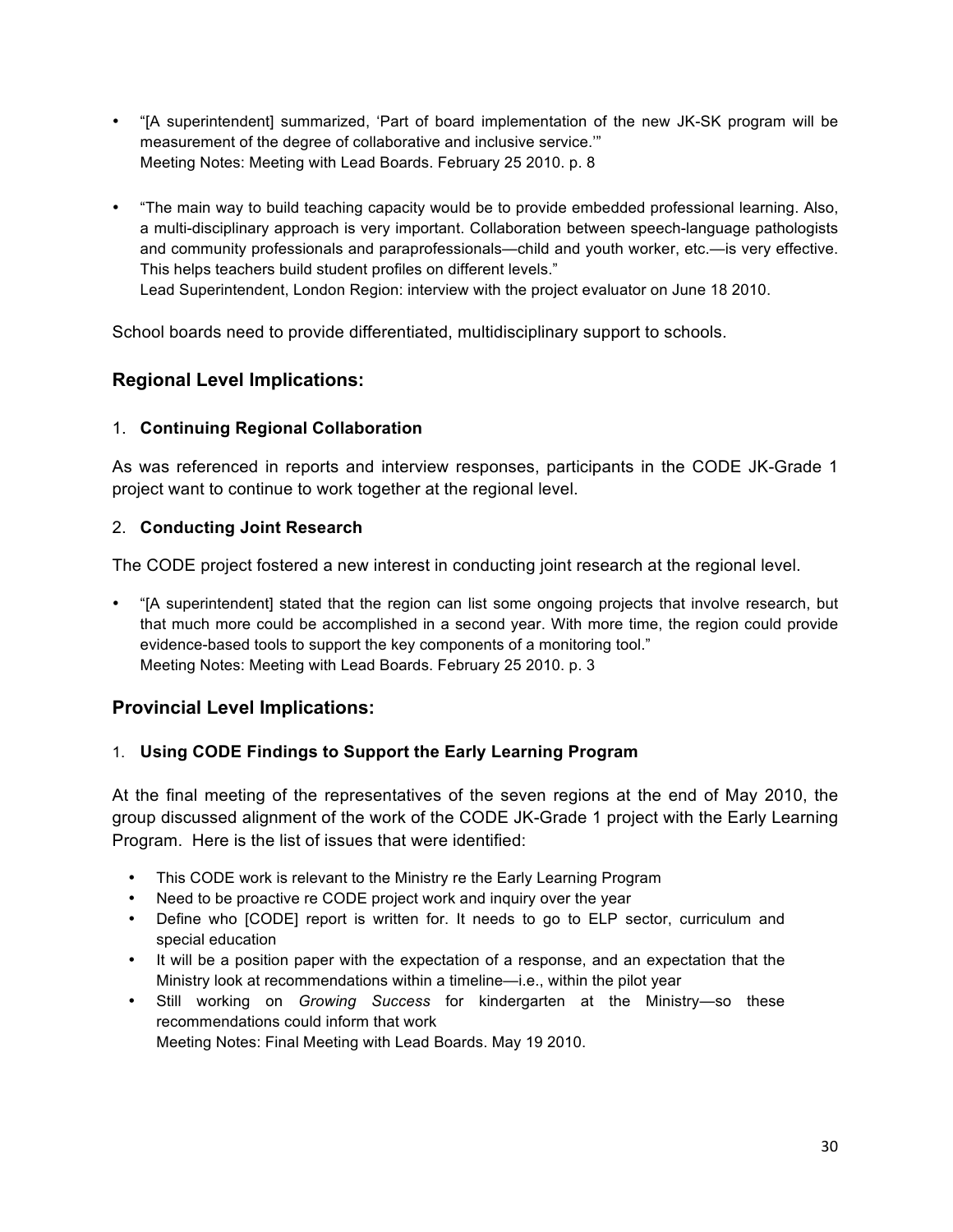Participants in the CODE JK-Grade 1 project are eager to align their work with the implementation of the Early Learning Program and believe that the "lessons learned" across the province will inform the early learning initiative.

#### 2. **Promoting a Multidisciplinary Focus**

It is important for the Ministry of Education to support the focus on joint work between special education and curriculum that was a major recommendation from the CODE JK-Grade 1 project. Project participants stated the need for Ministry invitations to sessions about new programs to include special education staff members. There was also widespread acknowledgment of the need to recognize and support new roles for speech-language pathologists. Two examples are provided here:

- "[Special education consultant] noted that this project made her more aware of the problem that occurs when invitations from the Ministry to roll-outs about new programs specify who should come, and special education is left out of curriculum events." Meeting Notes: Meeting with Lead Boards. February 25 2010. p. 5
- "One outcome of the CODE project was a new appreciation and respect for the knowledge and expertise of our speech-language pathologists. We recognized the strengths we have not had the same opportunity to recognize before. It changed the way we looked at them and their roles. I heard this same comment from several regions at the May 18-19 meeting. There was strong respect for the voice of the speech-language pathologists at the regional tables."

Lead Superintendent, Ottawa Region: interview with the project evaluator, June 17 2010

All of the data collected during the evaluation process emphasizes the need for joint work between curriculum and special education at all four levels: school, board, region and province.

#### 3. **Implementing the Monitoring Framework**

The mid-project introduction of the Early Learning Program changed the focus of the CODE JK-Grade 1 project across the province. The regions are well aware that the extended program will make it even more important to implement effective evidence-informed assessment and intervention strategies for JK-Grade 1 students; to build teacher, school and system capacity; enhance leadership networks; and increase parent engagement and community partnerships.

All of the comments and reports in support of the five elements and the use of indicators and reflective questions that were part of the *Collection of Evidence Template* stress the need for a province-wide self-evaluation tool for JK-Grade 1. Regions and boards welcome the introduction of the *JK-Grade 1 Assessment and Intervention Strategies Monitoring Framework*, and have expectations that it will increase understanding of the multi-faceted nature of early learning issues, promote capacity building at all levels, and support more consistent practice across the province.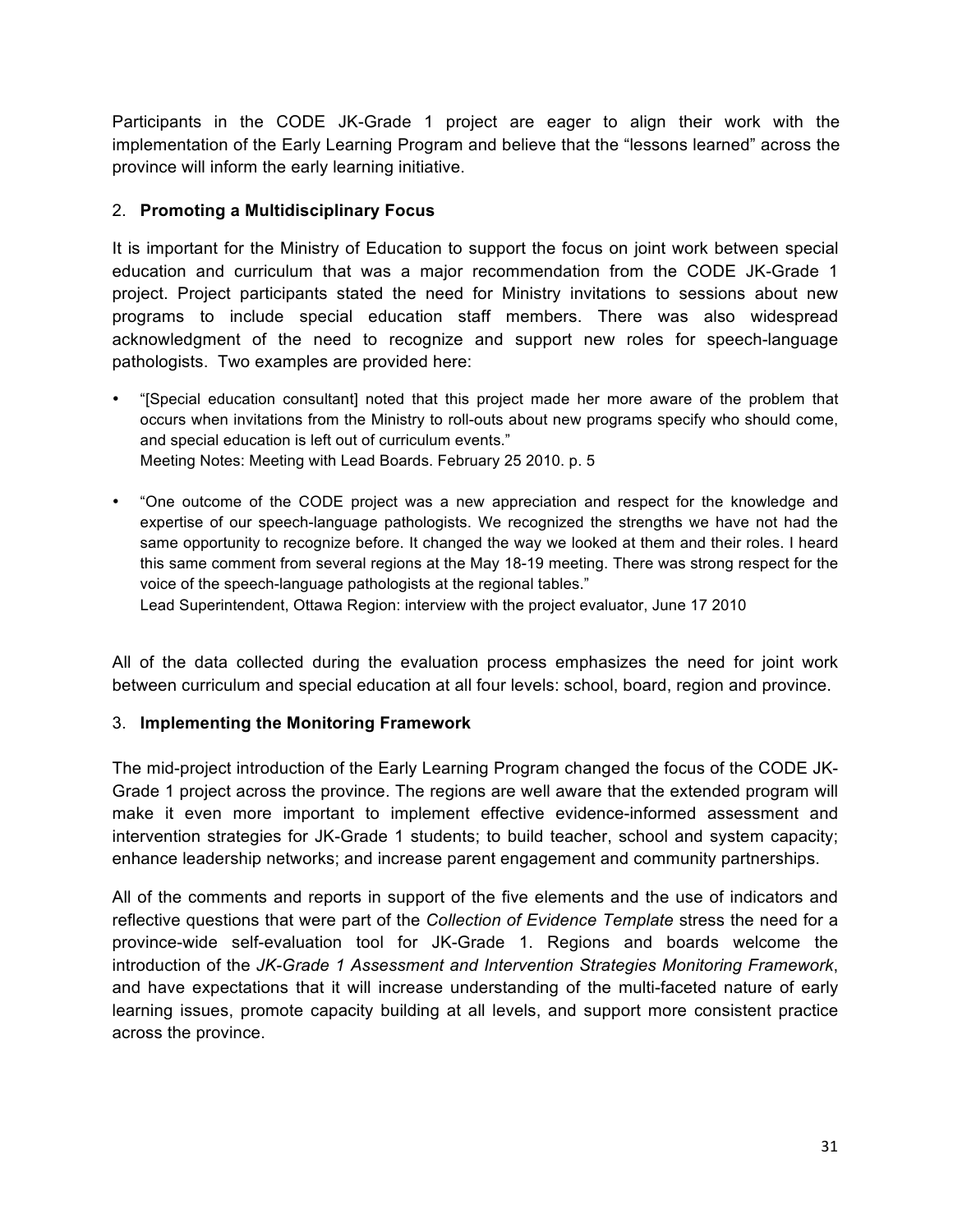#### **SUMMARY OF IMPLICATIONS OF THE CODE FINDINGS**

#### **Student, System and Parent Outcomes**

#### **School Level: p. 23**

- 1. conducting further classroom research
- 2. implementing "Essential for Some; Good for All"
- 3. creating a multidisciplinary context
- 4. using assessment to inform intervention
- 5. supporting oral language learning
- 6. promoting parent engagement

#### **Board Level: p. 27**

- 1. supporting ongoing review of tools and strategies
- 2. improving monitoring practices
- 3. providing electronic data
- 4. building multidisciplinary capacity

#### **Regional Level: p. 30**

- 1. continuing regional collaboration
- 2. conducting joint research

#### **Provincial Level:**

#### **The CODE Process p. 15**

- 1. continuing the Ministry/CODE partnership
- 2. continuing Ministry/CODE liaison meetings

#### **Student, System and Parent Outcomes p. 30**

- 1. using CODE findings to support the Early Learning Program
- 2. promoting a multidisciplinary focus
- *3.* implementing the *JK-Grade 1 Assessment and Intervention Strategies Monitoring Framework*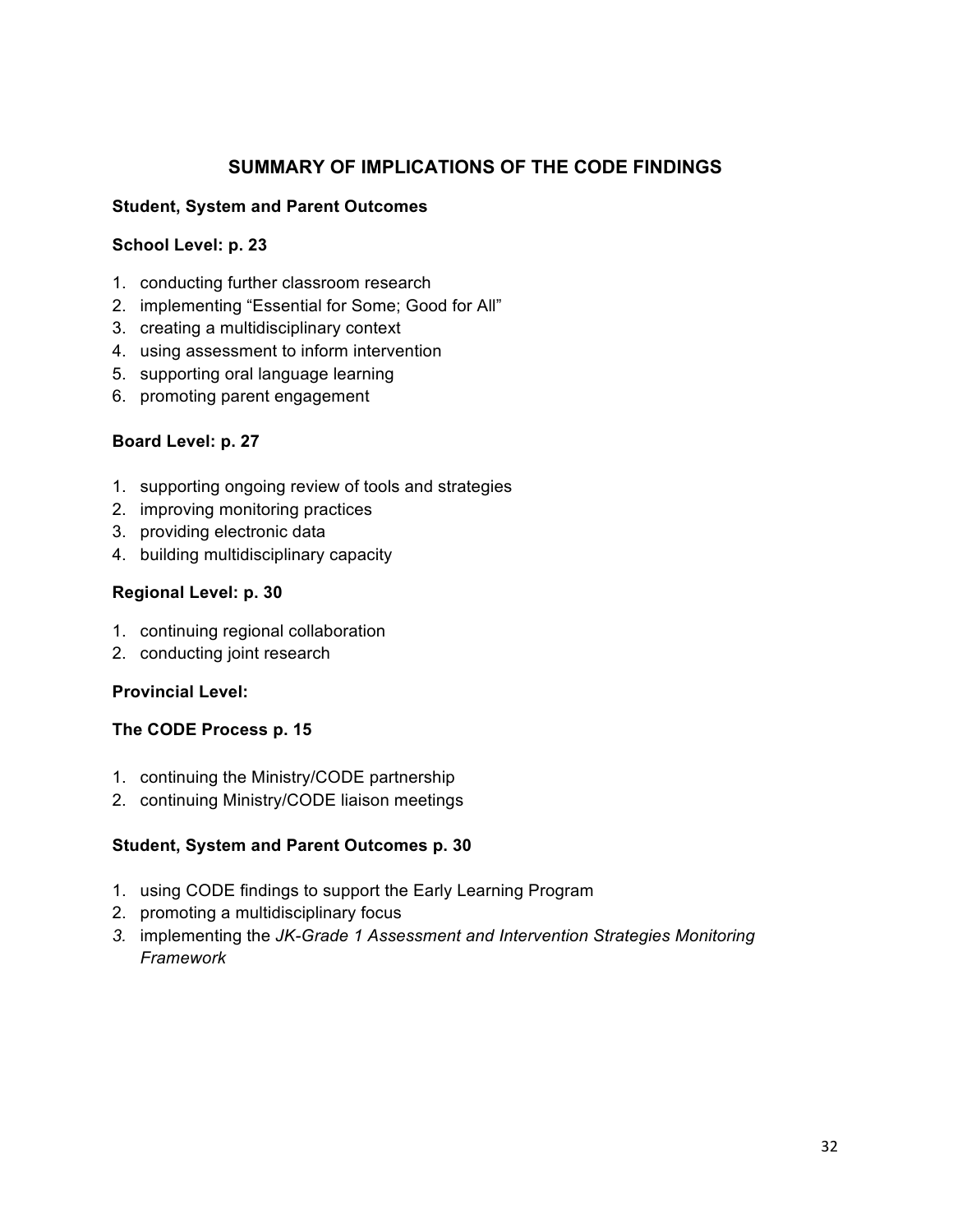## **THE ROLE OF THE EVALUATOR**

In the original project description, the tasks of the evaluator were: "to participate in the development of an assessment tool for school boards to measure implementation of evidenceinformed assessment and intervention strategies for students in JK-Grade 1; report on the CODE process used to accomplish the goals of the project; and student, parent and system outcomes as per the goals of the project."

#### **Methodology for Independent Evaluation**

#### a) **Data Sources**

The evaluator used triangulation methodology by collecting evidence from observations of meetings and presentations, including detailed meeting notes; a study of CODE project reports from board, regional and provincial levels; and from structured telephone interviews. The evaluator:

- participated in all CODE meetings and teleconferences with lead board superintendents and Ministry of Education representatives;
- attended regional meetings in person, by teleconference, or conducted an interview with key representatives following the final regional meeting (e.g, the French Language Region) from March to May 2010;
- attended final presentations at the provincial level in May 2010;
- studied all final regional and board reports provided to her by the CODE team;
- conducted telephone interviews with the seven lead board superintendents and with fifteen board representatives to the regional working committees; and
- studied the final CODE project report and recommendations.

#### b) **The Evaluation Matrix**

The evaluator presented the *Evaluation Matrix for Independent Evaluation* at the September 9, 2009 meeting of the Ministry/CODE Advisory Committee. She described the context for the evaluation matrix: "Lessons Learned" from the CODE Special Education Project (2005-2008) and "Essential Elements" developed by the Ministry/CODE team on July 24, 2009. The Advisory Committee provided input, including detailed suggestions from Arkadi Toritsyn, Senior Policy Advisor, Special Education Policy and Programs Branch, Ministry of Education.

There was further input at the September 22 meeting of the Ministry/CODE Liaison Committee and at the first meeting of the lead boards on September 30. Revisions were made to the *Matrix* as a result. The *Evaluation Matrix* was presented at regional meetings and provided awareness of expectations and indicators of success right at the beginning of the project. [See **Appendix A** for a copy of the *Evaluation Matrix*.]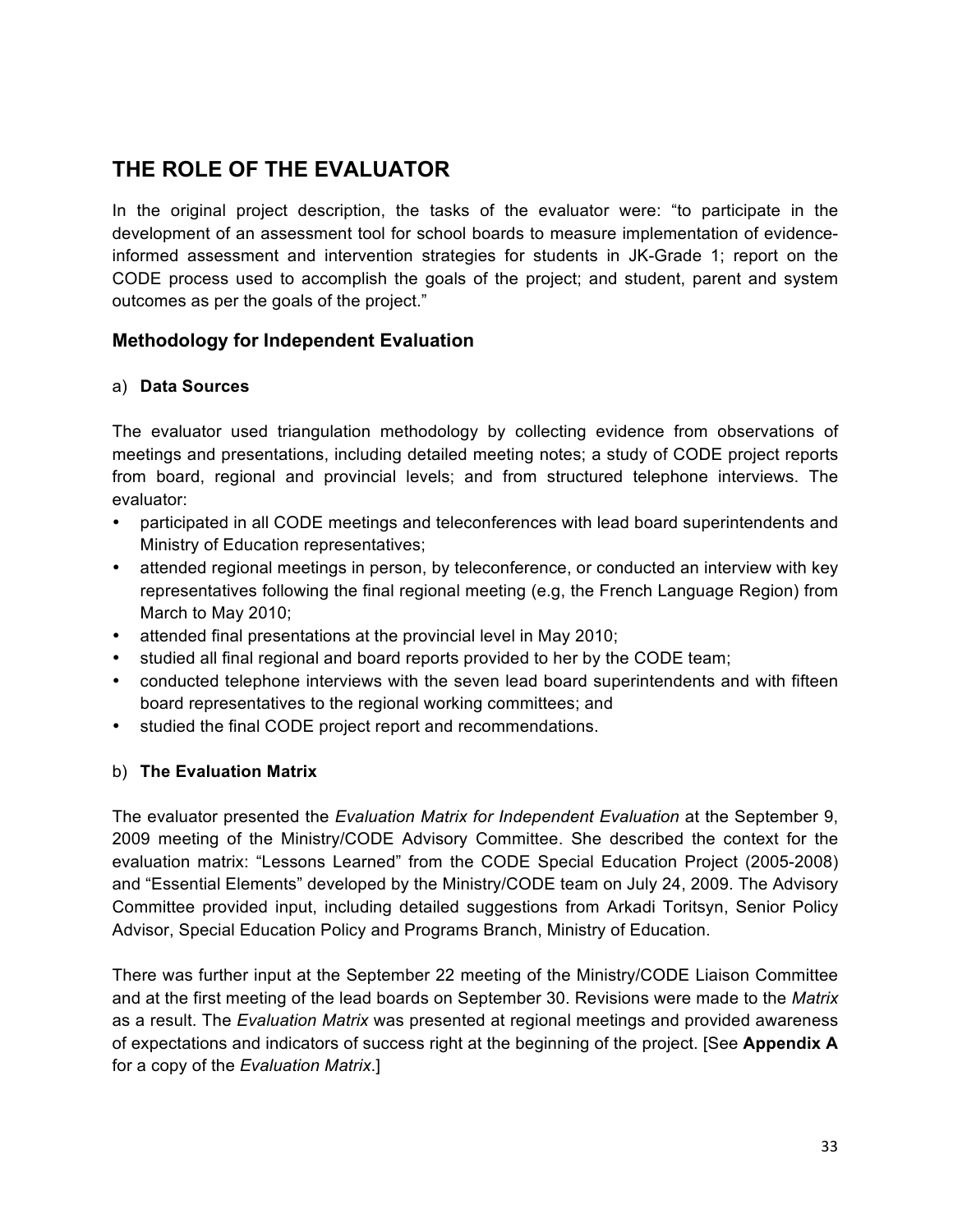#### c) **The Structured Interviews**

The evaluator developed a series of questions related to three major components of the CODE Special Education project: The Monitoring Framework, The CODE Process, and Student, Parent and System Outcomes. The questions were based on the evaluation questions and indicators in the *Evaluation Matrix.* Once again, support and suggestions from Arkadi Toritsyn of the Ministry are acknowledged with gratitude. [See **Appendix C** for a copy of the interview questions, with a few representative responses that are not included in the body of the report.]

#### **The Participatory Evaluator**

The role of the "embedded" or participatory evaluator is an interesting one. It changes the traditional concept of evaluation and allows the evaluator to become:

- a "critical friend":
- a facilitator of the process;
- a participant in achieving project outcomes;
- an objective reporter on observed processes and outcomes;
- a voice for project participants, ensuring that their comments are shared;
- a promoter of self-monitoring practices; and
- a presenter of the overview of "lessons learned".

#### a) **Open Sharing of Information**

Evaluation of the CODE Special Education JK-Grade 1 Assessment and Intervention Strategies Project was facilitated by the complete openness of the CODE leadership team. The leadership team shared all project information and spoke freely about the successes and challenges of the process. The CODE team was always open to suggestions or questions from the evaluator and was very flexible, seeking the most effective ideas and strategies from any source. Throughout the project the evaluator was always encouraged to provide input—for example:

- assisting with the development of the foundational piece, the *Collection of Evidence Template* with the indicators and guiding questions for the five elements; and
- planning with the CODE leadership team for lead team meetings and presentations.

#### b) **Documentation of Trends and Outcomes**

The evaluator took detailed notes of all face-to-face meetings, teleconferences, and regional meetings she attended. These notes were valuable at several points during the project to highlight trends, progress and potential gaps for the CODE leadership team. Examples include: the growing depth of reflective self-monitoring occurring at the regional and board levels; the detail of descriptions of effective assessment and intervention practices at regional meetings; the involvement of people from a wide variety of roles from both special education and curriculum departments in the regions and boards; the realization that having specific experience and knowledge about the early years was seen to be more important than titles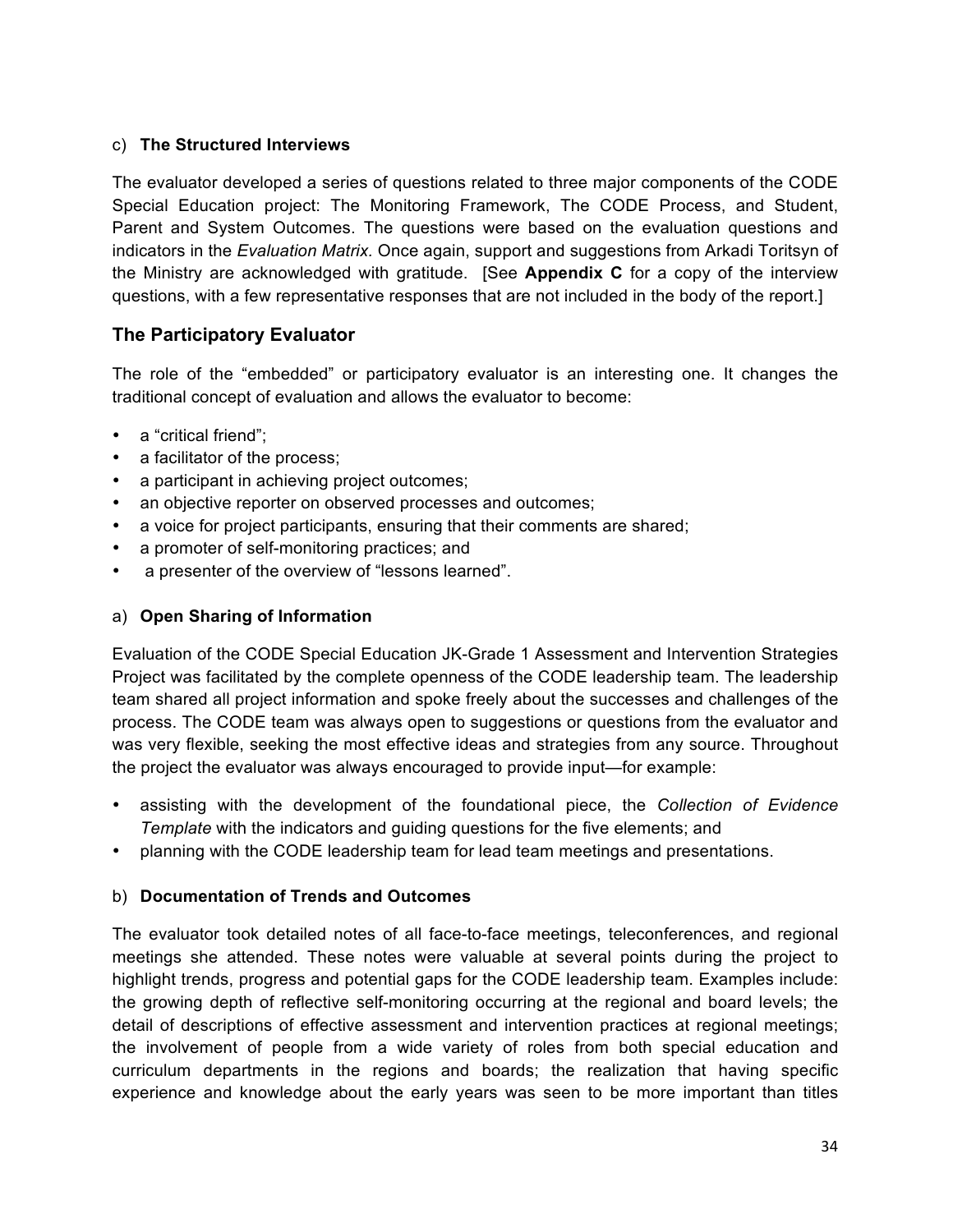during regional discussions; and the gap in effective strategies to foster parent engagement discovered by participants in many regions.

The notes taken over the course of the project trace the way the leadership team made decisions and either maintained or changed direction in response to Ministry initiatives or regional issues. Meeting notes and interview transcripts provide evidence of the CODE team's responsiveness to regional issues or concerns; the team's unswerving trust in regional problemsolving in spite of some initial requests for more direction; and the team's change in focus to address the introduction of the Early Learning Program.

#### c) **Understanding the Context**

The evaluator shared in discussions with the CODE leadership team to identify strengths, gaps, opportunities and challenges. She was also able to discuss processes and outcomes with lead superintendents and other key participants in the project. Participants across the province were candid in describing the practices in which they took pride and identifying those that needed improvement.

This open, interactive involvement made it possible not only to identify achievements, challenges and trends, but also to understand more fully the complexity of the continually changing and dynamic environments in which all of these people were working.

#### d) **Supporting Embedded Accountability**

The kind of frank discussion described above does not occur in traditional evaluation in a hierarchical system where the process and success criteria are externally defined, and participants anticipate high-stakes outcomes of the exercise. The CODE JK-Grade 1 project has demonstrated yet again, if more proof were needed, that traditional evaluation is not the most effective control mechanism.

The ongoing opportunity for informal questioning and input throughout a project creates the potential for an evaluator to influence a project in positive ways and reduces the likelihood of the unhelpful outcome of presenting a negative report at the end of a project.

Far more than any action of an evaluator, however, is the power of building accountability right into the culture of the organization, as described by Michael Fullan. He notes:

...when you combine purposeful peer interaction, [the principle that] learning is the work, and transparency, strong internal accountability becomes inherently embedded in the culture. Michael Fullan, *The Six Secrets of Change.* (2008). p. 124

As the evaluator remarked in a March 3 2010 teleconference between CODE and Ministry project leaders, this project involved having the evaluator evaluate the self-evaluating process. Self-evaluation and monitoring were continuous throughout the project.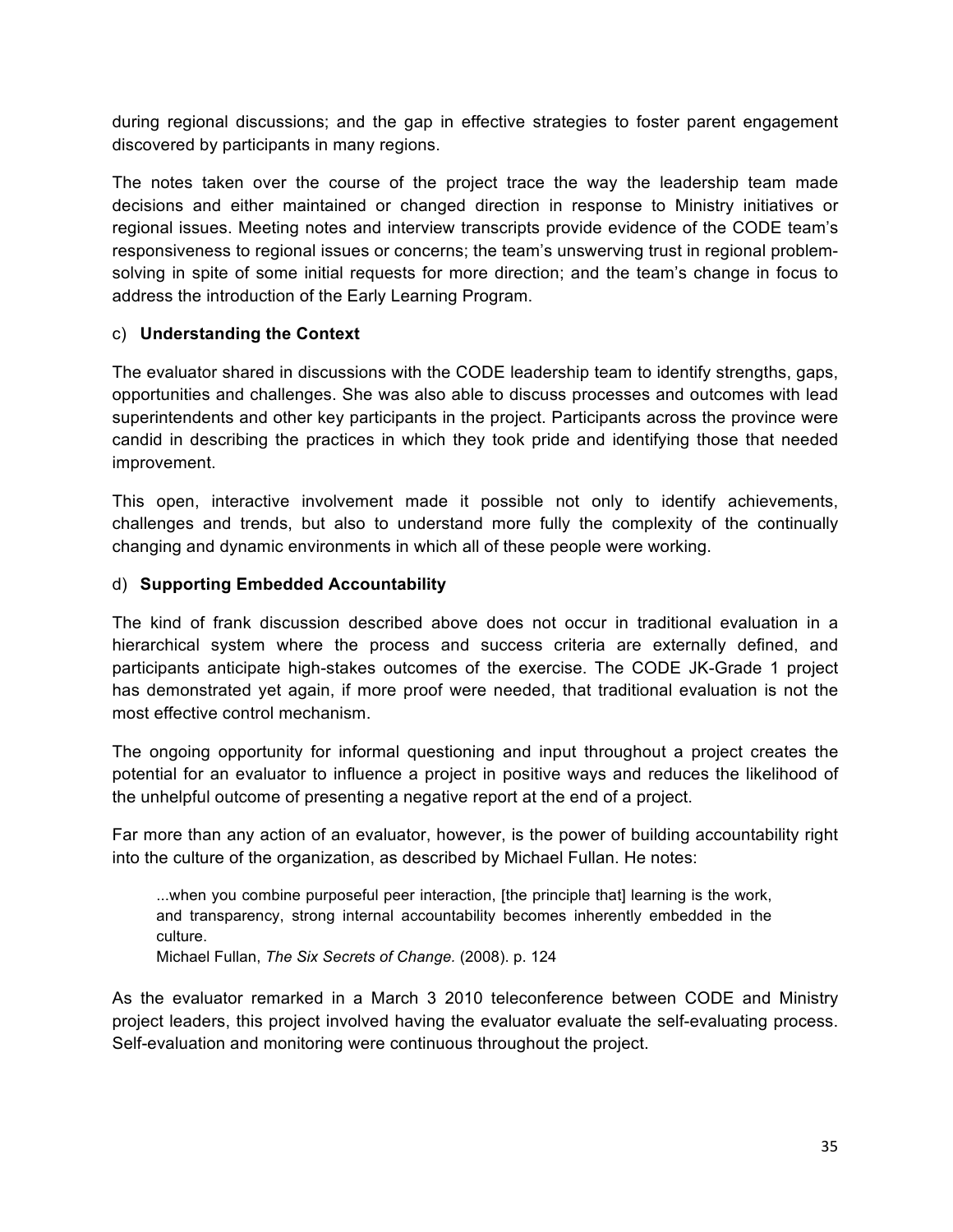One of the great strengths of the CODE project, identified over and over again in informal discussions and during the conduct of the formal interviews, was the self-monitoring in boards and regions across the province.

• "The CODE project promoted self-monitoring. There was heightened awareness of monitoring in the boards in this region. People were examining their own processes as a result of the regional discussions."

Special Education Consultant, Barrie Region: interview with the project evaluator on June 18 2010.

System leaders across Ontario, with many different roles, were very open to acknowledging the limitations of their own practices, stating that another board's practice in a particular aspect of early learning was more effective, and that they had plans to change as a result of the shared learning.

The quality of the self-monitoring that was demonstrated during the CODE project, as well as the openness to enhanced parent and community involvement, are positive steps in developing a sense of collective responsibility for student, system and parent outcomes.

Lateral pressures *and* supports will bring discomfort to some and energize and inspire others. We will still need to attend to and integrate both short-term *and* long-term considerations, and sacrifice neither to the other. We must find ways to help our school neighbours in ways that also energize and empower ourselves. At a crucial turning point in global history, we have to make daring and disruptive changes, not incremental adjustments—but without abandoning everything we have valued and achieved in the past. And moment by moment, one issue at a time, we have to learn how to steer clearly from the top while knowing how and when to "let go".

Andy Hargreaves & Dennis Shirley. (2009). pp. 109-111.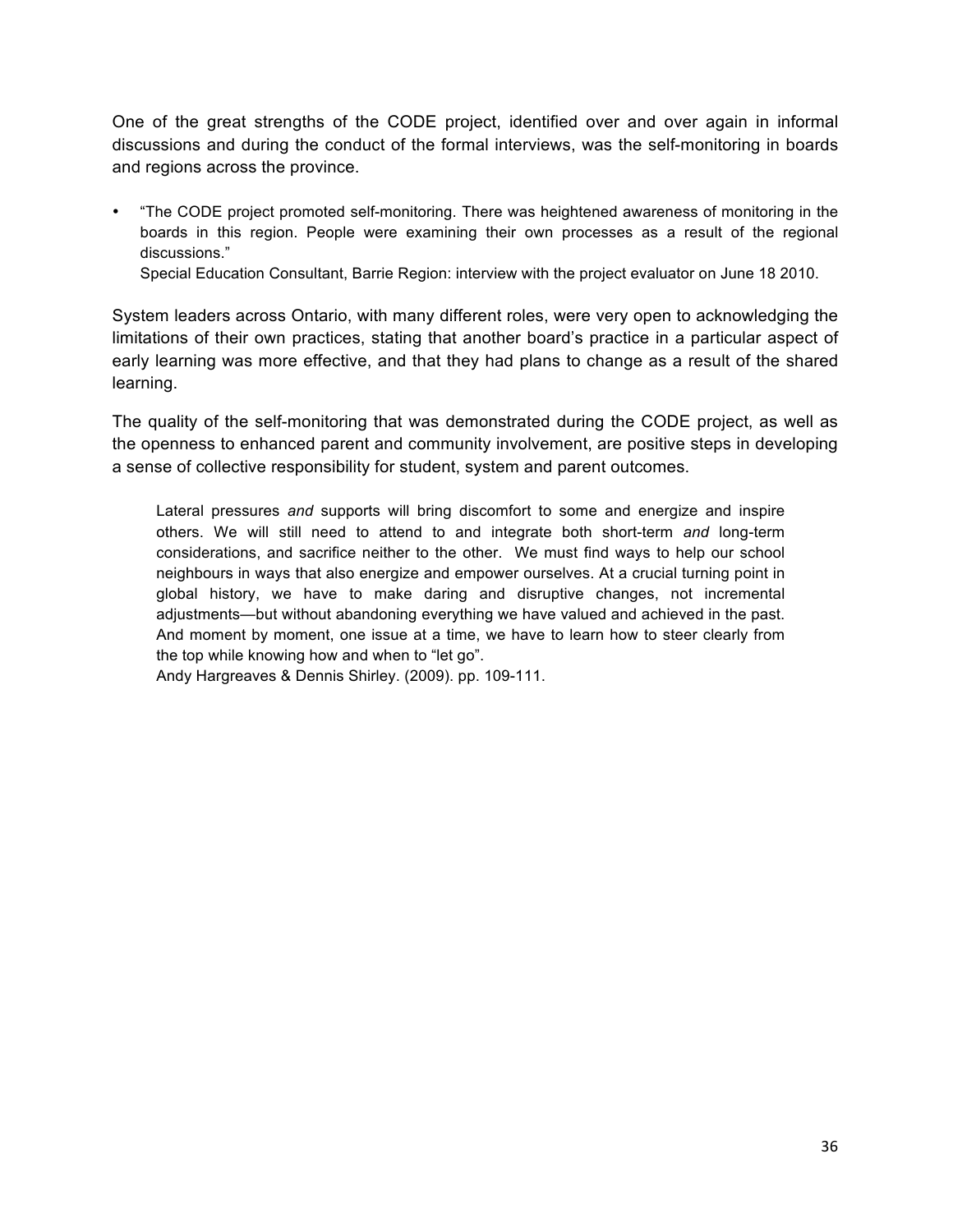## **REFERENCES**

Canadian Education Statistics Council. (2009). *Key Factors to Support Literacy Success in School-Aged Populations: A Literature Review*. Council of Ministers of Education, Canada. www.cmec.ca, retrieved May 17 2010

Canadian Language and Literacy Research Network. (2008). *Foundations for Literacy: An Evidence-based Toolkit for the Effective Reading and Writing Teacher*. www.foundationsforliteracy.ca , retrieved June 17 2010

Canadian Language and Literacy Research Network. (2010). *Foundations for Numeracy: An Evidence-based Toolkit for the Effective Mathematics Teacher*. www.foundationsfornumeracy.ca ,retrieved June 30 2010

Council of Ontario Directors of Education. (2007). *The CODE Special Education Project Final Report. 2006-2007.* www.ontariodirectors.ca

Council of Ontario Directors of Education. (2008-2009) *The CODE Special Education Project: CODE Webinars.* www.ontariodirectors.ca

Council of Ontario Directors of Education. (2008-2010) *The CODE Special Education Project: CODE Chronicles.* www.ontariodirectors.ca

Earl, L. M., & Katz, S. (2006). *Leading Schools in a Data-Rich World.* Thousand Oaks, CA: Corwin Press.

Fullan, M. (2003). *Change Forces with a Vengeance.* London: Routledge Falmer.

Fullan, M. (2008). *The Six Secrets of Change: What the Best Leaders Do to Help Their Organizations Survive and Thrive.* San Francisco: Jossey-Bass.

Hamilton, L., Halverson, R., Jackson, S., Mandinach, E., Supovitz, J., & Wayman, J. (2009). *Using student achievement data to support instructional decision making*  (NCEE 2009-4067). Washington, DC: National Center for Education Evaluation and Regional Assistance, Institute of Education Sciences, U.S. Department of Education. http://ies.ed.gov/ncee/wwc/publications/practiceguides/, retrieved May 28 2010

Hargreaves, A. & Shirley, D. (2009). *The Fourth Way: The Inspiring Future for Educational Change.* Thousand Oaks, CA: Corwin.

National Institute for Literacy. (2008). *Developing Early Literacy: Report of the National Early Literacy Panel. A Scientific Synthesis of Early Literacy Development and Implications for Intervention.* Jessup, MD: ED Pubs. www.nifl.gov/publications/pdf, retrieved June 29 2010